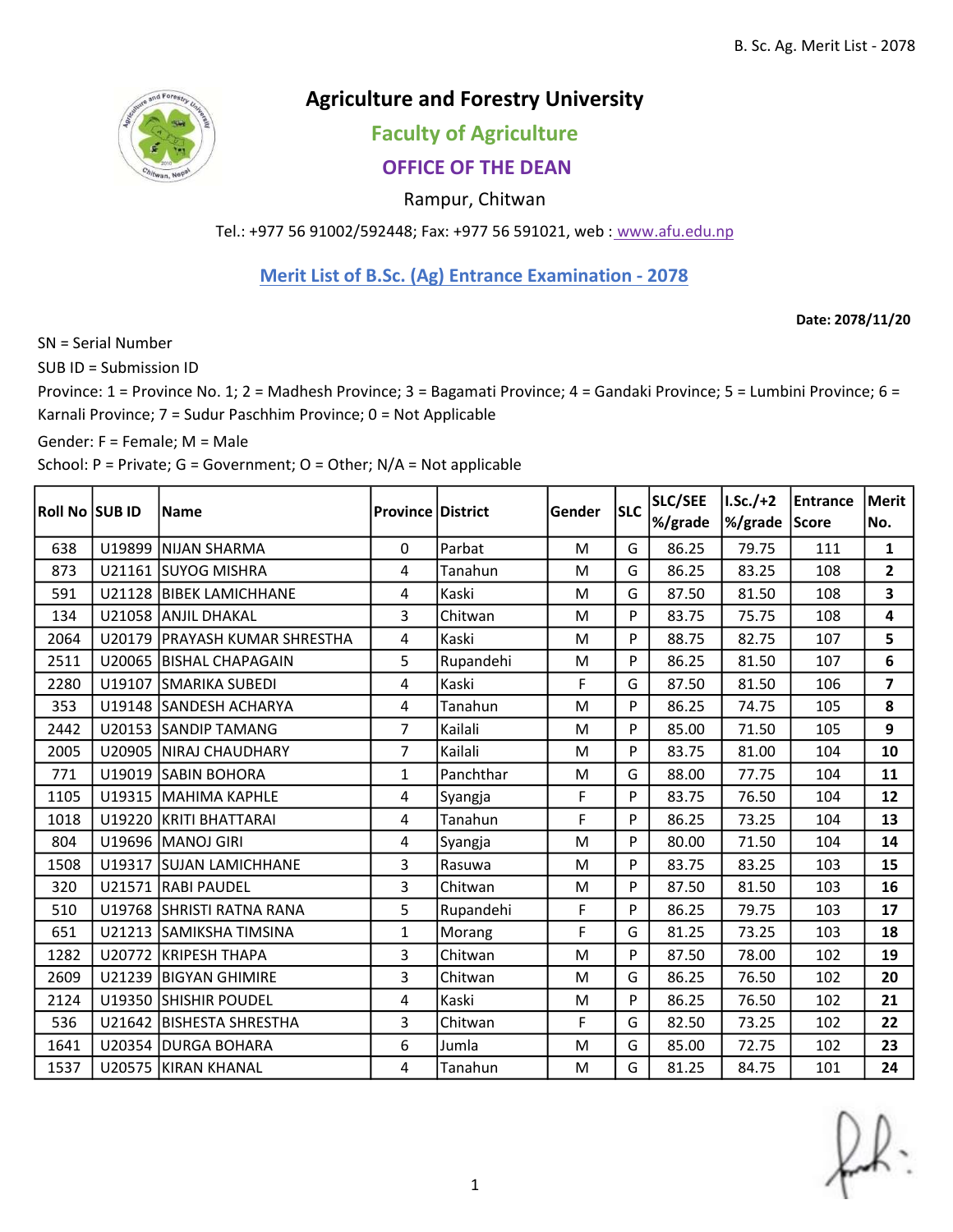| <b>Roll No SUB ID</b> |        | Name                             | <b>Province District</b> |                | Gender      | <b>SLC</b> | SLC/SEE | I.Sc./+2      | Entrance | Merit |
|-----------------------|--------|----------------------------------|--------------------------|----------------|-------------|------------|---------|---------------|----------|-------|
|                       |        |                                  |                          |                |             |            | %/grade | %/grade Score |          | No.   |
| 1357                  |        | U20131 SAMEER DEVKOTA            | $\overline{4}$           | Kaski          | M           | P          | 83.75   | 77.75         | 101      | 25    |
| 2349                  |        | U20091 SAJAN GAUDEL              | 0                        | Parbat         | M           | P          | 87.50   | 76.50         | 101      | 26    |
| 438                   |        | U20830 KUSHAL KHANAL             | 5                        | Gulmi          | M           | G          | 86.25   | 69.75         | 101      | 27    |
| 2075                  | U20079 | <b>DILIP GAUTAM</b>              | 4                        | <b>Baglung</b> | M           | P          | 82.50   | 78.25         | 100      | 28    |
| 210                   |        | U19375 BISHAL KHADKA             | $\overline{7}$           | Doti           | ${\sf M}$   | G          | 83.00   | 76.50         | 100      | 29    |
| 389                   |        | U20581 ISHWOR LAMSAL             | 4                        | Kaski          | M           | G          | 80.00   | 76.50         | 100      | 30    |
| 173                   |        | U20262 SAJJA KATWAL              | $\mathbf{1}$             | Sunsari        | F           | P          | 80.00   | 69.75         | 100      | 31    |
| 1116                  |        | U19092 BHOJ RAJ JOSHI            | $\overline{7}$           | Kanchanpur     | M           | P          | 76.25   | 66.50         | 100      | 32    |
| 1903                  |        | U20906 AMAN KUMAR POUDEL         | 0                        | Syangja        | M           | G          | 78.75   | 82.75         | 99       | 33    |
| 2282                  |        | U19663 SONIYA RANA MAGAR         | 4                        | Kaski          | F           | P          | 86.25   | 81.50         | 99       | 34    |
| 1171                  |        | U20579 SEEMA SHRESTHA            | 4                        | Gorkha         | F           | G          | 88.75   | 78.25         | 99       | 35    |
| 1997                  |        | U19346 SUSAN GURUNG              | 4                        | Lamjung        | M           | P          | 85.00   | 78.25         | 99       | 36    |
| 1713                  |        | U19024 ARYA AMATYA               | $\overline{2}$           | Parsa          | F           | P          | 82.50   | 78.25         | 99       | 37    |
| 1696                  |        | U20158 ASHOK CHAUDHARY           | 5                        | Dang           | M           | G          | 75.00   | 76.50         | 99       | 38    |
| 1707                  |        | U20717   PRASANSHA KUMARI BHATTA | $\overline{7}$           | Dadeldhura     | F           | P          | 80.00   | 68.25         | 99       | 39    |
| 1193                  |        | U20246 RAMESH KAMI               | 7                        | Dadeldhura     | M           | G          | 83.00   | 68.00         | 99       | 40    |
| 1775                  |        | U19264 SUPRIMA DAHAL             | $\overline{3}$           | Chitwan        | F           | P          | 90.00   | 81.50         | 98       | 41    |
| 925                   |        | U19981 NIRIKA LAMICHHANE         | 3                        | Chitwan        | F           | P          | 88.75   | 81.50         | 98       | 42    |
| 1169                  |        | U19644 SULAV BHANDARI            | $\overline{3}$           | Chitwan        | M           | P          | 83.75   | 81.50         | 98       | 43    |
| 2250                  |        | U20563 SANKET THAPA              | 5                        | Rupandehi      | M           | P          | 82.50   | 81.50         | 98       | 44    |
| 183                   |        | U20783 YAGYA PRASAD ACHARYA      | 3                        | Chitwan        | M           | P          | 78.75   | 81.50         | 98       | 45    |
| 1045                  |        | U21648 SNEHA LAMICHHANE          | 3                        | Chitwan        | F           | P          | 87.50   | 79.75         | 98       | 46    |
| 1408                  |        | U19069 SADIKSHYA SAPKOTA         | $\overline{3}$           | Nuwakot        | F           | P          | 86.25   | 79.75         | 98       | 47    |
| 1779                  |        | U21246 ANISH DEVKOTA             | 3                        | Chitwan        | M           | P          | 83.75   | 79.75         | 98       | 48    |
| 986                   |        | U19930 MONIKA SEDHAI             | 4                        | Lamjung        | F           | P          | 85.00   | 78.25         | 98       | 49    |
| 630                   |        | U20573 BIGYAN SUBEDI             | 3                        | Chitwan        | M           | P          | 86.25   | 76.50         | 98       | 50    |
| 2271                  |        | U20850 SANDESH KANDEL            | 3                        | Chitwan        | M           | P          | 85.00   | 76.50         | 98       | 51    |
| 1847                  |        | U19126   PRABESH RIMAL           | 3                        | Chitwan        | M           | G          | 80.00   | 82.75         | 97       | 52    |
| 1871                  |        | U20616 SALINA DEVKOTA            | 0                        | Gorkha         | $\mathsf F$ | P          | 85.00   | 81.50         | 97       | 53    |
| 689                   |        | U19641   PRADIP BHATT            | 7                        | Kanchanpur     | M           | P          | 77.50   | 81.00         | 97       | 54    |
| 1698                  |        | U20447 SAGAR BHANDARI            | $\overline{4}$           | Kaski          | M           | P          | 86.25   | 80.50         | 97       | 55    |
| 625                   |        | U19176 ASHMIT RAJ SINGH          | $\overline{2}$           | Dhanusa        | M           | P          | 83.75   | 75.75         | 97       | 56    |
| 903                   |        | U19869 ANISH SUBEDI              | $\overline{4}$           | Nawalparasi    | M           | G          | 84.00   | 69.75         | 97       | 57    |
| 2215                  |        | U20826 SANIA KUNWAR MAGAR        | 5                        | Dang           | F           | P          | 77.50   | 66.50         | 97       | 58    |
| 1392                  |        | U20015 PRITAM BHANDARI           | 1                        | Sunsari        | M           | P          | 73.75   | 86.04         | 96       | 59    |
| 1560                  |        | U20021 NISHA KSHETRI             | $\overline{4}$           | Syangja        | F           | G          | 83.75   | 83.25         | 96       | 60    |
| 1575                  |        | U19104   PRAJWAL ACHARYA         | 5                        | Gulmi          | M           | P          | 86.25   | 81.50         | 96       | 61    |
| 684                   |        | U19672 SADIKSHYA KARKEE          | 1                        | Bhojpur        | F           | G          | 73.75   | 79.75         | 96       | 62    |
| 2285                  |        | U19102 BIPASHA PANDIT            | $\pmb{0}$                | Sunsari        | F           | G          | 85.00   | 79.00         | 96       | 63    |
| 158                   | U19307 | <b>SWASTIKA DAWADI</b>           | $\overline{4}$           | Nawalpur       | F           | P          | 86.25   | 78.25         | 96       | 64    |
| 1375                  |        | U20498 DIKSHYA TIWARI            | $\overline{4}$           | Nawalparasi    | F           | G          | 83.75   | 78.25         | 96       | 65    |
| 1250                  |        | U20474   PRASHANT KHATIWADA      | $\mathbf 1$              | Jhapa          | M           | P          | 85.00   | 75.75         | 96       | 66    |

 $f(x)$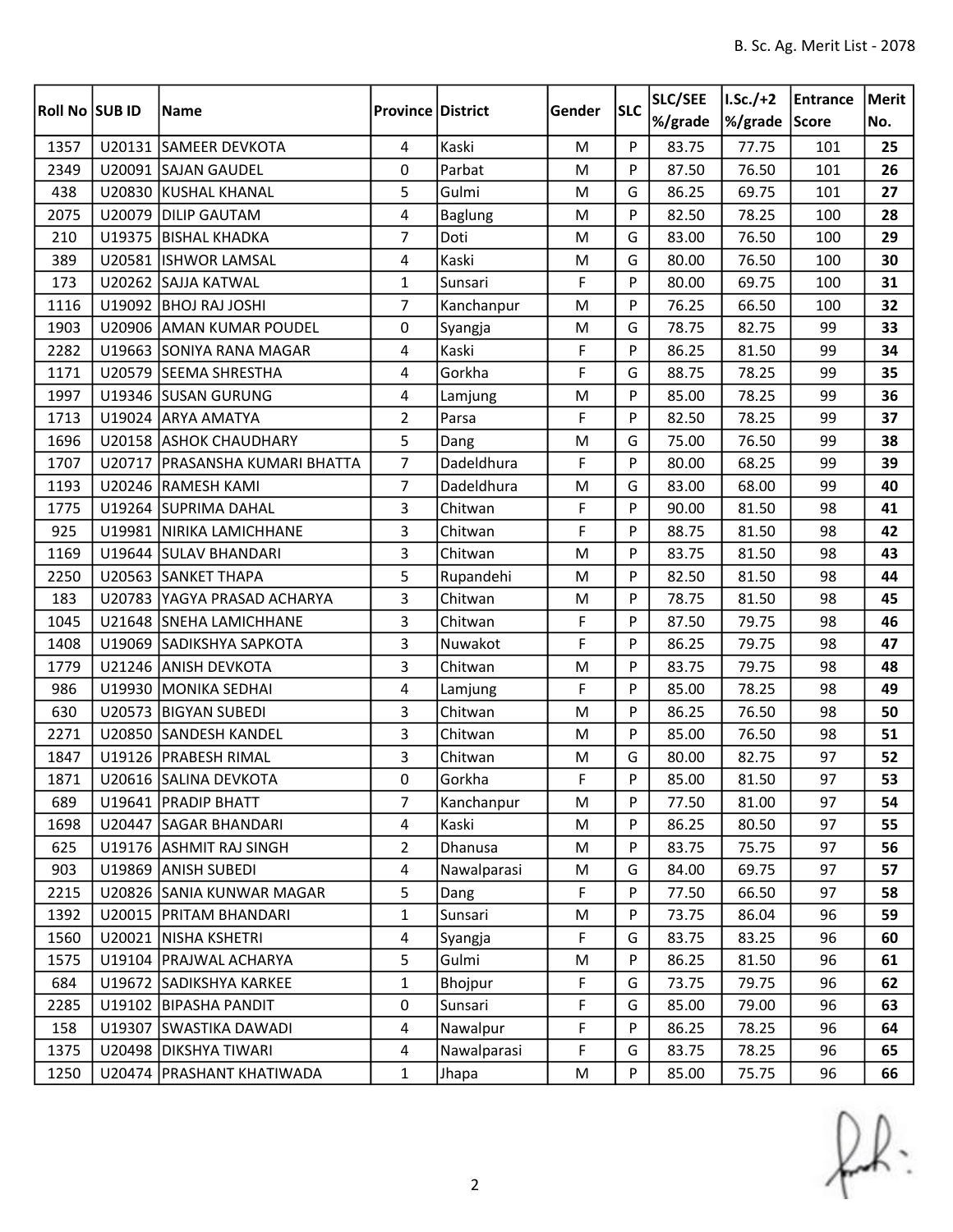| <b>Roll No SUB ID</b> |        | Name                           | <b>Province District</b> |                | Gender      | <b>SLC</b> | SLC/SEE | $I.Sc./+2$    | Entrance | Merit |
|-----------------------|--------|--------------------------------|--------------------------|----------------|-------------|------------|---------|---------------|----------|-------|
|                       |        |                                |                          |                |             |            | %/grade | %/grade Score |          | No.   |
| 2380                  | U21075 | <b>BIBEK ACHARYA</b>           | $\overline{3}$           | Chitwan        | M           | P          | 88.75   | 74.75         | 96       | 67    |
| 554                   |        | U20394 PRIYA YADAV             | 5                        | Nawalparasi    | F           | P          | 81.25   | 71.50         | 96       | 68    |
| 1746                  |        | U19835   BHAGIRATHI THAKUR NAU | 5                        | Nawalparasi    | M           | G          | 78.00   | 71.50         | 96       | 69    |
| 2422                  | U19920 | SADIKSHYA KOIRALA              | $\overline{3}$           | Kavrepalanchok | $\mathsf F$ | P          | 82.50   | 69.75         | 96       | 70    |
| 1181                  |        | U19686 SARITA POKHREL          | 5                        | Rupandehi      | F           | G          | 78.75   | 69.75         | 96       | 71    |
| 624                   |        | U20166 DARPAN BARAL            | $\mathbf{1}$             | Dhankuta       | M           | G          | 80.00   | 78.25         | 95       | 72    |
| 1519                  |        | U19470 AALOK RIMAL             | 3                        | Nuwakot        | M           | G          | 82.50   | 77.75         | 95       | 73    |
| 1019                  |        | U21072 ISHWOR SHRESTHA         | 3                        | Chitwan        | M           | G          | 78.75   | 76.50         | 95       | 74    |
| 1427                  |        | U19949 KABITA RANABHAT         | 4                        | Tanahun        | F           | G          | 83.75   | 74.75         | 95       | 75    |
| 1650                  |        | U20770 GANESH BHANDARI         | 4                        | Tanahun        | M           | G          | 85.00   | 73.25         | 95       | 76    |
| 2479                  |        | U20172 ASHISH MARASINI         | 5                        | Rupandehi      | ${\sf M}$   | G          | 83.75   | 68.25         | 95       | 77    |
| 1377                  |        | U21013 KISHOR DHAKAL           | 4                        | Nawalpur       | ${\sf M}$   | G          | 77.50   | 68.25         | 95       | 78    |
| 713                   |        | U19921 SAROJ ADHIKARI          | $\overline{4}$           | Lamjung        | M           | P          | 75.00   | 67.25         | 95       | 79    |
| 1014                  |        | U20192 ANISH ARYAL             | 5                        | Gulmi          | M           | G          | 77.50   | 61.50         | 95       | 80    |
| 965                   |        | U20300 SAJANI REGMI            | 3                        | Chitwan        | F           | P          | 87.50   | 84.75         | 94       | 81    |
| 2111                  |        | U19509 SHRIJANA SHARMA         | 3                        | Chitwan        | F           | P          | 80.00   | 83.25         | 94       | 82    |
| 1796                  |        | U19095 BHAWANA TANDAN CHHETRI  | 5                        | Rupandehi      | F           | G          | 86.25   | 81.50         | 94       | 83    |
| 198                   |        | U19863 SUSHIL BK               | 5                        | <b>Banke</b>   | M           | P          | 82.50   | 81.50         | 94       | 84    |
| 2298                  |        | U19432 PUSKAR PANTA            | 0                        | Tanahun        | M           | G          | 85.00   | 79.75         | 94       | 85    |
| 165                   |        | U20089 NISCHAL CHAND           | 5                        | <b>Banke</b>   | M           | G          | 83.75   | 77.00         | 94       | 86    |
| 619                   | U19197 | <b>RAKSHA POKHREL</b>          | 5                        | Kapilvastu     | F           | P          | 87.50   | 76.50         | 94       | 87    |
| 1864                  |        | U21243 BIJAN ADHIKARI          | 3                        | Chitwan        | M           | Þ          | 86.25   | 76.50         | 94       | 88    |
| 681                   |        | U21234 SHARADA POUDEL          | 4                        | Syangja        | F           | P          | 82.50   | 74.75         | 94       | 89    |
| 1243                  |        | U19192 AVYASH RAJ CHALISE      | 4                        | Kaski          | ${\sf M}$   | P          | 85.00   | 74.25         | 94       | 90    |
| 1049                  |        | U19582 NISHCHAL LUITEL         | 4                        | Gorkha         | M           | G          | 73.75   | 74.00         | 94       | 91    |
| 506                   |        | U20263 BINITA SHRESTHA         | 3                        | Sindhuli       | F           | G          | 83.75   | 73.25         | 94       | 92    |
| 1440                  | U19340 | <b>GAYATRI BHATTARAI</b>       | 4                        | Syangja        | F           | P          | 73.75   | 69.75         | 94       | 93    |
| 2356                  |        | U19916 RABINDRA SINGH BOHARA   | $\overline{7}$           | Darchula       | M           | G          | 78.00   | 66.08         | 94       | 94    |
| 1814                  |        | U20515 PRIYA SHRESTHA          | 3                        | Chitwan        | $\mathsf F$ | P          | 86.25   | 83.25         | 93       | 95    |
| 1323                  |        | U20165 SITA REGMI              | 3                        | Chitwan        | F           | G          | 82.50   | 83.25         | 93       | 96    |
| 1039                  |        | U19156 RASHBI DAWADI           | 3                        | Chitwan        | F           | P          | 85.00   | 81.50         | 93       | 97    |
| 218                   |        | U20853 KAMAN DAHAL KHATRI      | $\mathbf{1}$             | Bhojpur        | M           | G          | 77.50   | 79.75         | 93       | 98    |
| 2555                  |        | U21357 AYUSH POKHREL           | 4                        | Syangja        | M           | P          | 82.50   | 79.25         | 93       | 99    |
| 2128                  |        | U20807 SHOBIK ARYAL            | 3                        | Chitwan        | M           | P          | 82.50   | 78.25         | 93       | 100   |
| 1314                  |        | U21222 ANANTA ADHIKARI         | 3                        | Chitwan        | M           | G          | 81.25   | 78.25         | 93       | 101   |
| 1373                  |        | U19381 SUDARSHAN RIJAL         | $\overline{7}$           | Kailali        | M           | P          | 80.00   | 78.25         | 93       | 102   |
| 2571                  |        | U19660 SHUBAS KUMAR            | $\overline{2}$           | Rautahat       | M           | G          | 67.50   | 77.92         | 93       | 103   |
| 1989                  |        | U20141   MANISHA POKHREL       | 5                        | Rupandehi      | F           | P          | 81.25   | 77.50         | 93       | 104   |
| 1192                  |        | U19875 BASANTA KADARIYA        | $\overline{4}$           | Lamjung        | M           | G          | 77.50   | 76.50         | 93       | 105   |
| 1791                  |        | U19650 SABINA MALLA            | 7                        | Doti           | F           | P          | 78.75   | 74.75         | 93       | 106   |
| 2136                  |        | U20860 SHITAL NEUPANE          | 5                        | Rolpa          | M           | G          | 76.25   | 74.75         | 93       | 107   |
| 1747                  |        | U19743 DIYA RANABHAT           | 4                        | Kaski          | $\mathsf F$ | P          | 76.25   | 74.75         | 93       | 108   |

 $f(x)$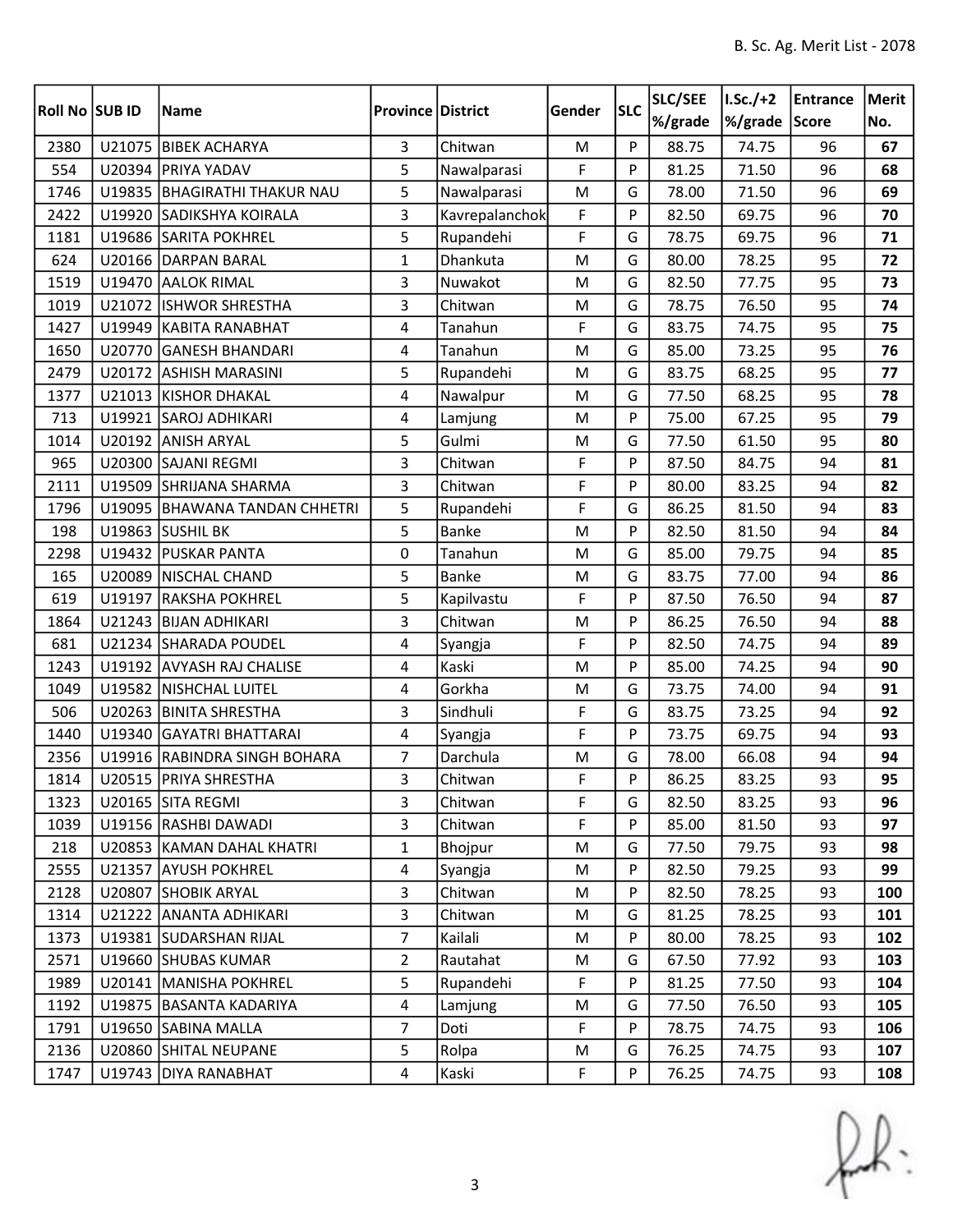| <b>Roll No SUB ID</b> |        | Name                          | <b>Province District</b> |                | Gender    | <b>SLC</b> | SLC/SEE | $I.Sc./+2$    | Entrance | Merit |
|-----------------------|--------|-------------------------------|--------------------------|----------------|-----------|------------|---------|---------------|----------|-------|
|                       |        |                               |                          |                |           |            | %/grade | %/grade Score |          | No.   |
| 2368                  |        | U20082 SUNIL DATT KALAUNI     | $\overline{7}$           | Kanchanpur     | M         | G          | 65.00   | 73.61         | 93       | 109   |
| 2396                  |        | U19292 BISHNU DEVI PANDEY     | 5                        | Gulmi          | F         | G          | 83.75   | 71.50         | 93       | 110   |
| 337                   |        | U20062 ASHIM BHANDARI         | 5                        | Gulmi          | M         | G          | 73.75   | 70.75         | 93       | 111   |
| 1517                  |        | U21136 KRISHAL RAJ MAHAT      | $\mathbf{1}$             | Sunsari        | M         | P          | 75.00   | 70.50         | 93       | 112   |
| 1810                  |        | U21501 AAKASH UPADHYAY PAUDEL | 5                        | Kapilvastu     | ${\sf M}$ | P          | 82.50   | 69.75         | 93       | 113   |
| 1194                  |        | U21070 RITESH CHAUDHARY THARU | 0                        | Saptari        | M         | G          | 75.00   | 69.75         | 93       | 114   |
| 1534                  |        | U19873 YAGNYA PRASAD REGMI    | $\overline{4}$           | Syangja        | M         | G          | 76.00   | 68.00         | 93       | 115   |
| 2305                  |        | U20751 SAMIKSHA ADHIKARI      | 3                        | Nuwakot        | F         | P          | 85.00   | 83.25         | 92       | 116   |
| 1452                  | U21199 | <b>DREESHYA ADHIKARI</b>      | 0                        | Gorkha         | F         | P          | 85.00   | 81.50         | 92       | 117   |
| 2125                  |        | U19394   PRATIBHA REGMI       | 4                        | <b>Baglung</b> | F         | G          | 80.00   | 81.50         | 92       | 118   |
| 1394                  |        | U20699 KRISHNA KUMAR YADAV    | 5                        | Kapilvastu     | M         | P          | 83.75   | 79.75         | 92       | 119   |
| 126                   |        | U19852 PARISHA SAPKOTA        | 0                        | Tanahun        | F         | P          | 82.50   | 79.75         | 92       | 120   |
| 482                   |        | U20083 NARAYAN NEPAL          | 3                        | Chitwan        | M         | P          | 75.00   | 79.75         | 92       | 121   |
| 566                   |        | U19086 ABISHEK JOSHI          | $\overline{7}$           | Kanchanpur     | M         | P          | 78.75   | 78.25         | 92       | 122   |
| 1148                  |        | U20534 AASHISH DHUNGANA       | 5                        | Palpa          | M         | G          | 82.50   | 75.25         | 92       | 123   |
| 1308                  |        | U20250 BIRENDRA BHANDARI      | 7                        | Dadeldhura     | M         | G          | 83.00   | 74.25         | 92       | 124   |
| 1971                  |        | U21650 KHEM BAHADUR BOHORA    | $\overline{7}$           | Kailali        | M         | G          | 71.25   | 74.25         | 92       | 125   |
| 867                   |        | U19085 SURAKSHYA LOHANI       | 4                        | Lamjung        | F         | P          | 81.25   | 73.25         | 92       | 126   |
| 998                   |        | U19415 PUJA THAPA             | 5                        | Rupandehi      | F         | G          | 73.75   | 71.50         | 92       | 127   |
| 1619                  |        | U19689 AMRIT POUDEL           | 5                        | Pyuthan        | M         | G          | 78.00   | 71.00         | 92       | 128   |
| 2091                  | U19808 | UTSAV PAGENI                  | 4                        | Kaski          | M         | P          | 86.25   | 68.25         | 92       | 129   |
| 1222                  |        | U19064 SUSHANTA PAUDEL        | 3                        | Chitwan        | M         | G          | 86.25   | 66.50         | 92       | 130   |
| 1673                  | U20820 | MAUSHAM POKHREL               | 0                        | Syangja        | M         | G          | 81.25   | 66.50         | 92       | 131   |
| 1947                  | U21520 | LAXMI THAPA CHHETRI           | 5                        | Rupandehi      | F         | G          | 77.50   | 66.50         | 92       | 132   |
| 783                   |        | U21150 ANISH KATUWAL          | 0                        | Morang         | M         | Os         | 82.50   | 65.50         | 92       | 133   |
| 401                   | U20151 | <b>GAURAV POUDEL</b>          | 5                        | Kapilvastu     | M         | P          | 78.75   | 64.75         | 92       | 134   |
| 1337                  | U20774 | <b>HRIDYANJAL TAMANG</b>      | 3                        | Chitwan        | M         | P          | 80.00   | 83.12         | 91       | 135   |
| 1812                  |        | U19904 ANJILA SHRESTHA        | 3                        | Chitwan        | F         | P          | 83.75   | 81.50         | 91       | 136   |
| 483                   |        | U19737 MAHESH SAPKOTA         | 3                        | Sindhupalchok  | ${\sf M}$ | Os         | 81.25   | 81.50         | 91       | 137   |
| 2377                  |        | U19646   DEEPA GURUNG         | 0                        | Manang         | F         | G          | 72.50   | 81.50         | 91       | 138   |
| 1142                  |        | U20834 SUPRAVA SHRESTHA       | 3                        | Chitwan        | F         | P          | 80.00   | 79.75         | 91       | 139   |
| 2578                  |        | U19658 AMRESH KUMAR YADAV     | $\overline{2}$           | Sarlahi        | M         | G          | 63.25   | 77.21         | 91       | 140   |
| 2651                  |        | U20379 KRITIKA KANDEL         | 3                        | Chitwan        | F         | P          | 81.25   | 76.50         | 91       | 141   |
| 1897                  |        | U19540 SMRITI BHANDARI        | 3                        | Chitwan        | F         | P          | 80.00   | 76.50         | 91       | 142   |
| 135                   | U19087 | <b>PRIYA POKHREL</b>          | 5                        | Rupandehi      | F         | G          | 68.75   | 76.50         | 91       | 143   |
| 544                   |        | U20344   PRAJWAL CHAND        | $\mathbf 0$              | Baitadi        | M         | P          | 81.25   | 73.75         | 91       | 144   |
| 1943                  |        | U19919 SAMIKSHYA PAUDEL       | $\overline{4}$           | Kaski          | F         | G          | 82.50   | 69.75         | 91       | 145   |
| 2226                  |        | U19458 DILIP MEHTA            | $\mathbf 1$              | Sunsari        | M         | P          | 76.25   | 69.00         | 91       | 146   |
| 2088                  |        | U20144 RANJANA RANABHAT       | 4                        | Tanahun        | F         | P          | 82.50   | 68.25         | 91       | 147   |
| 1511                  |        | U20561 KABITA BASTAKOTI       | 4                        | Nawalparasi    | F         | G          | 72.50   | 67.25         | 91       | 148   |
| 1389                  |        | U20085 SUJESHNA B K           | 3                        | Chitwan        | F         | P          | 78.75   | 64.75         | 91       | 149   |
| 1634                  |        | U21149 SAURAV POUDEL          | 4                        | Syangja        | M         | P          | 82.50   | 83.25         | 90       | 150   |

 $f(x)$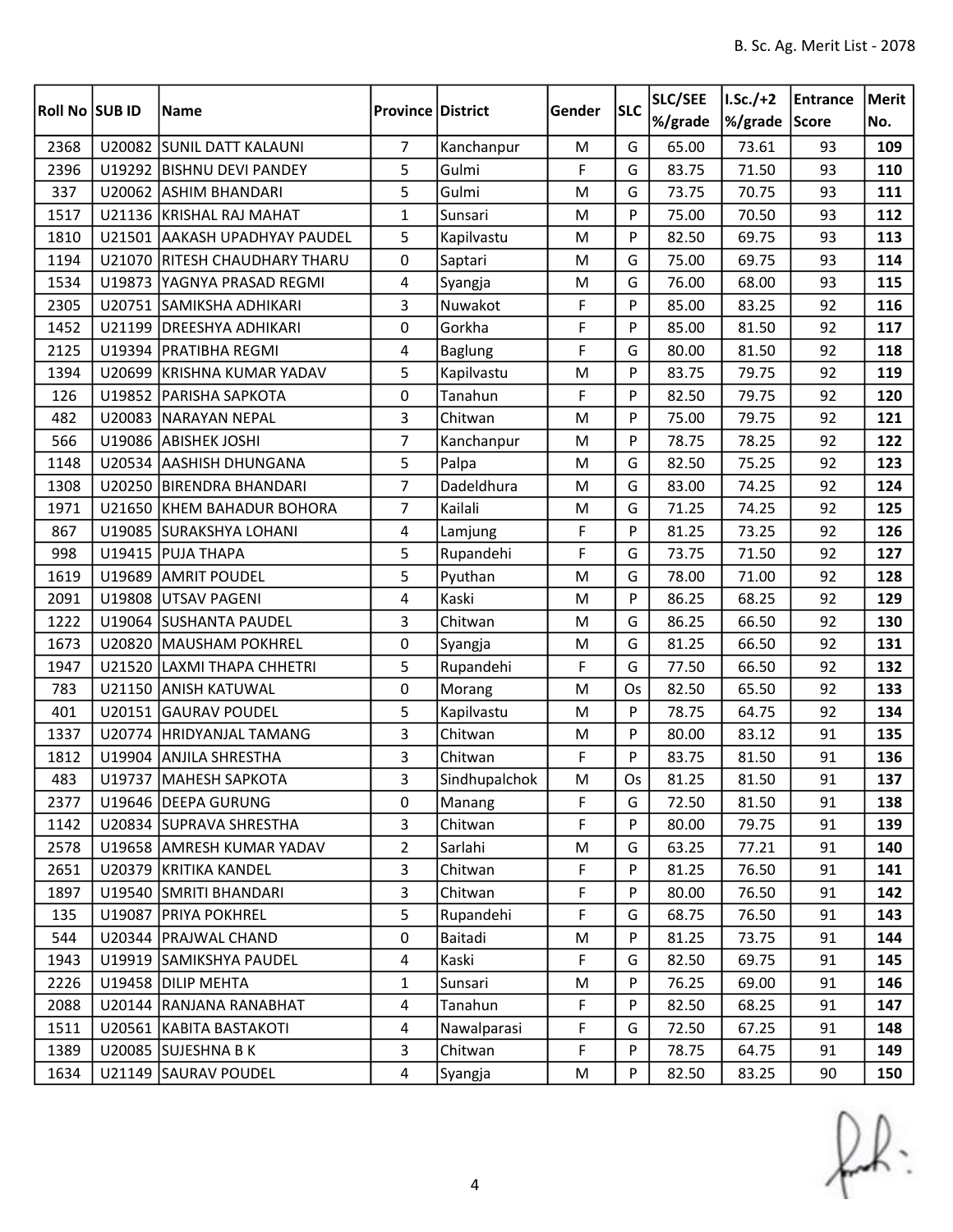|                |        |                               |                          |             |              |            | SLC/SEE | $I.Sc./+2$    | Entrance | Merit |
|----------------|--------|-------------------------------|--------------------------|-------------|--------------|------------|---------|---------------|----------|-------|
| Roll No SUB ID |        | Name                          | <b>Province District</b> |             | Gender       | <b>SLC</b> | %/grade | %/grade Score |          | No.   |
| 1176           | U19364 | <b>UNISHA ARYAL</b>           | 3                        | Chitwan     | $\mathsf{F}$ | P          | 83.75   | 81.50         | 90       | 151   |
| 2348           |        | U20413 SONISH DHAMALA         | 0                        | Bardiya     | M            | Os         | 82.50   | 81.50         | 90       | 152   |
| 215            |        | U20891 RASHMI MALLA           | 4                        | Nawalparasi | $\mathsf F$  | P          | 86.25   | 79.75         | 90       | 153   |
| 907            |        | U20066 SHITAL SHRESTHA        | 3                        | Nuwakot     | $\mathsf F$  | P          | 78.75   | 79.25         | 90       | 154   |
| 1480           |        | U20548 SANDHYA SAPKOTA        | 3                        | Chitwan     | $\mathsf F$  | G          | 82.50   | 78.25         | 90       | 155   |
| 444            |        | U20925   PRAJWAL RANABHAT     | 0                        | Tanahun     | M            | G          | 81.25   | 78.25         | 90       | 156   |
| 1269           |        | U20808   MENUKA BAGALE        | 4                        | Tanahun     | $\mathsf F$  | P          | 75.00   | 78.25         | 90       | 157   |
| 553            |        | U20371 RATNA KIRAN RAI        | $\overline{2}$           | Siraha      | M            | P          | 72.50   | 78.25         | 90       | 158   |
| 418            | U20583 | <b>AMRIT NEUPANE</b>          | 0                        | Syangja     | M            | G          | 82.50   | 77.25         | 90       | 159   |
| 373            |        | U19643 AGRIM DAWADI           | 3                        | Kathmandu   | M            | P          | 85.00   | 76.50         | 90       | 160   |
| 168            |        | U21020 ANUP BHATT             | $\overline{7}$           | Kanchanpur  | M            | P          | 78.75   | 76.50         | 90       | 161   |
| 144            |        | U19210 BASANT GIRI            | $\overline{7}$           | Kanchanpur  | ${\sf M}$    | P          | 76.25   | 76.50         | 90       | 162   |
| 1755           |        | U19284 RASIK TIWARI           | 3                        | Kathmandu   | M            | P          | 81.25   | 74.75         | 90       | 163   |
| 611            |        | U20148 SHRISTI RANABHAT       | 4                        | Nawalparasi | F            | P          | 80.00   | 74.75         | 90       | 164   |
| 2197           |        | U19341 LAXMAN KUMAR MAHATO    | $\overline{2}$           | Mahottari   | M            | P          | 78.75   | 74.75         | 90       | 165   |
| 1094           |        | U19397 REKHA KUMARI CHAUDHARY | 5                        | Kapilvastu  | F            | P          | 73.75   | 74.75         | 90       | 166   |
| 1740           |        | U21132 AASHISH KHATIWADA      | 3                        | Nuwakot     | M            | P          | 83.75   | 73.25         | 90       | 167   |
| 932            |        | U19366 SUYASHA PUDASAINI      | 3                        | Nuwakot     | F            | P          | 83.75   | 71.50         | 90       | 168   |
| 2011           | U20077 | <b>ASMITA PANDEY</b>          | 3                        | Lalitpur    | $\mathsf F$  | P          | 80.00   | 71.50         | 90       | 169   |
| 1667           |        | U21313 NARESH BASNET          | 6                        | Salyan      | M            | P          | 80.00   | 71.00         | 90       | 170   |
| 2146           |        | U20823 SAMIKSHYA DHUNGANA     | 0                        | Syangja     | F            | P          | 85.00   | 70.75         | 90       | 171   |
| 2173           |        | U20728 RUPSHI SHRESTHA        | 4                        | Tanahun     | F            | P          | 82.50   | 69.75         | 90       | 172   |
| 1981           |        | U19508 GOVINDA BALAYAR        | $\overline{7}$           | Doti        | M            | G          | 79.00   | 69.25         | 90       | 173   |
| 1329           |        | U20651 SEEMA BHANDARI         | 5                        | Palpa       | F            | G          | 77.50   | 66.50         | 90       | 174   |
| 2057           |        | U20259 ARATI ALE              | $\overline{\mathbf{4}}$  | Tanahun     | F            | G          | 73.75   | 64.75         | 90       | 175   |
| 473            | U20901 | <b>BHUWAN BHATTA</b>          | 7                        | Kailali     | M            | P          | 65.00   | 64.75         | 90       | 176   |
| 2660           |        | U19041 LAMU SHERPA            | $\mathbf{1}$             | Ilam        | $\mathsf F$  | P          | 73.75   | 60.25         | 90       | 177   |
| 307            |        | U20514   PRERANA BHATTARAI    | 5                        | Nawalparasi | F            | P          | 72.50   | 59.75         | 90       | 178   |
| 391            |        | U19290 AASHISH NYOUPANE       | 5                        | Kapilvastu  | ${\sf M}$    | G          | 85.00   | 84.75         | 89       | 179   |
| 2399           |        | U21415 KEBAL PURUSH ARYAL     | 3                        | Chitwan     | M            | G          | 85.00   | 81.50         | 89       | 180   |
| 671            |        | U20890 SHRISTI BISHWAKARMA    | $\mathbf{1}$             | Dhankuta    | $\mathsf F$  | G          | 83.75   | 79.75         | 89       | 181   |
| 149            |        | U21508 ASHMITA BHANDARI       | 0                        | Gulmi       | F            | P          | 82.50   | 79.75         | 89       | 182   |
| 1671           |        | U19581 RIJAN DAHAL            | 1                        | Morang      | M            | P          | 83.75   | 79.25         | 89       | 183   |
| 2548           |        | U21342 ABDUL SALAM GADDI      | 5                        | Kapilvastu  | M            | P          | 81.00   | 79.25         | 89       | 184   |
| 2393           |        | U21358 SANDHYA TUMSA LIMBU    | $\mathbf{1}$             | Dhankuta    | F            | P          | 82.50   | 78.25         | 89       | 185   |
| 2294           |        | U20087 YUBRAJ POUDEL          | 4                        | Tanahun     | M            | G          | 77.50   | 78.25         | 89       | 186   |
| 704            |        | U20876 SUSMITA SHRESTHA       | $\overline{3}$           | Chitwan     | $\mathsf F$  | P          | 76.25   | 78.25         | 89       | 187   |
| 116            |        | U20596 SAMIKSHA BASNET        | 4                        | Gorkha      | F            | P          | 86.25   | 76.50         | 89       | 188   |
| 2450           |        | U20412 SANTOSH LEKHAK         | $\overline{7}$           | Darchula    | M            | P          | 81.25   | 76.50         | 89       | 189   |
| 2089           |        | U19758 GANESH REGMI SHARMA    | 4                        | Syangja     | M            | P          | 85.00   | 73.25         | 89       | 190   |
| 1050           |        | U19065 AROJ SAPKOTA           | $\overline{3}$           | Chitwan     | M            | P          | 83.75   | 73.25         | 89       | 191   |
| 1622           |        | U20735 SHALINA BHATTARAI      | 4                        | Tanahun     | $\mathsf F$  | P          | 77.50   | 73.25         | 89       | 192   |

 $f(x)$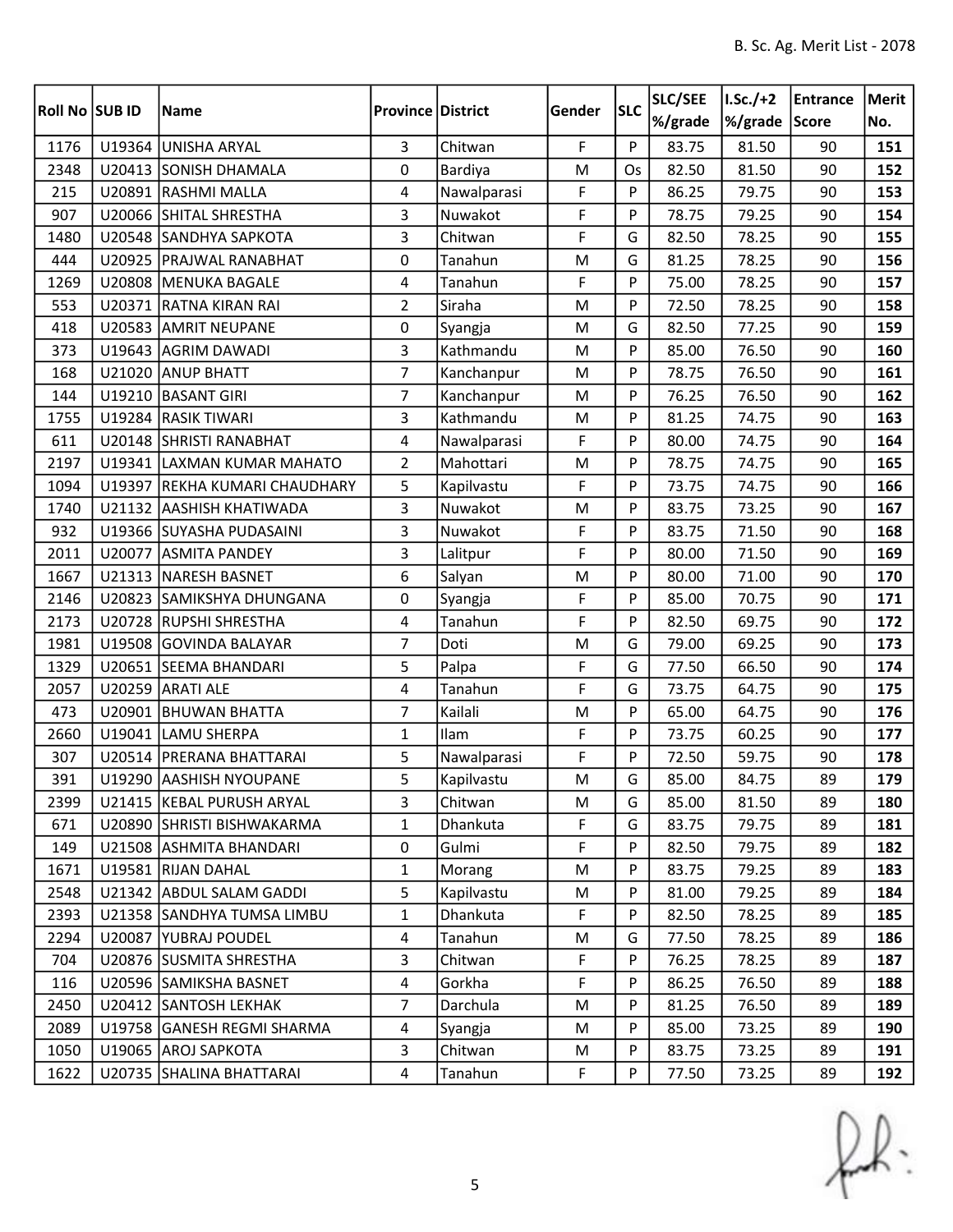| <b>Roll No SUB ID</b> |        | Name                          | <b>Province District</b> |                | Gender    | <b>SLC</b> | SLC/SEE | $I.Sc./+2$    | Entrance | Merit |
|-----------------------|--------|-------------------------------|--------------------------|----------------|-----------|------------|---------|---------------|----------|-------|
|                       |        |                               |                          |                |           |            | %/grade | %/grade Score |          | No.   |
| 1748                  | U21160 | <b>DINESH YADAV</b>           | 5                        | Kapilvastu     | M         | P          | 76.25   | 73.25         | 89       | 193   |
| 586                   | U21631 | CHANDANI RAKSHA SAH           | 1                        | Morang         | F         | P          | 77.50   | 71.50         | 89       | 194   |
| 1921                  | U20170 | <b>BRINDA POKHREL</b>         | 5                        | Rupandehi      | F         | P          | 71.25   | 69.50         | 89       | 195   |
| 2411                  |        | U19061 BINISHA BARALI         | 4                        | Tanahun        | F         | P          | 81.25   | 68.25         | 89       | 196   |
| 1933                  |        | U21307 RADHA BHANDARI         | 3                        | Chitwan        | F         | P          | 81.25   | 66.50         | 89       | 197   |
| 446                   |        | U20146 MONAL BHANDARI         | 5                        | Rupandehi      | ${\sf M}$ | G          | 80.00   | 66.50         | 89       | 198   |
| 1629                  |        | U20564 POOJA SHRESTHA         | 4                        | Lamjung        | F         | G          | 85.00   | 64.75         | 89       | 199   |
| 1303                  |        | U20578 BINITA GYAWALI         | 5                        | Gulmi          | F         | G          | 82.50   | 64.75         | 89       | 200   |
| 399                   |        | U19961 KISHOR KHATIWADA       | 3                        | Dhading        | M         | G          | 81.25   | 84.75         | 88       | 201   |
| 2604                  |        | U20161 SUSMA THING            | 3                        | Sindhuli       | F         | P          | 78.75   | 84.55         | 88       | 202   |
| 395                   |        | U19980 KAMAL BHANDARI         | 4                        | Syangja        | ${\sf M}$ | P          | 87.50   | 81.50         | 88       | 203   |
| 1360                  |        | U20721 SANDHYA POKHREL        | 3                        | Chitwan        | F         | P          | 83.75   | 79.75         | 88       | 204   |
| 493                   |        | U21138 SWACHHANDA POUDYAL     | 0                        | Nawalparasi    | M         | P          | 85.00   | 79.00         | 88       | 205   |
| 779                   |        | U19856 KABITA SHARMA          | 0                        | <b>Baglung</b> | F         | G          | 87.50   | 78.25         | 88       | 206   |
| 2586                  |        | U21244   PRATISTHA KANDEL     | 3                        | Chitwan        | F         | G          | 81.25   | 78.25         | 88       | 207   |
| 683                   |        | U19964 SABINA BHANDARI        | 4                        | Nawalpur       | F         | G          | 78.75   | 78.25         | 88       | 208   |
| 2490                  |        | U20722 MENUKA G.C             | 4                        | Tanahun        | F         | G          | 77.50   | 78.25         | 88       | 209   |
| 1510                  |        | U19288 MANISHA ADHIKARI       | 5                        | Kapilvastu     | F         | G          | 86.25   | 77.00         | 88       | 210   |
| 2577                  |        | U20135 UMANG MAN SINGH BASNET | $\mathbf{1}$             | Morang         | ${\sf M}$ | G          | 84.00   | 76.50         | 88       | 211   |
| 1435                  |        | U20439 GANGA BASHYAL          | 5                        | Palpa          | F         | G          | 83.75   | 76.50         | 88       | 212   |
| 302                   |        | U19713 JASNA THAPA            | 4                        | Kaski          | F         | P          | 81.25   | 76.50         | 88       | 213   |
| 2213                  |        | U20742 SURESH ADHIKARI        | 3                        | Chitwan        | M         | G          | 75.00   | 76.50         | 88       | 214   |
| 990                   |        | U21228 SUVASANA SEDHAI        | 3                        | Dhading        | F         | G          | 84.00   | 75.75         | 88       | 215   |
| 301                   |        | U20226 BIBEK KHATRI           | $\mathbf{1}$             | Sunsari        | ${\sf M}$ | P          | 80.00   | 73.25         | 88       | 216   |
| 2641                  |        | U20693 SANDESH NEUPANE        | $\overline{7}$           | Kanchanpur     | M         | G          | 81.00   | 71.50         | 88       | 217   |
| 1395                  |        | U21378 BIDHYA GYAWALI         | 5                        | Gulmi          | F         | G          | 77.50   | 69.75         | 88       | 218   |
| 2491                  |        | U19613 BABINA ALE             | 4                        | Tanahun        | F         | P          | 81.25   | 66.50         | 88       | 219   |
| 1987                  |        | U21129 BINOD GHIMIRE          | 4                        | Nawalpur       | M         | G          | 80.00   | 66.50         | 88       | 220   |
| 666                   |        | U20255 AASHISH PAUDEL         | 5                        | Palpa          | ${\sf M}$ | G          | 81.00   | 63.25         | 88       | 221   |
| 331                   |        | U19556 ANISH DUMRE            | 5                        | Kapilvastu     | M         | P          | 76.25   | 58.25         | 88       | 222   |
| 1635                  |        | U21186 SURYA K.C.             | 5                        | Nawalparasi    | M         | P          | 83.75   | 81.50         | 87       | 223   |
| 2307                  |        | U20136 SUSMITA CHAUDHARY      | 5                        | Nawalparasi    | F         | P          | 80.00   | 81.50         | 87       | 224   |
| 1107                  |        | U19276 SABITRA BHANDARI       | 5                        | Gulmi          | F         | P          | 77.50   | 81.50         | 87       | 225   |
| 1409                  |        | U20112 LOB KUMAR MAHATO       | 3                        | Chitwan        | M         | G          | 70.00   | 79.25         | 87       | 226   |
| 788                   |        | U21262 ABHILASHA RASALI       | 0                        | Palpa          | F         | P          | 87.50   | 78.25         | 87       | 227   |
| 1143                  |        | U19152 SURESH RANA            | $\overline{4}$           | Nawalpur       | M         | P          | 86.25   | 78.25         | 87       | 228   |
| 537                   |        | U19115 SANDESH YADAV          | $\overline{2}$           | Rautahat       | M         | G          | 80.00   | 78.25         | 87       | 229   |
| 1923                  |        | U21411   PRAGATI KHATRI       | $\mathbf 1$              | Sunsari        | F         | P          | 86.25   | 77.75         | 87       | 230   |
| 164                   |        | U20385   MONITA SHAH          | $\mathbf{1}$             | Sunsari        | F         | P          | 82.50   | 77.25         | 87       | 231   |
| 1914                  |        | U20648 SMARIKA NEUPANE        | 0                        | Jhapa          | F         | P          | 85.00   | 76.50         | 87       | 232   |
| 1683                  |        | U20253 BINITA THAPA CHHETRI   | 5                        | Arghakhanchi   | F         | P          | 78.75   | 76.50         | 87       | 233   |
| 254                   |        | U19516 ABISHA SAPKOTA SHARMA  | $\overline{\mathbf{3}}$  | Chitwan        | F         | P          | 77.50   | 76.50         | 87       | 234   |

 $f(x)$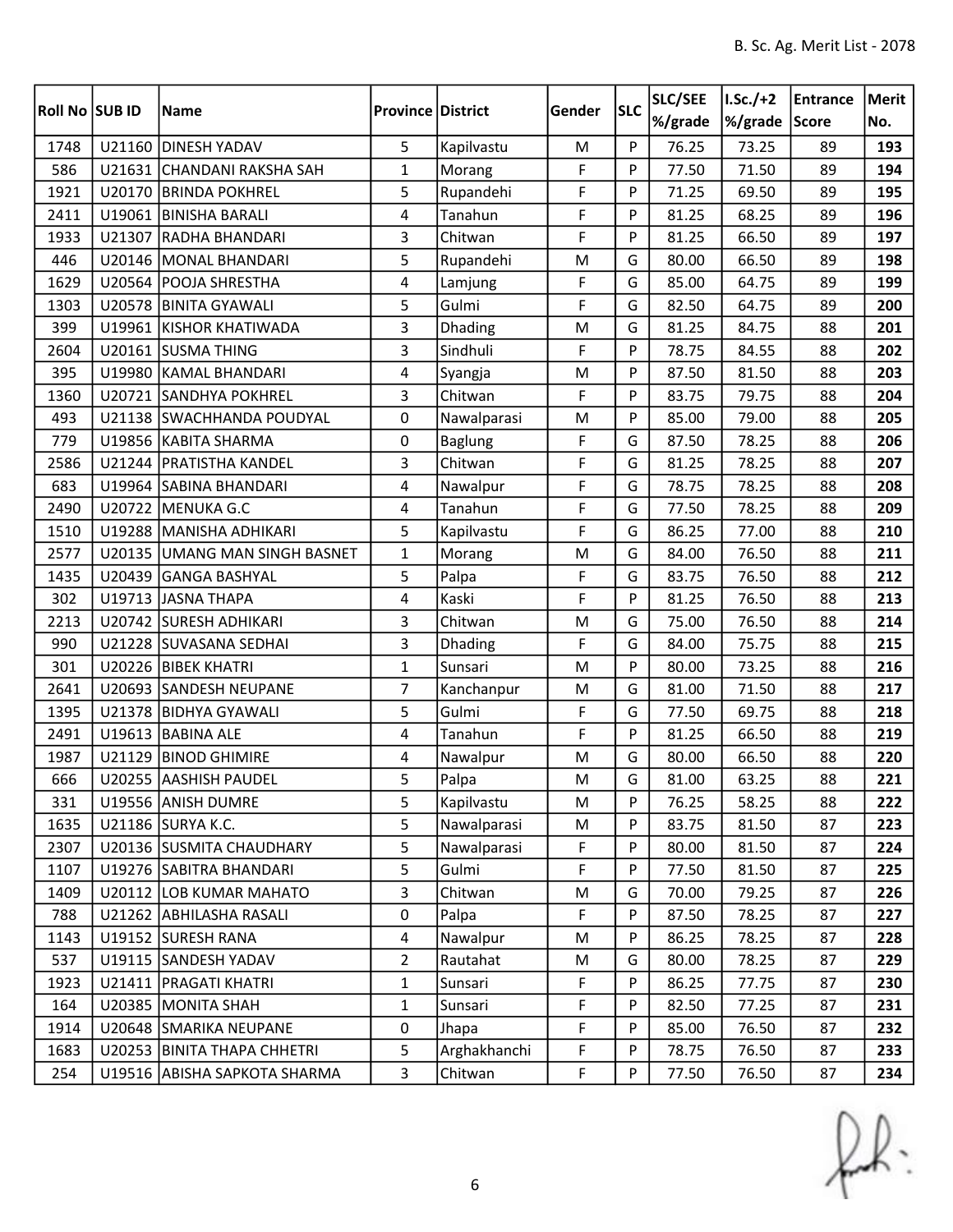| Roll No SUB ID | Name                             | <b>Province District</b> |              | Gender      | <b>SLC</b> | SLC/SEE | $ I.Sc./+2 $  | Entrance | Merit |
|----------------|----------------------------------|--------------------------|--------------|-------------|------------|---------|---------------|----------|-------|
|                |                                  |                          |              |             |            | %/grade | %/grade Score |          | No.   |
| 1768           | U21229 BINOD DHITAL              | 3                        | Chitwan      | ${\sf M}$   | P          | 81.25   | 74.75         | 87       | 235   |
| 963            | U19719 SAFALTA SAPKOTA           | 4                        | Lamjung      | F           | P          | 67.50   | 74.75         | 87       | 236   |
| 1302           | U20999 RABI ROSAN THARU          | 5                        | Banke        | M           | G          | 67.50   | 74.75         | 87       | 237   |
| 272            | U20128 KABITA REGMI              | 3                        | Chitwan      | $\mathsf F$ | P          | 83.75   | 73.25         | 87       | 238   |
| 1983           | U20173 TRRIBIKRAM DAHAL          | $\mathbf{1}$             | Udayapur     | M           | G          | 77.50   | 73.25         | 87       | 239   |
| 1543           | U19355 NAMRATA PARIYAR           | 4                        | Kaski        | $\mathsf F$ | P          | 80.00   | 72.25         | 87       | 240   |
| 2211           | U21079 KUSUM SAPKOTA             | 3                        | Chitwan      | $\mathsf F$ | P          | 85.00   | 71.50         | 87       | 241   |
| 1280           | U19996 MANOJ POUDEL              | 4                        | Parbat       | M           | G          | 83.75   | 71.50         | 87       | 242   |
| 366            | U19435 SHARMILA SAPKOTA          | 5                        | Kapilvastu   | F           | P          | 76.25   | 71.50         | 87       | 243   |
| 1880           | U19286 BARSHA ADHIKARI           | 5                        | Kapilvastu   | F           | G          | 85.00   | 70.50         | 87       | 244   |
| 1503           | U19706 DIYA GHIMIRE              | 5                        | Rupandehi    | F           | P          | 72.50   | 68.25         | 87       | 245   |
| 861            | U21051 BHUMI PUN MAGAR           | 5                        | Pyuthan      | $\mathsf F$ | G          | 68.75   | 67.00         | 87       | 246   |
| 877            | U20818 ANISH BILASH PANTA        | 3                        | Chitwan      | M           | P          | 76.25   | 66.75         | 87       | 247   |
| 1830           | U20147 SAPANA PANDEY             | 5                        | Arghakhanchi | F           | G          | 80.00   | 66.50         | 87       | 248   |
| 632            | U21312 UNIK SINGH                | $\overline{2}$           | Siraha       | M           | P          | 72.50   | 64.75         | 87       | 249   |
| 1060           | U21354 PRAVIN DEVKOTA            | 5                        | Dang         | M           | G          | 65.00   | 62.75         | 87       | 250   |
| 1959           | U21382 NIRJAL NEPAL              | $\mathbf{1}$             | Sunsari      | ${\sf M}$   | G          | 75.00   | 59.75         | 87       | 251   |
| 2347           | U19552 SARITA BHANDARI           | 5                        | <b>Banke</b> | F           | P          | 58.75   | 83.61         | 86       | 252   |
| 2093           | U19761 SAMIR PANDEY              | 4                        | Gorkha       | M           | G          | 87.50   | 81.50         | 86       | 253   |
| 305            | U19611 SAMIKSHYA KAFLE           | 3                        | Chitwan      | $\mathsf F$ | P          | 82.50   | 79.75         | 86       | 254   |
| 2188           | U19523 AAYUSHMA GHIMIRE          | 0                        | Parbat       | $\mathsf F$ | P          | 82.50   | 79.75         | 86       | 255   |
| 447            | U20157 SPARSHA NAHARKI           | 3                        | Chitwan      | M           | P          | 77.50   | 79.75         | 86       | 256   |
| 2627           | U21224 TASHI LAMA                | $\overline{3}$           | Chitwan      | $\mathsf F$ | P          | 81.25   | 78.25         | 86       | 257   |
| 1553           | U19592 DIKSHYA NEUPANE           | $\overline{7}$           | Kailali      | $\mathsf F$ | P          | 75.00   | 78.25         | 86       | 258   |
| 2532           | U19060 ANWESH ARYAL              | 3                        | Chitwan      | M           | P          | 86.25   | 76.50         | 86       | 259   |
| 2460           | U20181 SHRISTI JOSHI             | $\overline{7}$           | Darchula     | F           | P          | 86.25   | 76.50         | 86       | 260   |
| 1893           | U19834 PURNIMA BHANDARI          | 5                        | Rupandehi    | F           | P          | 77.50   | 76.50         | 86       | 261   |
| 1905           | U21515 RAKSHYA GAUTAM            | 0                        | Parbat       | F           | P          | 72.50   | 76.50         | 86       | 262   |
| 2435           | U20720 RABIN ACHARYA             | 3                        | Chitwan      | ${\sf M}$   | G          | 86.25   | 73.25         | 86       | 263   |
| 2615           | U21285   BAIJANATH LODH          | 5                        | Rupandehi    | M           | P          | 82.50   | 73.25         | 86       | 264   |
| 2363           | U20264 PRABINA RAI               | $\mathbf{1}$             | Sunsari      | $\mathsf F$ | P          | 80.00   | 73.25         | 86       | 265   |
| 2135           | U19243 DEEP KUMAR SHRESTHA       | 4                        | Gorkha       | M           | G          | 83.75   | 72.25         | 86       | 266   |
| 1994           | U20402 ADITI BHANDARI            | 4                        | Kaski        | F           | P          | 86.25   | 71.50         | 86       | 267   |
| 222            | U19440 NUTAN MANI PAUDEL         | 4                        | Kaski        | M           | G          | 84.00   | 71.50         | 86       | 268   |
| 1188           | U19266 ALISH KATUWAL             | $\overline{2}$           | Bara         | M           | G          | 81.25   | 71.50         | 86       | 269   |
| 414            | U20598 DIPLAXMI NIRAULA          | $\overline{7}$           | Kailali      | F           | P          | 77.50   | 71.50         | 86       | 270   |
| 1429           | U21140 SWASTIKA MAGAR            | 1                        | Udayapur     | F           | P          | 77.50   | 71.50         | 86       | 271   |
| 1123           | U19231   DEEPAK PRASAD CHAUDHARY | $\overline{2}$           | Bara         | M           | P          | 73.75   | 70.75         | 86       | 272   |
| 1578           | U21519 SAROJ SHARMA              | $\overline{2}$           | Siraha       | M           | P          | 77.50   | 69.75         | 86       | 273   |
| 1254           | U20695 GANESH CHAUDHARY          | 5                        | Dang         | M           | P          | 75.00   | 69.75         | 86       | 274   |
| 1084           | U20382 SUDIP KUMAR CHAUDHARY     | 5                        | Nawalparasi  | M           | P          | 81.25   | 69.00         | 86       | 275   |
| 2045           | U21063 UJJWOL PAUDEL             | $\overline{4}$           | Syangja      | M           | P          | 80.00   | 68.75         | 86       | 276   |

 $f(x)$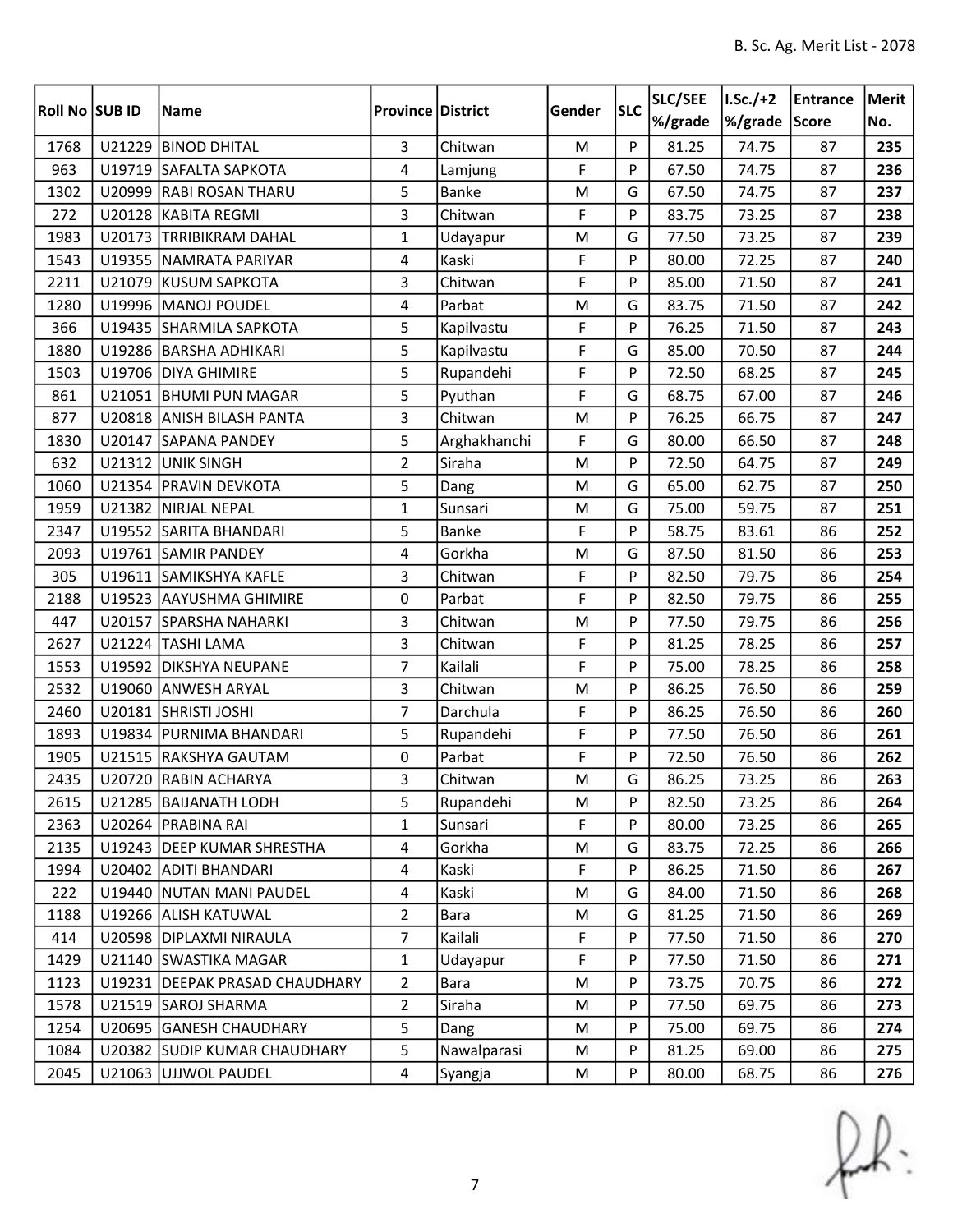| Roll No SUB ID |        | Name                         | <b>Province District</b> |                | Gender    | <b>SLC</b> | SLC/SEE | $I.Sc./+2$    | Entrance | Merit |
|----------------|--------|------------------------------|--------------------------|----------------|-----------|------------|---------|---------------|----------|-------|
|                |        |                              |                          |                |           |            | %/grade | %/grade Score |          | No.   |
| 1992           |        | U19785 DEEPAK KUMAR BHANDARI | 6                        | Dailekh        | M         | P          | 80.00   | 68.25         | 86       | 277   |
| 445            |        | U21505 LUV BAHADUR NEPALI    | 4                        | Kaski          | M         | P          | 80.00   | 66.50         | 86       | 278   |
| 949            |        | U20207 KARUNA DAHAL          | 3                        | Makwanpur      | F         | G          | 72.50   | 66.50         | 86       | 279   |
| 252            |        | U19786 SUSMITA DEVKOTA       | 4                        | Kaski          | F         | G          | 72.50   | 64.75         | 86       | 280   |
| 1835           |        | U19114 KUNDAN KUMAR YADAV    | $\overline{2}$           | Rautahat       | M         | G          | 63.75   | 63.75         | 86       | 281   |
| 1824           |        | U20210 DIPESH SHRESTHA       | 3                        | Bhaktapur      | ${\sf M}$ | P          | 76.25   | 63.25         | 86       | 282   |
| 1808           |        | U20560 BALRAM KHANAL         | 4                        | Tanahun        | M         | G          | 73.75   | 61.50         | 86       | 283   |
| 1228           |        | U19915   PUSHPAN TAMANG      | 3                        | Chitwan        | F         | P          | 88.75   | 84.75         | 85       | 284   |
| 2031           |        | U19193 KARINA GIRI           | 3                        | Sindhuli       | F         | P          | 82.50   | 83.41         | 85       | 285   |
| 1052           |        | U20145 SUJAN SUBEDI          | 3                        | <b>Dhading</b> | M         | P          | 80.00   | 79.75         | 85       | 286   |
| 1459           |        | U20843 SHOVA PAUDEL          | 5                        | Bardiya        | F         | G          | 77.50   | 79.75         | 85       | 287   |
| 1258           |        | U20589 SADIKSHYA POKHREL     | 4                        | Nawalparasi    | F         | P          | 76.25   | 79.75         | 85       | 288   |
| 1345           |        | U20126 BIPAN SHRESTHA        | $\overline{3}$           | Chitwan        | M         | G          | 81.25   | 79.00         | 85       | 289   |
| 2218           |        | U19801 DIPENDRA NEUPANE      | 6                        | Jumla          | M         | G          | 78.75   | 79.00         | 85       | 290   |
| 2029           |        | U20582 BIBHUTI DEVKOTA       | 0                        | Gorkha         | F         | P          | 87.50   | 78.25         | 85       | 291   |
| 654            | U20707 | <b>KAUSAL KOIRALA</b>        | 1                        | Jhapa          | M         | P          | 75.00   | 78.25         | 85       | 292   |
| 2234           |        | U20978 NIRUTA RAJBANSHI      | $\mathbf{1}$             | Jhapa          | F         | P          | 83.75   | 76.50         | 85       | 293   |
| 1656           |        | U19558 SAPANA POUDEL         | 4                        | Parbat         | F         | P          | 82.50   | 76.50         | 85       | 294   |
| 2384           |        | U19218 AAKRITI RAI           | 3                        | Makwanpur      | F         | P          | 82.50   | 76.50         | 85       | 295   |
| 117            |        | U20603 PREKSHYA BHATTA       | $\overline{7}$           | Dadeldhura     | F         | P          | 81.25   | 76.50         | 85       | 296   |
| 377            |        | U20202 SAMIR DANGI           | 5                        | Dang           | ${\sf M}$ | P          | 78.75   | 76.50         | 85       | 297   |
| 1274           |        | U19735   MERISHA ADHIKARI    | 3                        | Chitwan        | F         | P          | 81.25   | 75.75         | 85       | 298   |
| 2614           | U19417 | <b>ASHIM LAMICHHANE</b>      | 3                        | Chitwan        | M         | P          | 80.00   | 75.75         | 85       | 299   |
| 2214           |        | U21211 ABINASH BASTAKOTI     | 3                        | Chitwan        | ${\sf M}$ | P          | 83.75   | 74.75         | 85       | 300   |
| 176            |        | U21084 DIPESH PARAJULI       | 4                        | Lamjung        | ${\sf M}$ | P          | 76.25   | 74.25         | 85       | 301   |
| 1956           |        | U20193 BISHRANTA REGMI       | 3                        | Chitwan        | M         | P          | 86.25   | 72.25         | 85       | 302   |
| 1968           | U19690 | <b>AARATI RAI</b>            | $\mathbf{1}$             | Solukhumbu     | F         | P          | 66.25   | 72.25         | 85       | 303   |
| 489            |        | U20238 ROHAN RIJAL           | $\overline{2}$           | Saptari        | M         | P          | 82.50   | 71.50         | 85       | 304   |
| 221            |        | U20888 AMAN JOSHI            | $\overline{7}$           | Kailali        | M         | P          | 75.00   | 68.25         | 85       | 305   |
| 2112           |        | U20662   BIRENDRA CHAND      | 7                        | Kanchanpur     | M         | G          | 80.00   | 66.50         | 85       | 306   |
| 810            |        | U21616 YOGNATH UPADHAYA      | $\overline{3}$           | Chitwan        | M         | G          | 82.50   | 63.25         | 85       | 307   |
| 1247           |        | U20942 BISHISTA SUBEDI       | 3                        | Chitwan        | M         | G          | 72.50   | 63.25         | 85       | 308   |
| 1653           |        | U20635 SAILESH YADAV         | $\overline{2}$           | Siraha         | M         | P          | 73.75   | 61.75         | 85       | 309   |
| 381            |        | U19089 BHUMIKA DHUNGANA      | $\mathbf{1}$             | Panchthar      | F         | G          | 77.50   | 61.50         | 85       | 310   |
| 1769           |        | U19294 SANDHYA ARYAL         | 4                        | Syangja        | F         | G          | 71.25   | 53.00         | 85       | 311   |
| 1888           |        | U21231 DEVIDATTA ROKAYA      | 6                        | Jumla          | M         | G          | 75.00   | 85.84         | 84       | 312   |
| 2626           |        | U21133 AAYUSHMA BASTAKOTI    | 3                        | Chitwan        | F         | G          | 85.00   | 81.50         | 84       | 313   |
| 425            |        | U19854 AMBIKA SUNAR          | 5                        | Rupandehi      | F         | P          | 78.75   | 81.50         | 84       | 314   |
| 1702           |        | U20604 AASHISH ACHARYA       | 3                        | Chitwan        | M         | G          | 81.25   | 79.25         | 84       | 315   |
| 758            |        | U20551 SUBHA RAI             | 1                        | Sankhuwasabha  | F         | P          | 76.25   | 79.25         | 84       | 316   |
| 905            |        | U21280 STUTI CHAUDHARY       | $\overline{2}$           | <b>Bara</b>    | F         | P          | 83.75   | 78.25         | 84       | 317   |
| 942            |        | U20050 PUSPA KUMARI YADAV    | $\overline{2}$           | Siraha         | F         | Os         | 80.00   | 78.25         | 84       | 318   |

 $f(x)$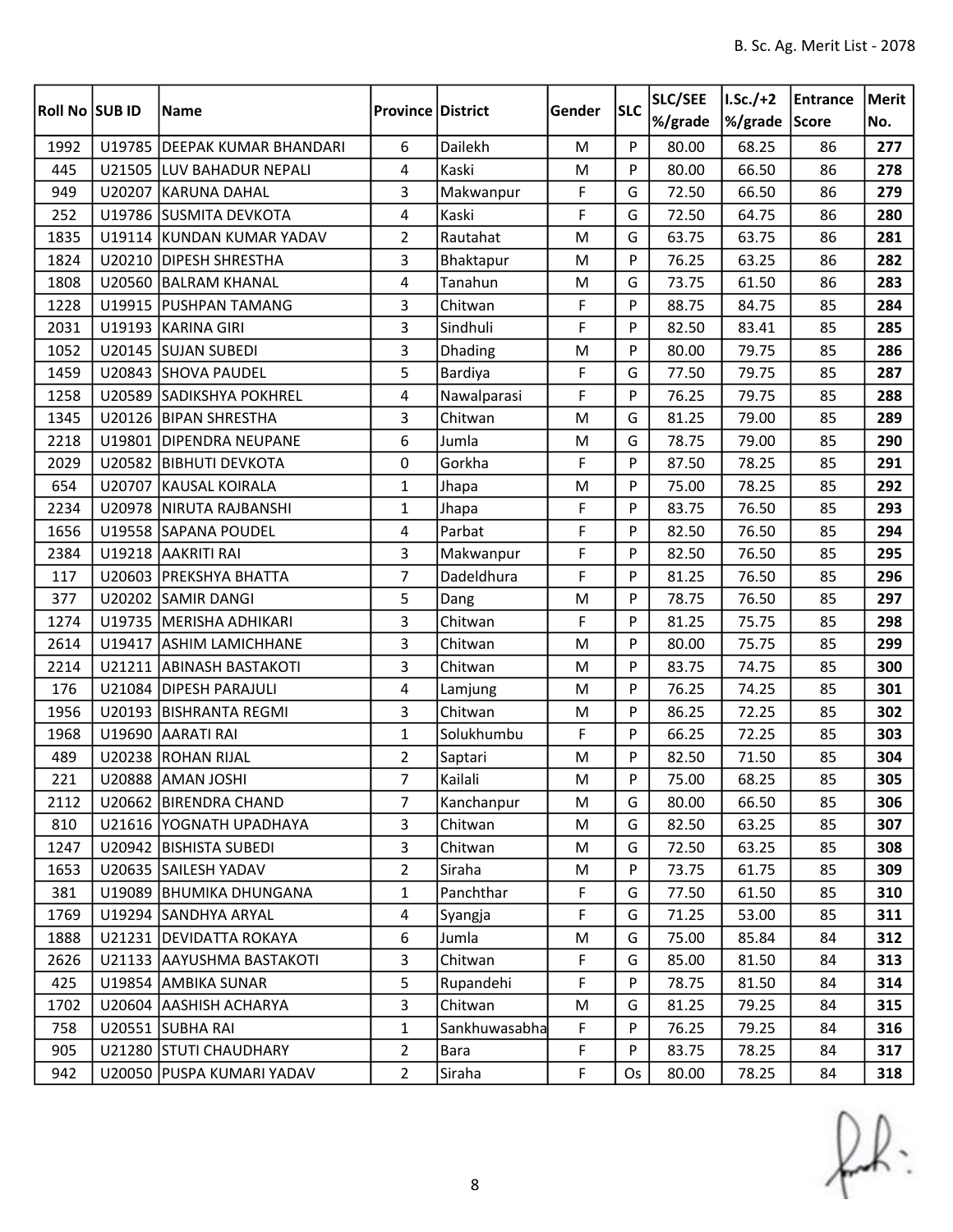| Roll No SUB ID |        | Name                         | <b>Province District</b> |                | Gender      | <b>SLC</b> | SLC/SEE<br>%/grade | $I.Sc./+2$<br>%/grade Score | Entrance | Merit<br>No. |
|----------------|--------|------------------------------|--------------------------|----------------|-------------|------------|--------------------|-----------------------------|----------|--------------|
| 2053           |        | U21369 SUMESH KUMAR YADAV    | $\overline{2}$           | Siraha         | M           | P          | 68.75              | 78.25                       | 84       | 319          |
| 1140           |        | U21238 ALIJA SHARMA          | 4                        | Nawalparasi    | M           | G          | 67.50              | 78.16                       | 84       | 320          |
| 1331           |        | U20219 SAUJAN KULUNG         | $\mathbf{1}$             | Solukhumbu     | M           | G          | 84.00              | 77.50                       | 84       | 321          |
| 2090           |        | U19678 ANJANA THARU          | 5                        | Bardiya        | F           | G          | 61.25              | 75.39                       | 84       | 322          |
| 397            |        | U20212 SIRJAN SILWAL         | 3                        | Chitwan        | M           | P          | 80.00              | 74.75                       | 84       | 323          |
| 2564           |        | U19969   BINUTA THAPA        | 4                        | Syangja        | F           | P          | 76.25              | 74.75                       | 84       | 324          |
| 1551           |        | U19944 RISHIKA BASNET        | $\mathbf{1}$             | Jhapa          | F           | P          | 76.25              | 74.75                       | 84       | 325          |
| 1799           |        | U19017 BENKTESH PATHAK       | $\overline{7}$           | Kanchanpur     | M           | P          | 68.75              | 74.39                       | 84       | 326          |
| 1419           |        | U19818 SUJAN RANA MAGAR      | 3                        | Makwanpur      | M           | P          | 81.25              | 73.25                       | 84       | 327          |
| 897            |        | U21068 SUSHMA SUNAR          | 0                        | <b>Baglung</b> | F           | P          | 77.50              | 73.25                       | 84       | 328          |
| 2121           |        | U21131 MONIKA BELBASE        | 5                        | Rupandehi      | F           | G          | 76.25              | 73.25                       | 84       | 329          |
| 874            |        | U20022 AAKRITI WAGLE         | $\overline{4}$           | Kaski          | F           | P          | 85.00              | 72.25                       | 84       | 330          |
| 1423           |        | U19357 AARATI KHATIWADA      | 3                        | Chitwan        | F           | P          | 78.75              | 72.25                       | 84       | 331          |
| 791            | U20419 | <b>DEEPTI TIWARI</b>         | $\overline{7}$           | Kanchanpur     | F           | P          | 77.50              | 72.25                       | 84       | 332          |
| 2657           |        | U19554 KRISHALA NEPAL        | 3                        | Chitwan        | F           | G          | 82.50              | 71.50                       | 84       | 333          |
| 2538           |        | U20731 PARUL NEMBANG         | 1                        | Panchthar      | M           | P          | 81.25              | 71.50                       | 84       | 334          |
| 501            |        | U19293 SARIKA JAMARKATEL     | 4                        | Kaski          | F           | P          | 87.50              | 71.25                       | 84       | 335          |
| 2110           |        | U21022 SABINA BADUWAL        | 5                        | <b>Banke</b>   | F           | P          | 77.50              | 71.00                       | 84       | 336          |
| 1371           |        | U20162 YAMUNA POUDEL         | 4                        | Nawalpur       | F           | G          | 85.00              | 69.75                       | 84       | 337          |
| 2471           |        | U20631 SABINA CHUDALI        | 5                        | Kapilvastu     | F           | G          | 73.75              | 69.75                       | 84       | 338          |
| 429            |        | U19837 SWASTIKA SHARMA       | 4                        | Parbat         | F           | G          | 76.25              | 68.25                       | 84       | 339          |
| 228            |        | U20349 ANISHA ACHARYA        | 4                        | <b>Baglung</b> | F           | G          | 61.25              | 68.25                       | 84       | 340          |
| 2286           |        | U20543 SUJANA SILWAL         | 3                        | Dhading        | F           | P          | 73.75              | 65.50                       | 84       | 341          |
| 858            |        | U19726 DIKSHYA ADHIKARI      | $\mathbf{1}$             | Okhaldhunga    | F           | P          | 80.00              | 64.75                       | 84       | 342          |
| 2178           |        | U19729 MANASI POUDEL         | 3                        | Chitwan        | F           | P          | 80.00              | 64.00                       | 84       | 343          |
| 1064           |        | U19866 LOKESH JOSHI          | $\overline{7}$           | Kailali        | ${\sf M}$   | P          | 70.00              | 52.75                       | 84       | 344          |
| 943            |        | U21511 SWASTIKA MUKHIYA      | 4                        | Nawalpur       | F           | P          | 87.50              | 84.00                       | 83       | 345          |
| 2518           |        | U19481 SHUBHECHCHHA ADHIKARI | 4                        | Lamjung        | F           | G          | 83.75              | 81.50                       | 83       | 346          |
| 241            |        | U20829 SAMIKSHYA DHAKAL      | 0                        | Gorkha         | $\mathsf F$ | P          | 87.50              | 79.75                       | 83       | 347          |
| 985            |        | U20127 AMRIT ADHIKARI        | 0                        | Kaski          | M           | P          | 77.50              | 79.25                       | 83       | 348          |
| 2335           |        | U19465 KARISHMA POKHAREL     | 5                        | Arghakhanchi   | F           | P          | 87.50              | 78.25                       | 83       | 349          |
| 2602           |        | U19191 SHARISHMA SHARMA      | $\overline{3}$           | Chitwan        | F           | P          | 82.50              | 78.25                       | 83       | 350          |
| 2498           |        | U21158 CHHEMRAJ SAWAD        | $\overline{7}$           | Achham         | M           | G          | 76.25              | 78.25                       | 83       | 351          |
| 2191           |        | U19265 SIRJANA SUNAR         | 5                        | Dang           | F           | P          | 68.75              | 77.98                       | 83       | 352          |
| 1130           |        | U19464 KAMAL SUBEDI          | 0                        | Parbat         | M           | P          | 78.75              | 76.50                       | 83       | 353          |
| 1127           |        | U20423 KARISHMA KHATRI       | 5                        | Rupandehi      | F           | P          | 71.25              | 75.75                       | 83       | 354          |
| 879            |        | U21525 KRISHNA POUDEL        | 5                        | Pyuthan        | M           | G          | 85.00              | 75.25                       | 83       | 355          |
| 2603           |        | U19297 RASHMI PANDAY         | 3                        | <b>Dhading</b> | F           | P          | 86.25              | 74.75                       | 83       | 356          |
| 927            |        | U20231 SUMAN ADHIKARI        | $\overline{4}$           | Syangja        | M           | P          | 86.25              | 74.75                       | 83       | 357          |
| 2233           |        | U19386 AAKRITI RAUT          | 3                        | Chitwan        | F           | P          | 77.50              | 74.75                       | 83       | 358          |
| 794            |        | U19522 SUJIT POUDEL          | 3                        | Chitwan        | M           | P          | 78.75              | 73.25                       | 83       | 359          |
| 1805           |        | U21025 ANSHU KUNWAR          | 3                        | Chitwan        | F           | P          | 76.25              | 71.50                       | 83       | 360          |

 $f(x)$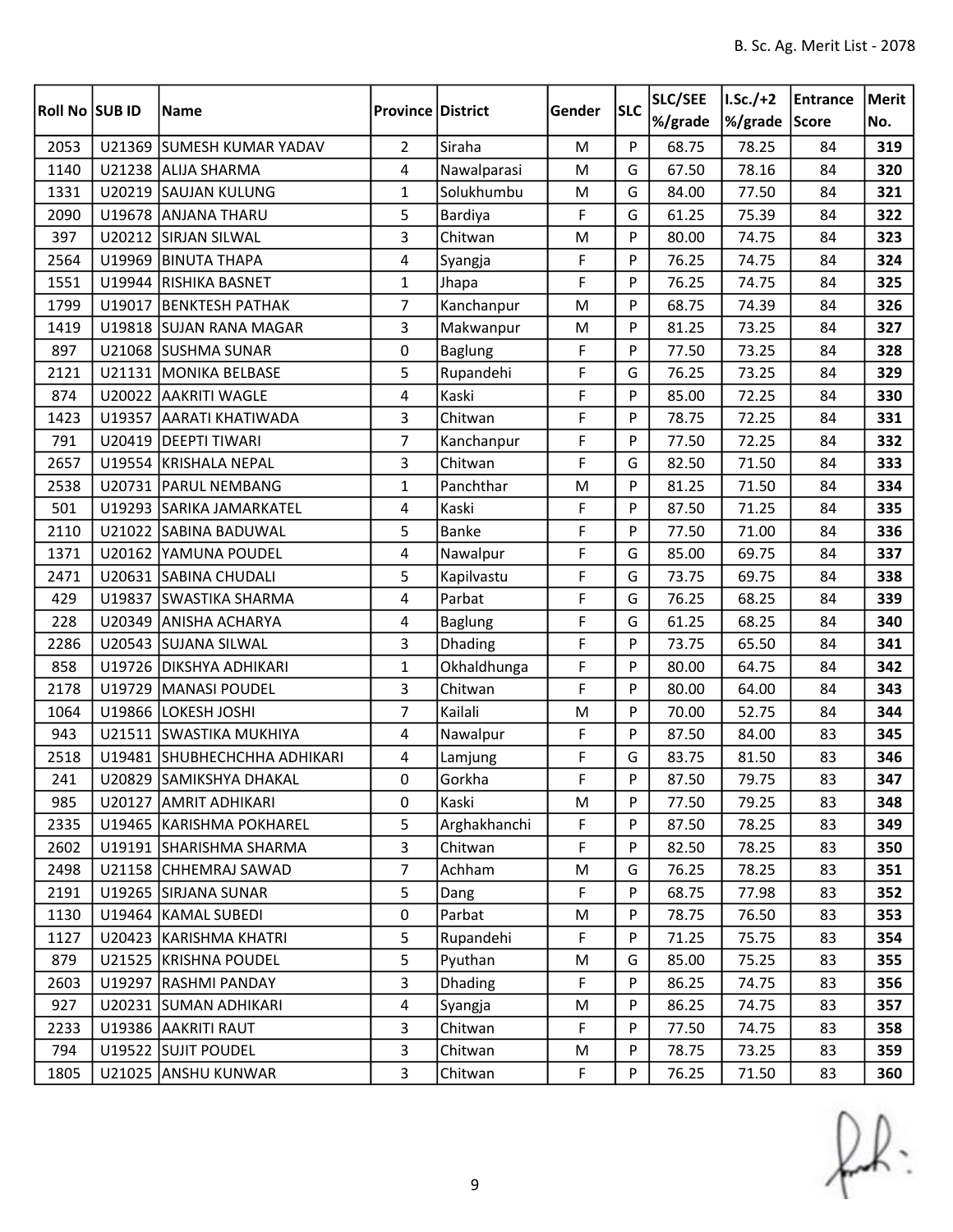| Roll No SUB ID | Name                             | <b>Province District</b> |                | Gender      | <b>SLC</b> | <b>SLC/SEE</b><br>%/grade | I.Sc./+2<br>%/grade Score | Entrance | Merit<br>No. |
|----------------|----------------------------------|--------------------------|----------------|-------------|------------|---------------------------|---------------------------|----------|--------------|
| 2472           | U21601 KENISHA KARKI             | 4                        | Kaski          | F           | P          | 81.25                     | 69.75                     | 83       | 361          |
| 1884           | U20451 SHRIJAN BABU WAGLE        | 4                        | Kaski          | M           | P          | 76.25                     | 68.75                     | 83       | 362          |
| 964            | U21440 SANDESH RAJ POUDEL        | 4                        | Kaski          | M           | P          | 83.75                     | 68.25                     | 83       | 363          |
| 328            | U19779 SUMI ADHIKARI             | 4                        | Kaski          | F           | G          | 76.25                     | 68.25                     | 83       | 364          |
| 1792           | U19478 BIBHOR JAYSWAL            | $\overline{2}$           | Rautahat       | M           | P          | 83.75                     | 66.50                     | 83       | 365          |
| 2632           | U20449 RABIN ARYAL               | 0                        | Syangja        | M           | Os         | 83.75                     | 66.50                     | 83       | 366          |
| 2243           | U20169 SUDIP SUBEDI              | 3                        | Dhading        | M           | P          | 75.00                     | 66.00                     | 83       | 367          |
| 1558           | U21145 SUMIT KHATRI              | 3                        | Bhaktapur      | M           | P          | 82.50                     | 64.75                     | 83       | 368          |
| 1773           | U20512 ASHMITA PANGENI           | 0                        | Syangja        | F           | P          | 82.50                     | 64.75                     | 83       | 369          |
| 2355           | U19710 KUSUM BUDHA               | 5                        | Palpa          | F           | P          | 76.25                     | 64.75                     | 83       | 370          |
| 1936           | U20076 DILIP SUBEDI              | 4                        | Parbat         | ${\sf M}$   | G          | 72.50                     | 64.75                     | 83       | 371          |
| 1999           | U19223 PUJA LAMICHHANE           | 4                        | Gorkha         | $\mathsf F$ | Os         | 80.00                     | 64.00                     | 83       | 372          |
| 1658           | U20425 DIPENDRA KUMAR SHAHI      | 0                        | Jumla          | M           | P          | 78.75                     | 63.25                     | 83       | 373          |
| 604            | U19533 NEHARIKA 9856035074 SHAHI | 4                        | Kaski          | F           | P          | 73.75                     | 63.25                     | 83       | 374          |
| 2514           | U20821 SALINA THAPAMAGAR         | 6                        | Surkhet        | F           | P          | 73.75                     | 63.25                     | 83       | 375          |
| 1904           | U20945 SAGAR KHANAL              | 5                        | Arghakhanchi   | M           | G          | 68.00                     | 61.00                     | 83       | 376          |
| 1866           | U20120 SUJATA LAMSAL             | 4                        | Syangja        | F           | Os         | 67.50                     | 61.00                     | 83       | 377          |
| 1972           | U20716 ULLASH PRASAI             | 3                        | Chitwan        | M           | P          | 88.75                     | 83.25                     | 82       | 378          |
| 1174           | U20435 SUMINA THAPA MAGAR        | 3                        | Dhading        | F           | P          | 87.50                     | 79.75                     | 82       | 379          |
| 1853           | U21071 NISHA GAUTAM              | 3                        | Chitwan        | F           | P          | 78.75                     | 79.75                     | 82       | 380          |
| 801            | U19528 BINITA DHAKAL             | 3                        | Chitwan        | F           | P          | 72.50                     | 79.57                     | 82       | 381          |
| 975            | U20701 DIPTI GIRI                | 3                        | Kavrepalanchok | $\mathsf F$ | P          | 83.75                     | 78.25                     | 82       | 382          |
| 1168           | U19128   PRAGYA POKHAREL         | 3                        | Chitwan        | F           | P          | 83.75                     | 78.25                     | 82       | 383          |
| 1262           | U20844 KRIYASHA POUDEL           | 3                        | Chitwan        | $\mathsf F$ | G          | 80.00                     | 78.25                     | 82       | 384          |
| 342            | U19570 JEEVAN SHARMA (GAIRE)     | 6                        | Surkhet        | M           | P          | 78.75                     | 78.25                     | 82       | 385          |
| 1400           | U20461   PRASHAMSA ADHIKARI      | 4                        | Kaski          | F           | G          | 76.25                     | 77.75                     | 82       | 386          |
| 127            | U20426   DEEPSHIKHA LIMBU        | $\mathbf{1}$             | Dhankuta       | $\mathsf F$ | P          | 66.25                     | 77.57                     | 82       | 387          |
| 1237           | U20976 SNEHA TRIPATHI            | 3                        | Dhading        | F           | G          | 88.75                     | 76.50                     | 82       | 388          |
| 1436           | U21449 SHRISTI SHARMA            | 5                        | Rupandehi      | $\mathsf F$ | G          | 80.00                     | 76.00                     | 82       | 389          |
| 311            | U19830   NIRUTA GURUNG           | $\mathbf{1}$             | Okhaldhunga    | F           | P          | 82.50                     | 74.75                     | 82       | 390          |
| 2593           | U19714 RIYA BUDHATHOKI           | $\mathbf{1}$             | Jhapa          | F           | P          | 67.50                     | 74.25                     | 82       | 391          |
| 845            | U20071   PRABHAT SINGH K.C.      | 5                        | Pyuthan        | M           | P          | 77.50                     | 73.25                     | 82       | 392          |
| 2483           | U20475   MANJIL TUMROK           | 1                        | Jhapa          | M           | P          | 77.50                     | 72.75                     | 82       | 393          |
| 1782           | U20276 NIKITA ADHIKARI           | $\mathbf{1}$             | Jhapa          | F           | P          | 71.25                     | 71.00                     | 82       | 394          |
| 308            | U21095 ANISHMA ADHIKARI          | $\mathbf{1}$             | Jhapa          | F           | P          | 76.25                     | 69.75                     | 82       | 395          |
| 1077           | U21320 LALIJAN THAKULLA          | $\overline{7}$           | Achham         | M           | G          | 72.00                     | 69.25                     | 82       | 396          |
| 2432           | U20061   PRATIKSHA BHUSAL        | 5                        | Kapilvastu     | F           | P          | 82.50                     | 69.00                     | 82       | 397          |
| 1593           | U20458 KSHITIZA KARN             | $\overline{2}$           | Parsa          | F           | G          | 76.25                     | 68.25                     | 82       | 398          |
| 2033           | U20335 KAMANA DAHAL              | $\mathbf{1}$             | Udayapur       | F           | G          | 83.00                     | 68.00                     | 82       | 399          |
| 1239           | U20864 ARTHAMA PAUDEL            | 5                        | Arghakhanchi   | F           | P          | 75.00                     | 67.25                     | 82       | 400          |
| 233            | U19912 BINA PANDEY               | 4                        | Nawalparasi    | F           | P          | 80.00                     | 66.50                     | 82       | 401          |
| 1129           | U21556 DAVID PAUDEL              | 5                        | Dang           | M           | P          | 76.25                     | 66.50                     | 82       | 402          |

 $f(x)$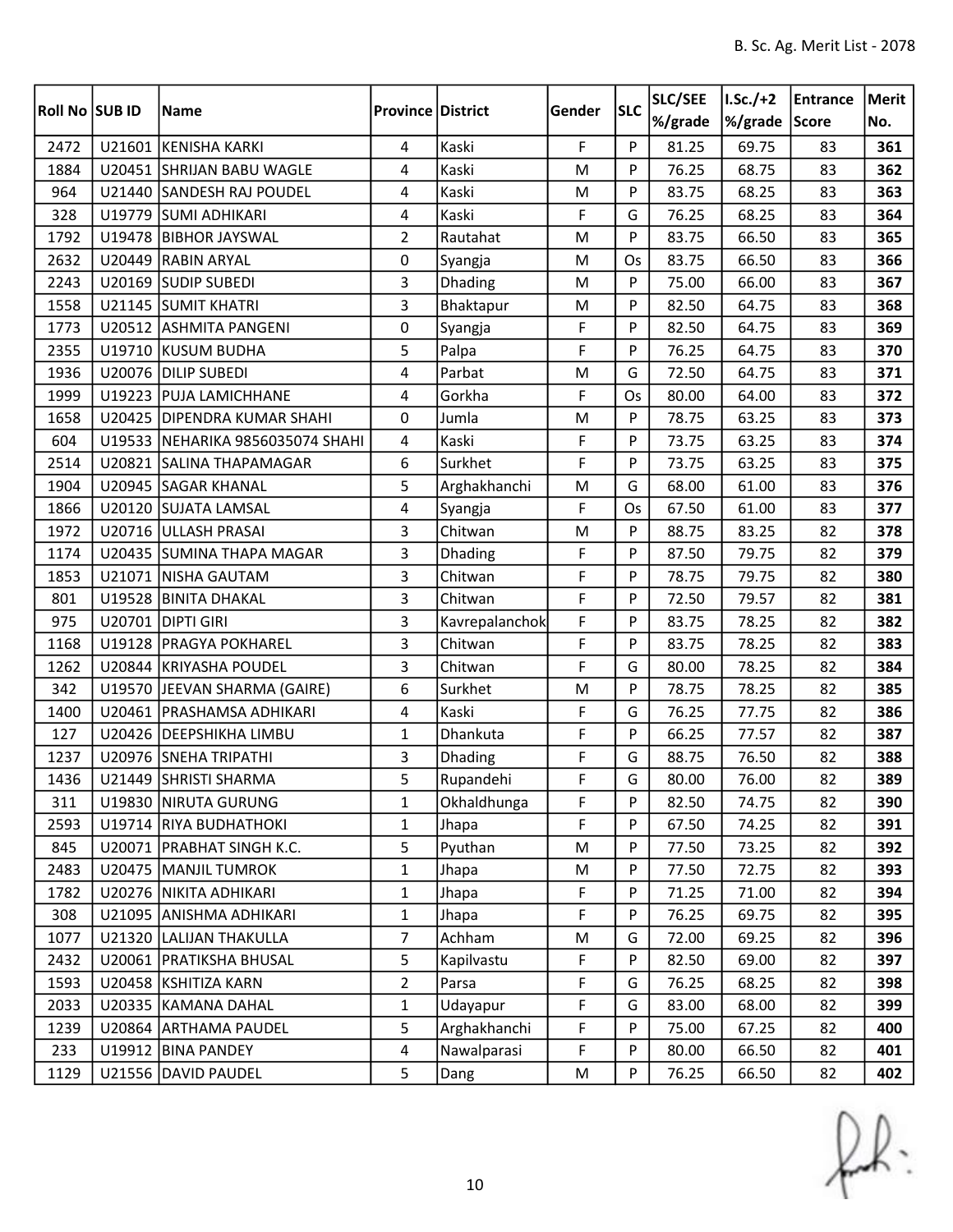| Roll No SUB ID |        | Name                           | <b>Province District</b> |                | Gender       | <b>SLC</b> | SLC/SEE | $I.Sc./+2$    | Entrance | Merit |
|----------------|--------|--------------------------------|--------------------------|----------------|--------------|------------|---------|---------------|----------|-------|
|                |        |                                |                          |                |              |            | %/grade | %/grade Score |          | No.   |
| 672            |        | U19327 SUJATA LAMICHHANE       | $\overline{4}$           | Parbat         | $\mathsf{F}$ | P          | 85.00   | 64.75         | 82       | 403   |
| 1935           |        | U20198 LALIT BHANDARI          | $\overline{7}$           | Dadeldhura     | M            | G          | 76.00   | 64.50         | 82       | 404   |
| 267            |        | U21060 ASHISH PAUDEL           | 4                        | Baglung        | M            | G          | 62.50   | 63.25         | 82       | 405   |
| 2476           |        | U20352 BIDUR PANGENI           | 4                        | Syangja        | M            | G          | 70.00   | 60.75         | 82       | 406   |
| 519            |        | U20859 BINAYA KUMAR MANSAPURIA | $\mathbf{1}$             | Udayapur       | M            | P          | 85.00   | 56.00         | 82       | 407   |
| 511            |        | U19524 ISHA KOIRALA            | 3                        | Chitwan        | F            | P          | 83.75   | 81.50         | 81       | 408   |
| 115            |        | U19437 JUNA SAUD               | 0                        | Achham         | F            | P          | 83.75   | 81.50         | 81       | 409   |
| 1158           |        | U19246 DIPIKA DUWADI           | 5                        | Nawalparasi    | F            | G          | 72.50   | 81.50         | 81       | 410   |
| 1910           |        | U19541 ROSHNI BASEL            | 3                        | Chitwan        | F            | G          | 83.75   | 79.75         | 81       | 411   |
| 382            |        | U19991 SWASTIKA LUITEL         | $\Omega$                 | Sarlahi        | F            | G          | 80.00   | 79.75         | 81       | 412   |
| 1570           |        | U20749 SUSMITA DHUNGANA        | $\mathbf{1}$             | Ilam           | F            | P          | 80.00   | 79.75         | 81       | 413   |
| 2358           |        | U21381 ANUSUYA PAUDEL          | 0                        | Chitwan        | $\mathsf F$  | Os         | 77.50   | 79.75         | 81       | 414   |
| 1008           |        | U21617 IJA DHAKAL              | 0                        | Chitwan        | F            | P          | 77.50   | 79.75         | 81       | 415   |
| 2649           |        | U20554 PRAKRITI GHIMIRE        | 0                        | Lamjung        | $\mathsf F$  | G          | 73.75   | 79.75         | 81       | 416   |
| 298            |        | U19201 AVISHEK NEUPANE         | 1                        | Morang         | M            | P          | 87.50   | 79.00         | 81       | 417   |
| 2465           |        | U19718 AISHWARYA RAI           | 1                        | Bhojpur        | F            | P          | 80.00   | 78.25         | 81       | 418   |
| 2257           |        | U20657 BISHAL RAKHAL MAGAR     | $\overline{2}$           | <b>Bara</b>    | M            | G          | 72.50   | 78.25         | 81       | 419   |
| 1011           |        | U20302 RIMESH UPRETI           | 3                        | <b>Dhading</b> | M            | P          | 86.25   | 77.00         | 81       | 420   |
| 1626           |        | U21496 SHIKSHYA BISTA          | 0                        | Lamjung        | $\mathsf F$  | P          | 85.00   | 76.50         | 81       | 421   |
| 829            |        | U20825 SUDHAMSHU LAMICHHANE    | 4                        | Kaski          | M            | G          | 80.00   | 76.50         | 81       | 422   |
| 1137           |        | U20685 SARINA MAGAR            | 0                        | Okhaldhunga    | F            | P          | 81.25   | 74.75         | 81       | 423   |
| 2166           |        | U19836 PRADIP GAJUREL          | 3                        | Nuwakot        | M            | G          | 80.00   | 74.75         | 81       | 424   |
| 1040           |        | U21216 NEELAM LIMBU            | $\mathbf{1}$             | Terhathum      | $\mathsf F$  | P          | 77.50   | 74.75         | 81       | 425   |
| 2504           |        | U19571 ADITI PUDASAINI         | 3                        | Nuwakot        | F            | G          | 76.25   | 74.75         | 81       | 426   |
| 902            |        | U19655 AKRITI SURYABANSI       | 5                        | Nawalparasi    | F            | P          | 75.00   | 74.75         | 81       | 427   |
| 236            |        | U19515 BIJAYA RAJ JOSHI        | $\overline{7}$           | Bajhang        | M            | G          | 72.50   | 74.75         | 81       | 428   |
| 295            |        | U19839 ALI REJA RAIN           | $\overline{2}$           | Mahottari      | M            | P          | 81.25   | 73.75         | 81       | 429   |
| 1920           |        | U21029 SANDIP KHANAL           | 5                        | Arghakhanchi   | M            | G          | 75.00   | 73.25         | 81       | 430   |
| 271            |        | U20980 SIMAN SUNAR             | 6                        | Surkhet        | ${\sf M}$    | G          | 70.00   | 73.25         | 81       | 431   |
| 2357           |        | U19730 ANISHA SAPKOTA          | 4                        | <b>Baglung</b> | F            | P          | 77.50   | 73.00         | 81       | 432   |
| 2193           |        | U19240 SAMIP K.C               | 5                        | Dang           | M            | P          | 70.00   | 72.82         | 81       | 433   |
| 108            |        | U21024 ROHAN CHAUDHARY         | 5                        | Kapilvastu     | M            | G          | 60.00   | 72.50         | 81       | 434   |
| 1834           |        | U19505 ANUPA ADHIKARI          | $\overline{4}$           | Gorkha         | F            | P          | 70.00   | 72.25         | 81       | 435   |
| 441            |        | U20011 ASHMITA PANDEY          | 5                        | Palpa          | F            | P          | 73.75   | 71.50         | 81       | 436   |
| 1221           |        | U21059 AAYUSH GHIMIRE (B.K)    | 0                        | Chitwan        | M            | G          | 72.50   | 71.50         | 81       | 437   |
| 839            |        | U20797 SUNESH CHAUDHARY        | $\overline{7}$           | Kanchanpur     | M            | G          | 78.00   | 70.50         | 81       | 438   |
| 274            |        | U19821 SUMJOK SAICHA           | $\mathbf{1}$             | Morang         | $\mathsf F$  | P          | 77.50   | 70.50         | 81       | 439   |
| 2207           |        | U20427 RUBI SUBEDI             | 4                        | Syangja        | F            | P          | 85.00   | 69.75         | 81       | 440   |
| 732            |        | U19409 SAMIKSHA DEVI KHATRI    | $\overline{4}$           | Kaski          | F            | G          | 83.75   | 69.75         | 81       | 441   |
| 287            | U19187 | DAYAMAND OLI                   | 5                        | Dang           | M            | P          | 72.50   | 69.00         | 81       | 442   |
| 1342           |        | U19940 RAMESH MAUNI            | $\overline{7}$           | Kailali        | M            | G          | 83.00   | 67.75         | 81       | 443   |
| 830            |        | U19268 SUSMITA SHARMA          | 4                        | Syangja        | $\mathsf F$  | P          | 82.50   | 67.75         | 81       | 444   |

 $f(x)$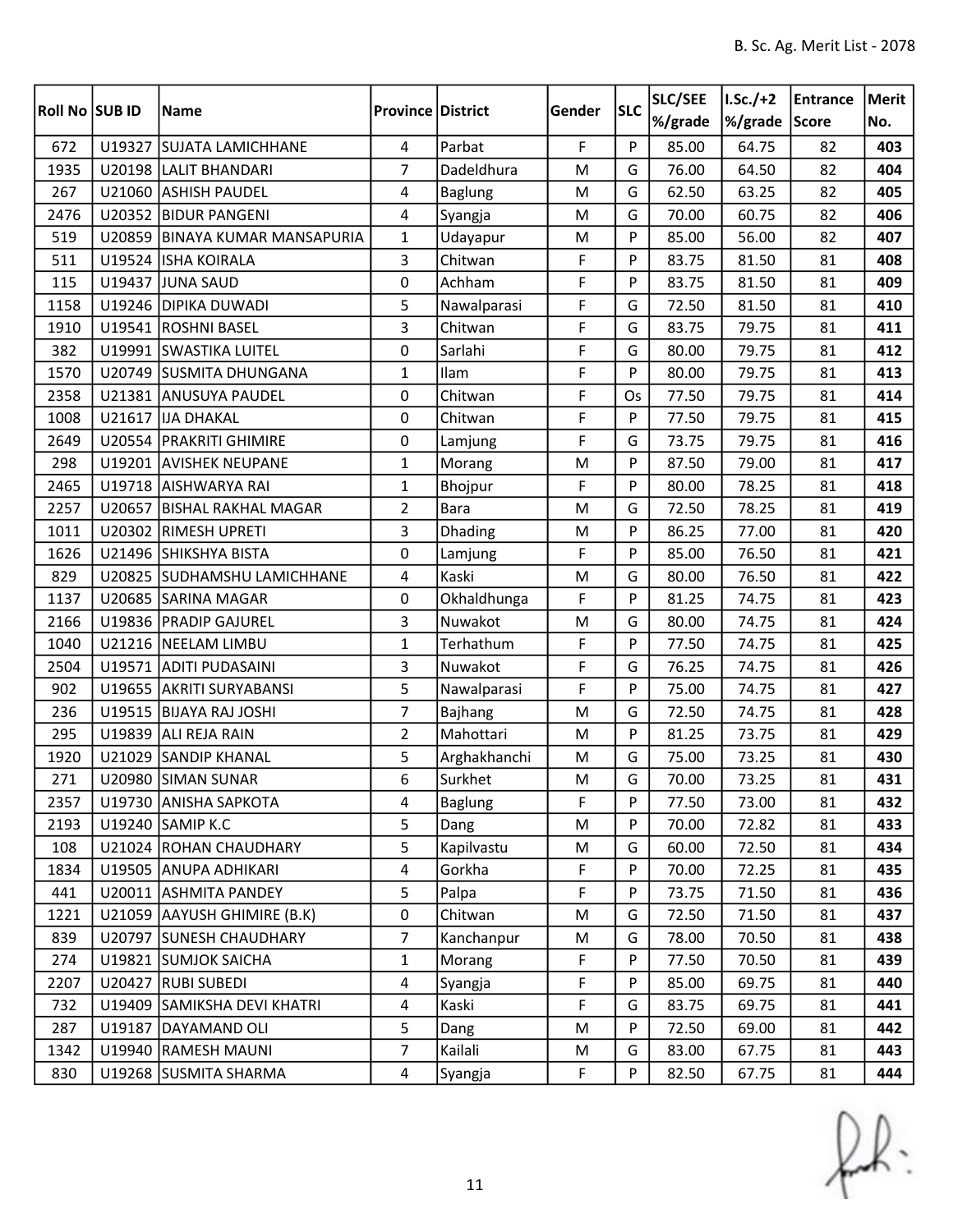| <b>Roll No SUB ID</b> |        | Name                           | <b>Province District</b> |                | Gender      | <b>SLC</b> | <b>SLC/SEE</b><br>%/grade | $I.Sc./+2$<br>%/grade | Entrance<br>Score | Merit<br>No. |
|-----------------------|--------|--------------------------------|--------------------------|----------------|-------------|------------|---------------------------|-----------------------|-------------------|--------------|
| 1546                  |        | U20117 BIPANA REGMI            | 6                        | Dailekh        | F           | P          | 80.00                     | 67.25                 | 81                | 445          |
| 947                   |        | U21334 MANDIRA K.C.            | 5                        | Bardiya        | F           | Os         | 80.00                     | 66.50                 | 81                | 446          |
| 114                   |        | U19013 NABINDRA JOHN LIMBU     | $\mathbf{1}$             | Ilam           | M           | P          | 73.75                     | 64.75                 | 81                | 447          |
| 1022                  |        | U20034 RABIN KANDEL            | 4                        | Tanahun        | M           | P          | 72.50                     | 64.75                 | 81                | 448          |
| 1092                  |        | U19567 NABINA LAMICHHANE       | 4                        | Parbat         | F           | G          | 72.50                     | 64.75                 | 81                | 449          |
| 2360                  |        | U19252 RESHMA K.C              | 5                        | Gulmi          | F           | P          | 80.00                     | 64.00                 | 81                | 450          |
| 161                   |        | U19224 NIRU LAMSAL             | 5                        | Rupandehi      | F           | G          | 83.00                     | 62.00                 | 81                | 451          |
| 260                   |        | U19008 ROJINA GHIMIRE          | 3                        | Lalitpur       | F           | P          | 66.25                     | 61.50                 | 81                | 452          |
| 1293                  |        | U20386 RAJAN SHAHI             | 6                        | Humla          | M           | P          | 71.25                     | 59.25                 | 81                | 453          |
| 2272                  |        | U20260 UJWAL BHATTARAI         | $\mathbf{1}$             | Sunsari        | ${\sf M}$   | G          | 62.50                     | 59.25                 | 81                | 454          |
| 2313                  |        | U21000 BIJAY OJHA              | 3                        | Chitwan        | ${\sf M}$   | G          | 77.50                     | 84.75                 | 80                | 455          |
| 1584                  |        | U20078 KUSAL ADHIKARI          | $\overline{4}$           | Lamjung        | M           | G          | 81.25                     | 83.25                 | 80                | 456          |
| 392                   |        | U19035   PRAYASH THAPALIYA     | 3                        | Kathmandu      | M           | P          | 85.00                     | 81.50                 | 80                | 457          |
| 1657                  |        | U20670 ROSHAN THAMI            | 3                        | Dolakha        | M           | P          | 72.50                     | 79.75                 | 80                | 458          |
| 2220                  |        | U19772 KUSHAL G.C.             | 0                        | Gulmi          | M           | P          | 86.25                     | 78.25                 | 80                | 459          |
| 1714                  |        | U20836 MANISHA ACHARYA         | $\overline{7}$           | Rupandehi      | $\mathsf F$ | P          | 81.25                     | 78.25                 | 80                | 460          |
| 2241                  |        | U20270 AAYUSH POUDEL           | 5                        | <b>Banke</b>   | M           | P          | 77.50                     | 78.25                 | 80                | 461          |
| 462                   |        | U20230 AAKRITI BHATTARI        | 4                        | Parbat         | F           | P          | 81.25                     | 76.50                 | 80                | 462          |
| 2430                  |        | U20969 SIMRAN KUNWAR           | 3                        | Chitwan        | F           | P          | 88.75                     | 74.75                 | 80                | 463          |
| 1178                  |        | U19118 AAKRITI ADHIKARI        | 4                        | Kaski          | F           | P          | 83.75                     | 74.75                 | 80                | 464          |
| 997                   |        | U19163 ASHIM ADHIKARI          | 4                        | Tanahun        | M           | P          | 78.75                     | 74.75                 | 80                | 465          |
| 1970                  |        | U19489 KRITIKA GHIMIRE         | $\overline{3}$           | Chitwan        | F           | P          | 77.50                     | 74.75                 | 80                | 466          |
| 790                   |        | U20337   NISHA THARU           | 5                        | Kapilvastu     | F           | P          | 75.00                     | 74.75                 | 80                | 467          |
| 1036                  |        | U19542 DIPENDRA BHATT          | $\overline{7}$           | Kanchanpur     | ${\sf M}$   | G          | 46.25                     | 72.31                 | 80                | 468          |
| 2180                  |        | U19389 MONIKA SEDAI            | 0                        | Gorkha         | F           | G          | 83.75                     | 72.25                 | 80                | 469          |
| 1589                  |        | U20442 PABITRA YOGI            | 5                        | Pyuthan        | F           | P          | 76.25                     | 71.50                 | 80                | 470          |
| 512                   |        | U20239 DEEPIKA PARIYAR         | 4                        | Kaski          | F           | G          | 77.50                     | 68.25                 | 80                | 471          |
| 667                   | U20689 | <b>SAMIR ADHIKARI</b>          | $\mathbf{1}$             | Ilam           | M           | G          | 67.50                     | 66.50                 | 80                | 472          |
| 1837                  |        | U19382 AKRITI CHIDI            | 5                        | Palpa          | $\mathsf F$ | ${\sf P}$  | 81.25                     | 64.75                 | 80                | 473          |
| 431                   |        | U21467 JHARANA RANA            | 5                        | Rupandehi      | F           | G          | 72.50                     | 64.00                 | 80                | 474          |
| 817                   |        | U19784 KIRAN POUDEL            | $\overline{4}$           | Kaski          | F           | G          | 76.25                     | 63.25                 | 80                | 475          |
| 584                   |        | U21038 SUJIT KUMAR MANDAL      | $\overline{2}$           | Dhanusa        | M           | P          | 61.25                     | 63.25                 | 80                | 476          |
| 1313                  |        | U21362 NARAYANI TIMALSINA      | 3                        | Kavrepalanchok | F           | G          | 71.25                     | 61.75                 | 80                | 477          |
| 1366                  |        | U20469 ALISHA SUBEDI           | $\overline{4}$           | Parbat         | F           | G          | 77.50                     | 61.00                 | 80                | 478          |
| 1723                  |        | U20455 SANGAM KUMAR GUPTA TELI | 5                        | Kapilvastu     | M           | P          | 72.50                     | 59.75                 | 80                | 479          |
| 2550                  |        | U20634 ARJUN NEPALI            | $\overline{7}$           | Kailali        | M           | G          | 65.00                     | 56.50                 | 80                | 480          |
| 205                   |        | U20719 KARISHMA KSHETRI        | $\overline{7}$           | Baitadi        | F           | P          | 71.25                     | 52.00                 | 80                | 481          |
| 1599                  |        | U19634 NISHAN ARAN             | 3                        | Sindhuli       | M           | G          | 81.00                     | 83.25                 | 79                | 482          |
| 329                   |        | U19496 SANJU KHANAL            | $\mathbf{1}$             | Udayapur       | F           | G          | 67.50                     | 81.69                 | 79                | 483          |
| 1825                  |        | U19461   MEGHA UPADHYAY        | 3                        | Chitwan        | F           | G          | 77.50                     | 81.50                 | 79                | 484          |
| 2405                  |        | U21368 DURGA CHAPAGAIN         | $\mathbf 0$              | Syangja        | M           | P          | 83.75                     | 80.75                 | 79                | 485          |
| 1251                  |        | U20779 SUBINA KUMARI CHAUDHARY | 0                        | Rautahat       | F           | G          | 88.75                     | 78.25                 | 79                | 486          |

 $f(x)$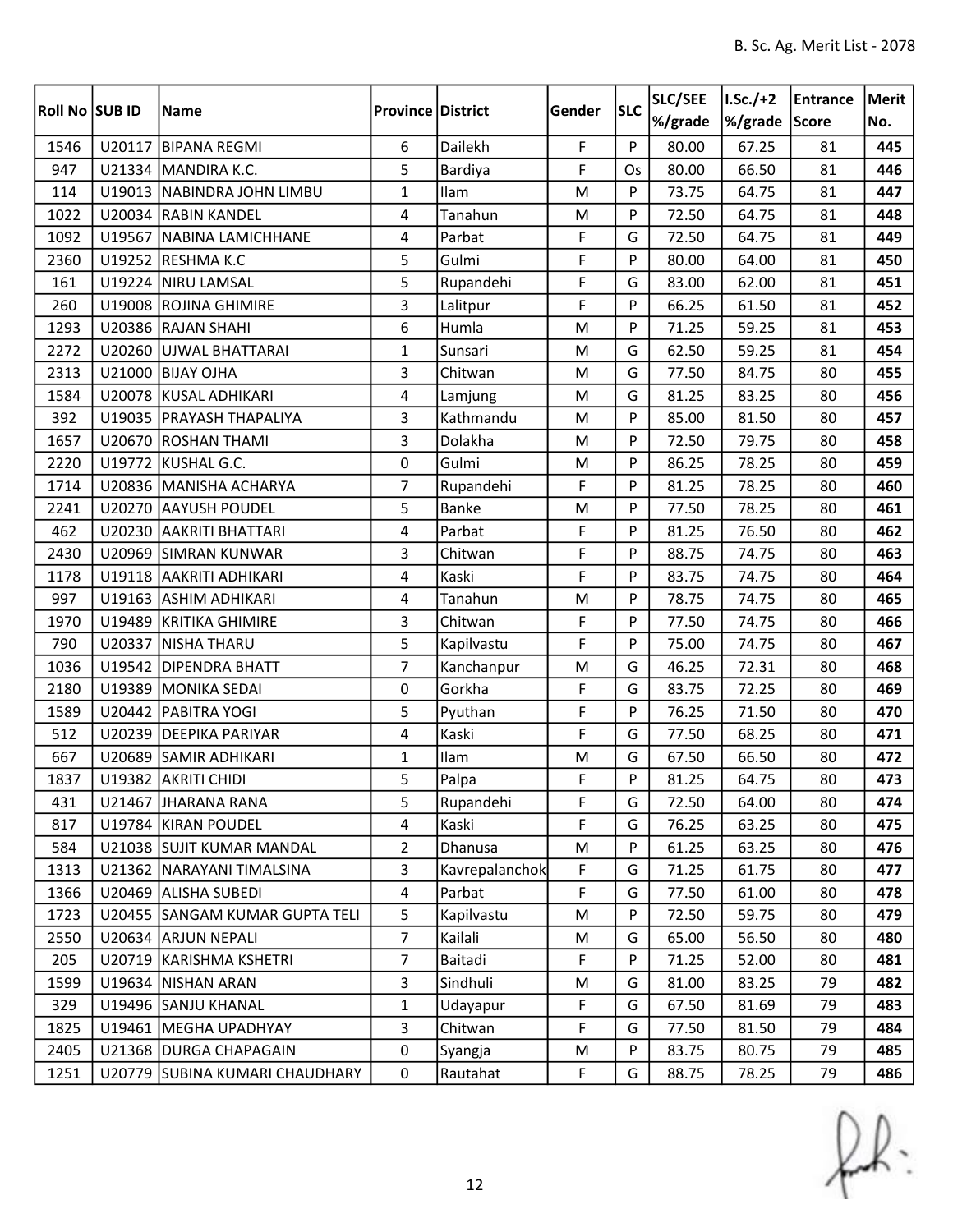| <b>Roll No SUB ID</b> |        | Name                                             | <b>Province District</b> |                | Gender      | <b>SLC</b>    | <b>SLC/SEE</b><br>%/grade | $I.Sc./+2$<br>%/grade | Entrance<br>Score | Merit<br>No. |
|-----------------------|--------|--------------------------------------------------|--------------------------|----------------|-------------|---------------|---------------------------|-----------------------|-------------------|--------------|
| 2164                  | U20279 |                                                  | 4                        | Parbat         | F           | P             | 81.25                     | 78.25                 | 79                | 487          |
| 659                   |        | <b>ANJANA KAFLE</b><br>U19815   ISHUDASH NEUPANE | 0                        | Dhading        | ${\sf M}$   | P             | 81.25                     | 78.25                 | 79                | 488          |
| 2620                  |        | U20712 SONU SHRESTHA                             | $\Omega$                 | Gorkha         | F           | P             | 80.00                     | 78.25                 | 79                | 489          |
|                       |        |                                                  |                          |                | F           | P             |                           |                       | 79                |              |
| 2174                  |        | U20975 SAGUN DURA                                | 0                        | Lamjung        |             |               | 71.25                     | 78.25                 |                   | 490          |
| 1461                  |        | U20804 KRISHNA PRASAD THARU                      | 5                        | Bardiya        | M           | P             | 85.00                     | 76.50                 | 79                | 491          |
| 201                   |        | U20524 ANJAN KUMAR RAY                           | $\overline{2}$           | Siraha         | M           | G             | 85.00                     | 76.50                 | 79                | 492          |
| 1958                  |        | U19929 SUSHIL DAHAL                              | $\overline{3}$           | Nuwakot        | M           | P             | 83.75                     | 76.50                 | 79                | 493          |
| 180                   |        | U20769 LOCHAN BHATTARAI                          | $\mathbf{1}$             | Jhapa          | M           | P             | 71.25                     | 76.50                 | 79                | 494          |
| 2387                  | U19459 | <b>ARJUN BHATTA</b>                              | 7                        | Dadeldhura     | M           | G             | 68.75                     | 74.00                 | 79                | 495          |
| 1668                  |        | U20904 NAMRATA GHIMIRE                           | 3                        | Chitwan        | F           | P             | 81.25                     | 73.25                 | 79                | 496          |
| 388                   |        | U20815 GAUTAM JHA                                | $\overline{2}$           | Dhanusa        | M           | G             | 56.25                     | 72.00                 | 79                | 497          |
| 2544                  | U19577 | <b>DEBAMSHA DEVKOTA</b>                          | 4                        | Gorkha         | M           | G             | 81.25                     | 71.50                 | 79                | 498          |
| 297                   |        | U20106 KALPANA PAUDEL                            | 4                        | Nawalparasi    | F           | P             | 77.50                     | 71.50                 | 79                | 499          |
| 656                   | U19776 | BALKRISHNA BHATTARAI                             | 5                        | Palpa          | M           | G             | 77.50                     | 71.50                 | 79                | 500          |
| 1761                  |        | U20605 ANISH KUMAR SAH                           | 0                        | Rautahat       | M           | P             | 82.50                     | 70.25                 | 79                | 501          |
| 2420                  |        | U19549 GARIMA PAUDEL                             | 4                        | Parbat         | $\mathsf F$ | G             | 84.00                     | 69.75                 | 79                | 502          |
| 1488                  |        | U20747   NISHAN UPRETY                           | 3                        | Chitwan        | M           | P             | 82.50                     | 69.75                 | 79                | 503          |
| 655                   |        | U20874 SHIKSHA SUBEDI                            | 0                        | Chitwan        | F           | G             | 76.25                     | 69.75                 | 79                | 504          |
| 1111                  |        | U20245 BIBASH THAPA                              | 4                        | Kaski          | M           | P             | 78.75                     | 69.25                 | 79                | 505          |
| 2217                  |        | U19506 ANURADHA PARAJULI                         | 4                        | Lamjung        | F           | P             | 83.75                     | 69.00                 | 79                | 506          |
| 2299                  |        | U19401 GOVINDA BAHADUR RANA                      | 6                        | Dailekh        | M           | P             | 82.50                     | 69.00                 | 79                | 507          |
| 203                   |        | U20396 PREETI YADAV                              | 5                        | Nawalparasi    | F           | P             | 77.50                     | 69.00                 | 79                | 508          |
| 2117                  |        | U20956 SARINA BASEL                              | 3                        | Chitwan        | F           | G             | 82.50                     | 68.25                 | 79                | 509          |
| 1945                  | U20977 | <b>BIDHYA GAIHRE</b>                             | $\overline{4}$           | Nawalpur       | F           | G             | 75.00                     | 68.25                 | 79                | 510          |
| 1741                  |        | U19278 SEEMA TIWARI                              | 5                        | Rupandehi      | F           | G             | 72.50                     | 68.25                 | 79                | 511          |
| 1820                  |        | U21481 MUNA PATHAK                               | 5                        | Nawalparasi    | F           | P             | 75.00                     | 68.00                 | 79                | 512          |
| 1826                  |        | U19211 RAM PUKAR MAHATO                          | $\overline{2}$           | Mahottari      | M           | P             | 80.00                     | 67.25                 | 79                | 513          |
| 1063                  |        | U19388 MANDIRA G.C.                              | 5                        | Palpa          | F           | P             | 75.00                     | 66.50                 | 79                | 514          |
| 2071                  |        | U19748 SABIN BARAL                               | 4                        | Kaski          | M           | ${\mathsf G}$ | 70.00                     | 66.50                 | 79                | 515          |
| 417                   |        | U19160 YUDINA THULUNG RAI                        | $\mathbf{1}$             | Sunsari        | F           | P             | 85.00                     | 66.25                 | 79                | 516          |
| 665                   |        | U19507 DEEPIKA NEUPANE                           | 3                        | Chitwan        | F           | P             | 83.75                     | 64.75                 | 79                | 517          |
| 2247                  |        | U19636 RAJ KUMAR CHAUDHARY                       | 5                        | Kapilvastu     | M           | P             | 72.50                     | 64.00                 | 79                | 518          |
| 1043                  |        | U20325 RUPESH KUMAR YADAY                        | 2                        | Dhanusa        | M           | G             | 67.50                     | 62.25                 | 79                | 519          |
| 1023                  |        | U19251 KUSHAL BK                                 | 3                        | Chitwan        | M           | P             | 85.00                     | 59.75                 | 79                | 520          |
| 2402                  |        | U19420 AKRITI ACHARYA                            | $\overline{3}$           | Chitwan        | F           | G             | 72.50                     | 59.75                 | 79                | 521          |
| 1010                  |        | U19628 ASMITA KHANAL                             | $\overline{7}$           | Kailali        | F           | P             | 61.25                     | 59.50                 | 79                | 522          |
| 1500                  |        | U20619 KABIT BHATTA                              | $\overline{7}$           | Kailali        | M           | P             | 76.25                     | 58.25                 | 79                | 523          |
| 220                   |        | U19022 SUBHEKSHA ADHIKARI                        | $\overline{4}$           | Tanahun        | $\mathsf F$ | G             | 66.25                     | 84.27                 | 78                | 524          |
| 104                   |        | U21560 JEEVAN PANDEY                             | 3                        | <b>Dhading</b> | M           | P             | 83.75                     | 83.25                 | 78                | 525          |
| 2522                  |        | U19717   PRAKRITI GHIMIRE                        | 5                        | Nawalparasi    | F           | G             | 72.50                     | 83.25                 | 78                | 526          |
| 246                   |        | U19018 MILAN KUMAR BHANDARI                      | $\overline{3}$           | Sindhuli       | M           | P             | 76.25                     | 80.98                 | 78                | 527          |
| 2359                  |        | U21036   PAPPU CHAUDHARY                         | $\pmb{0}$                | Bara           | M           | P             | 85.00                     | 79.75                 | 78                | 528          |

 $f(x)$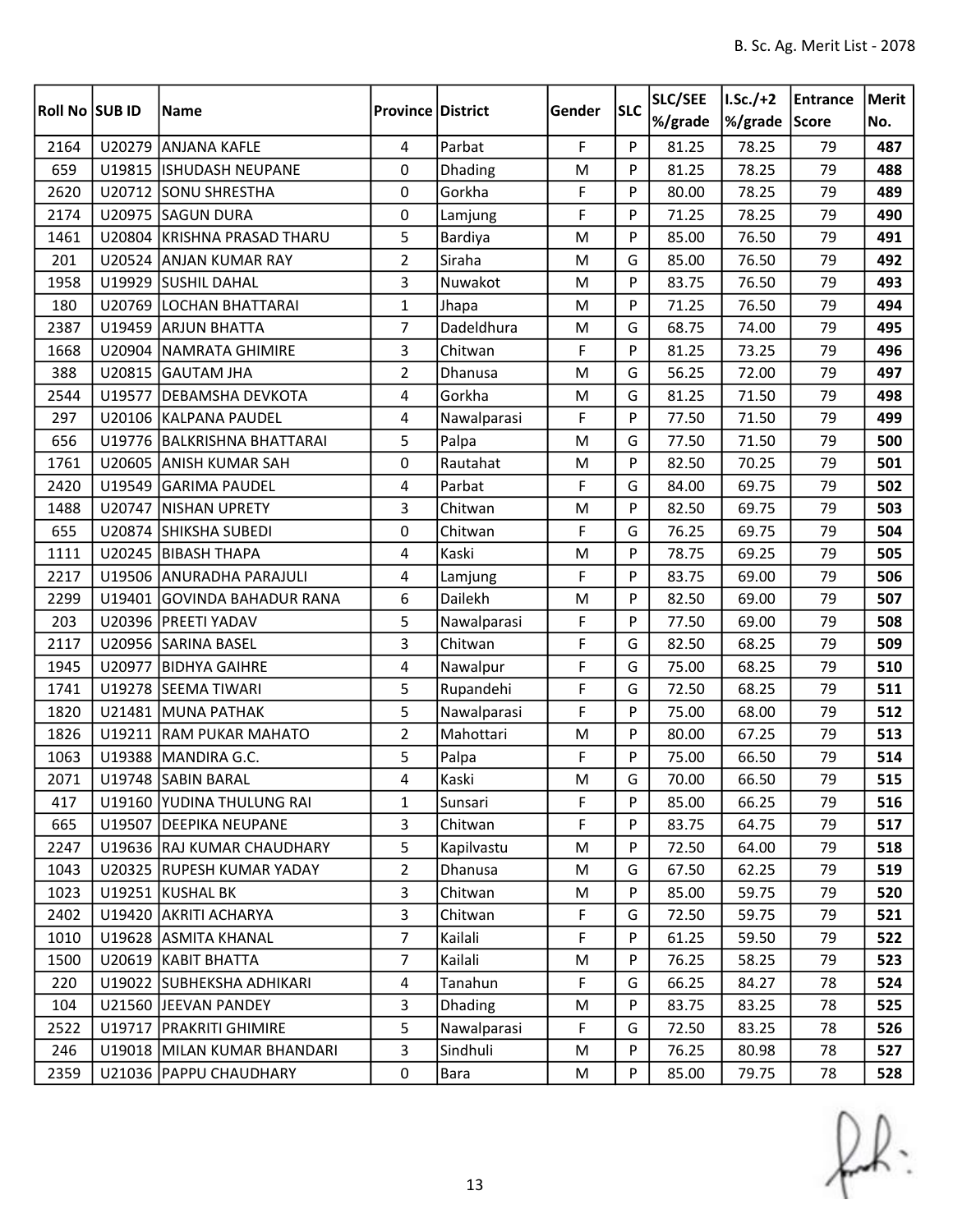|                |        |                              |                          |                | Gender      | <b>SLC</b> | SLC/SEE | $ I.Sc./+2 $  | Entrance | Merit |
|----------------|--------|------------------------------|--------------------------|----------------|-------------|------------|---------|---------------|----------|-------|
| Roll No SUB ID |        | Name                         | <b>Province District</b> |                |             |            | %/grade | %/grade Score |          | No.   |
| 798            |        | U21513   PRATISTHA SAPKOTA   | 3                        | Chitwan        | $\mathsf F$ | G          | 83.75   | 79.75         | 78       | 529   |
| 1264           |        | U20788 RITA DHAKAL           | 3                        | Chitwan        | F           | G          | 82.00   | 78.25         | 78       | 530   |
| 736            |        | U19798 NITA RAUT             | $\mathbf{1}$             | Jhapa          | F           | P          | 80.00   | 77.75         | 78       | 531   |
| 814            |        | U20265   DIKSHYA KARKI       | 3                        | Kathmandu      | $\mathsf F$ | P          | 85.00   | 76.50         | 78       | 532   |
| 196            |        | U20006 KRITIKA GELANG MAGAR  | 0                        | Nawalpur       | $\mathsf F$ | P          | 78.75   | 76.50         | 78       | 533   |
| 2099           |        | U19631 SANDHYA KUMAL         | 5                        | Nawalparasi    | F           | P          | 76.25   | 76.50         | 78       | 534   |
| 123            |        | U19532 NILAM YADAV           | $\overline{2}$           | Saptari        | F           | G          | 71.25   | 76.50         | 78       | 535   |
| 1252           |        | U20653 ASHMA DHAREL          | 4                        | Nawalparasi    | F           | P          | 70.00   | 76.50         | 78       | 536   |
| 2102           |        | U20926 BISHAL GUPTA          | 5                        | Kapilvastu     | M           | P          | 85.00   | 75.25         | 78       | 537   |
| 634            |        | U20163 ANUPA SHARMA          | 4                        | <b>Baglung</b> | F           | P          | 82.50   | 74.75         | 78       | 538   |
| 795            |        | U20961 SADIKSHA SAPKOTA      | 3                        | Chitwan        | F           | P          | 80.00   | 74.75         | 78       | 539   |
| 576            |        | U20167 ARUNA CHAUDHARY       | 0                        | Sarlahi        | F           | P          | 73.75   | 74.75         | 78       | 540   |
| 2487           |        | U20900 DURGA ADHIKARI        | 3                        | Chitwan        | F           | P          | 67.50   | 74.75         | 78       | 541   |
| 1565           |        | U19632 SUMINA DANGAL         | 3                        | Bhaktapur      | $\mathsf F$ | P          | 77.50   | 73.25         | 78       | 542   |
| 565            |        | U20133 RENUKA KUMARI THAKUR  | 0                        | Rautahat       | F           | P          | 77.50   | 71.50         | 78       | 543   |
| 2251           |        | U19580 SALINA K.C.           | 3                        | Kathmandu      | $\mathsf F$ | G          | 81.00   | 70.00         | 78       | 544   |
| 263            |        | U20028 AASHIKA KUMARI PANERU | $\overline{7}$           | Dadeldhura     | F           | G          | 85.00   | 69.75         | 78       | 545   |
| 1091           |        | U21122 BABITA BHUSAL         | 4                        | Parbat         | F           | P          | 72.50   | 69.75         | 78       | 546   |
| 742            |        | U20140 BANDANA PANGENI       | 4                        | Syangja        | $\mathsf F$ | G          | 75.00   | 68.25         | 78       | 547   |
| 2086           |        | U20020 SAUGAT CHALISE        | 4                        | Parbat         | F           | P          | 78.75   | 66.50         | 78       | 548   |
| 1955           |        | U20164 SHRISTI THAPA         | 4                        | Nawalparasi    | F           | G          | 71.25   | 66.50         | 78       | 549   |
| 1012           |        | U21130 SARBAGYA POUDEL       | 3                        | Chitwan        | F           | G          | 85.00   | 64.75         | 78       | 550   |
| 1585           |        | U19941   PRASTUTI CHAULAGAIN | 3                        | Makwanpur      | $\mathsf F$ | P          | 77.50   | 64.75         | 78       | 551   |
| 471            |        | U19479 GAMAN SHARMA          | 4                        | Parbat         | $\mathsf F$ | G          | 77.50   | 63.25         | 78       | 552   |
| 626            |        | U19198 ABISHEK SAH           | $\overline{2}$           | Dhanusa        | M           | P          | 80.00   | 62.75         | 78       | 553   |
| 516            |        | U20621 SWASTIKA SHRESTHA     | 5                        | Nawalparasi    | F           | P          | 80.00   | 61.50         | 78       | 554   |
| 186            |        | U19725   PRAMISHA BHATTARAI  | 0                        | Jhapa          | F           | P          | 71.25   | 58.50         | 78       | 555   |
| 2017           |        | U20862 ASMITA BHATTARAI      | $\mathbf{1}$             | Jhapa          | F           | P          | 73.75   | 58.25         | 78       | 556   |
| 642            |        | U21018 ANJALI SYANGTAN       | 3                        | Makwanpur      | $\mathsf F$ | G          | 69.00   | 56.50         | 78       | 557   |
| 1939           |        | U20659 SANDESH RIMAL         | 4                        | Parbat         | M           | P          | 78.75   | 54.75         | 78       | 558   |
| 1600           |        | U20201 YUNIK ADHIKARI        | $\mathbf{1}$             | Morang         | M           | P          | 82.50   | 83.25         | 77       | 559   |
| 376            |        | U20388 SABITA GHIMIRE        | 5                        | Kapilvastu     | F           | G          | 82.00   | 83.25         | 77       | 560   |
| 380            |        | U20222 SONU BHUSAL           | 5                        | Kapilvastu     | F           | P          | 77.50   | 81.50         | 77       | 561   |
| 1795           |        | U20001 SUBASH POUDEL         | 4                        | Lamjung        | M           | P          | 76.25   | 81.00         | 77       | 562   |
| 1285           |        | U21456 GAYTRI KUMARI         | $\overline{2}$           | Rautahat       | F           | G          | 83.75   | 79.75         | 77       | 563   |
| 2154           |        | U19614 BHUPAL KOIRALA        | $\mathbf{1}$             | Jhapa          | M           | P          | 82.50   | 79.75         | 77       | 564   |
| 314            |        | U21327 BENDEEP GAUTAM        | 5                        | Rupandehi      | M           | P          | 81.25   | 79.75         | 77       | 565   |
| 2179           |        | U19987 NIRDESH REGMI         | 0                        | Syangja        | M           | P          | 80.00   | 79.75         | 77       | 566   |
| 433            |        | U21274   DRISHTI RAYAMAJHI   | 0                        | Baglung        | F           | Os         | 78.75   | 79.75         | 77       | 567   |
| 2222           |        | U21385 SAGUN POUDEL          | 4                        | Lamjung        | F           | G          | 72.50   | 78.25         | 77       | 568   |
| 2327           |        | U19282 SUSHANTA GAUTAM       | $\mathbf{1}$             | Morang         | M           | G          | 71.25   | 78.12         | 77       | 569   |
| 621            | U21017 | MAHIMA GIRI                  | 5                        | Banke          | F           | G          | 83.00   | 76.50         | 77       | 570   |

 $f(x)$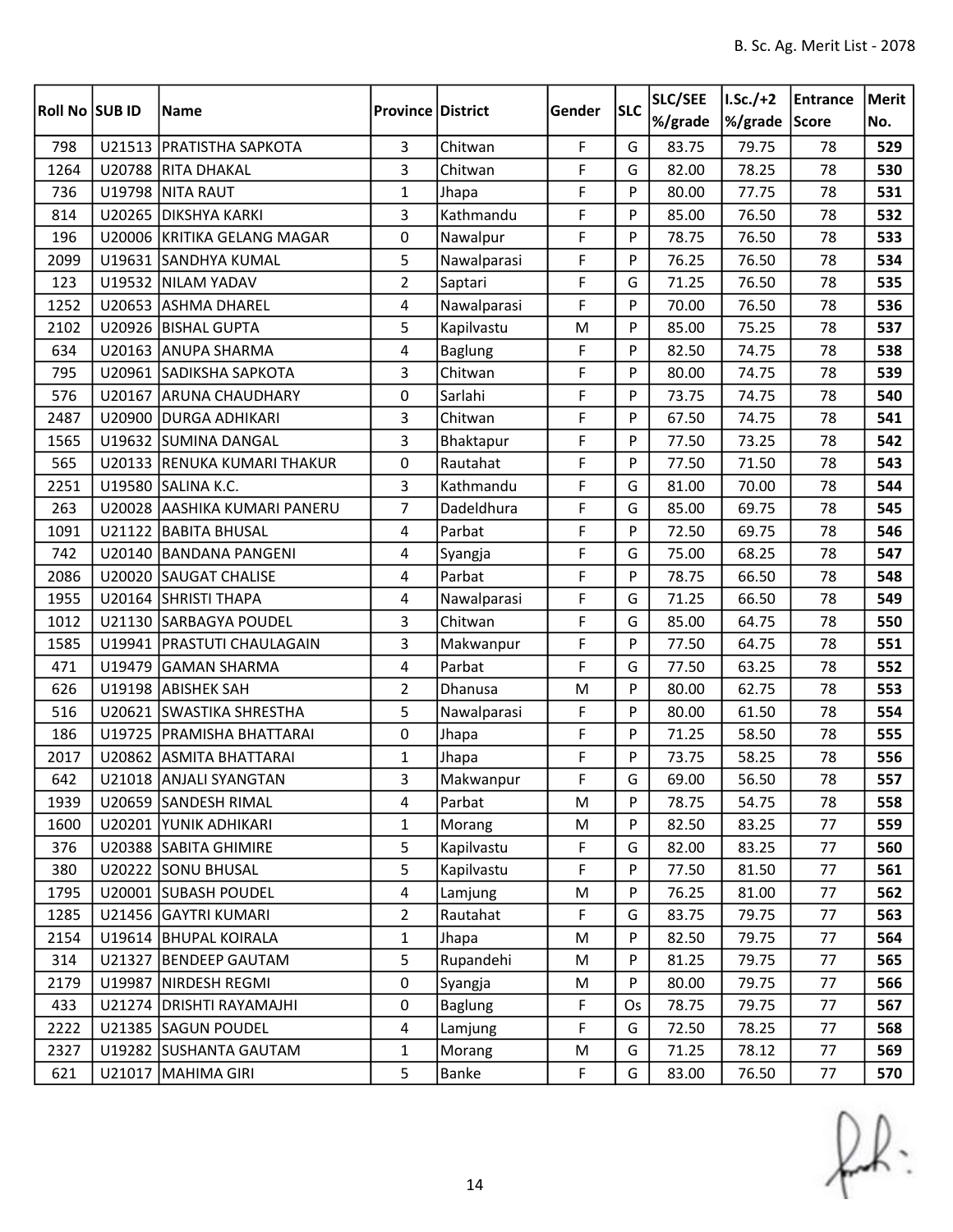|                |        |                              |                          |              |              | <b>SLC</b> | SLC/SEE | $I.Sc./+2$    | Entrance | Merit |
|----------------|--------|------------------------------|--------------------------|--------------|--------------|------------|---------|---------------|----------|-------|
| Roll No SUB ID |        | Name                         | <b>Province District</b> |              | Gender       |            | %/grade | %/grade Score |          | No.   |
| 1354           |        | U20191 AASTHA KUNWAR         | 3                        | Chitwan      | $\mathsf{F}$ | P          | 82.50   | 76.50         | 77       | 571   |
| 988            |        | U19849   PRABIN KUMAR SINGH  | $\overline{2}$           | Mahottari    | M            | G          | 80.00   | 76.50         | 77       | 572   |
| 1590           |        | U19751 RAHUL SHRESTHA        | 5                        | Rupandehi    | M            | P          | 76.25   | 75.75         | 77       | 573   |
| 693            |        | U19647 BINDU CHAUDHARY       | $\overline{7}$           | Kailali      | F            | G          | 62.50   | 74.89         | 77       | 574   |
| 1821           |        | U20828 AMITA BHUJEL          | 3                        | Chitwan      | $\mathsf F$  | P          | 82.50   | 74.75         | 77       | 575   |
| 725            |        | U20856 LAXMI SAPKOTA         | $\overline{\mathbf{4}}$  | Kaski        | F            | P          | 80.00   | 74.75         | 77       | 576   |
| 393            |        | U19010 AMAN PRABHAKAR        | $\overline{2}$           | Saptari      | M            | P          | 76.25   | 74.75         | 77       | 577   |
| 1898           |        | U20962 BIDHAN DAWADI         | 3                        | Chitwan      | M            | P          | 73.75   | 74.75         | 77       | 578   |
| 1823           |        | U20872 SUSHIL THAKUR         | $\overline{2}$           | Rautahat     | M            | P          | 81.25   | 73.25         | 77       | 579   |
| 1104           |        | U20839 AAKRITI RANABHAT      | 4                        | Tanahun      | F            | G          | 72.50   | 73.25         | 77       | 580   |
| 1414           |        | U20327 NAGENDRA SAH          | $\overline{2}$           | Rautahat     | M            | G          | 76.25   | 72.25         | 77       | 581   |
| 453            |        | U19553 BHAWANA KUMARI SUBEDI | 4                        | Parbat       | F            | P          | 81.25   | 71.50         | 77       | 582   |
| 2147           |        | U19659 KARUNA BISTA          | $\overline{7}$           | Dadeldhura   | $\mathsf F$  | G          | 80.00   | 71.50         | 77       | 583   |
| 1680           |        | U20738 NIRJAL KUNWAR         | 3                        | Chitwan      | M            | P          | 78.75   | 71.50         | 77       | 584   |
| 1256           |        | U19205 NEHA MAHATO           | $\overline{2}$           | Siraha       | $\mathsf F$  | P          | 72.50   | 71.50         | 77       | 585   |
| 2339           |        | U20540 SHRISTI PANTHI        | 5                        | Arghakhanchi | $\mathsf F$  | G          | 67.50   | 71.50         | 77       | 586   |
| 193            |        | U20922 SABITA PARIYAR        | 4                        | Kaski        | F            | G          | 67.50   | 70.50         | 77       | 587   |
| 404            |        | U20996 SHINJA SHRESTHA       | $\overline{\mathbf{4}}$  | Tanahun      | F            | G          | 75.00   | 69.75         | 77       | 588   |
| 1961           |        | U19537 SANSKRITI JOSHI       | $\overline{7}$           | Kanchanpur   | $\mathsf F$  | P          | 83.75   | 68.25         | 77       | 589   |
| 2291           |        | U19777 SANJAY SIGDEL         | 4                        | Tanahun      | M            | P          | 80.00   | 68.25         | 77       | 590   |
| 1978           |        | U21217 KHIMRAJ PANTHI        | 5                        | Gulmi        | M            | G          | 77.50   | 68.25         | 77       | 591   |
| 641            |        | U20125 SANDESH BASNET        | $\mathbf{1}$             | Sunsari      | M            | G          | 75.00   | 68.25         | 77       | 592   |
| 1778           |        | U19534 ALISHA KANDEL         | 3                        | Chitwan      | $\mathsf F$  | P          | 68.75   | 66.75         | 77       | 593   |
| 2579           |        | U19674 DEEPA YADAV           | 5                        | Rupandehi    | $\mathsf F$  | G          | 73.75   | 66.50         | 77       | 594   |
| 256            |        | U20726 PRASHAMSA DHAKAL      | 5                        | Bardiya      | F            | P          | 66.25   | 66.50         | 77       | 595   |
| 371            |        | U19119   PRIYANSHI YADAV     | 5                        | Rupandehi    | $\mathsf F$  | P          | 78.75   | 65.75         | 77       | 596   |
| 802            |        | U20444 ANUSHA POUDEL         | 4                        | Syangja      | F            | P          | 82.50   | 64.75         | 77       | 597   |
| 996            |        | U19712 SUBEKSHYA ADHIKARI    | $\mathbf{1}$             | Jhapa        | F            | P          | 70.00   | 64.75         | 77       | 598   |
| 2216           |        | U21614 BHIMKANTA BHANDARI    | 5                        | Gulmi        | ${\sf M}$    | G          | 73.75   | 63.50         | $77 \,$  | 599   |
| 571            |        | U20656 CHIRANJEEVI PUN MAGAR | 5                        | Rolpa        | M            | G          | 82.00   | 63.25         | 77       | 600   |
| 457            |        | U20486 NIRJALA LAKAI CHHETRI | 3                        | Chitwan      | $\mathsf F$  | P          | 75.00   | 61.50         | 77       | 601   |
| 1474           |        | U19903 SAMUN THAPA           | $\overline{4}$           | Syangja      | F            | G          | 73.75   | 61.00         | 77       | 602   |
| 981            |        | U19094 SAGAR CHAUDHARY       | 7                        | Kanchanpur   | M            | P          | 73.75   | 59.75         | 77       | 603   |
| 105            |        | U19407 SANDEEP KUMAR KHATRI  | 4                        | Kaski        | M            | G          | 70.00   | 59.50         | 77       | 604   |
| 1621           |        | U21487 JAGRITEE BOHARA       | $\overline{3}$           | Makwanpur    | F            | G          | 75.00   | 58.25         | 77       | 605   |
| 1134           | U20869 | OMKAR CHAUDHARY              | $\overline{7}$           | Kailali      | M            | G          | 62.50   | 56.50         | 77       | 606   |
| 733            | U19377 | ANJUM MOKADDAM               | $\overline{2}$           | Bara         | $\mathsf F$  | P          | 89.80   | 95.60         | 76       | 607   |
| 1608           |        | U19239 DIBBESHWORI KUNWAR    | 4                        | Lamjung      | F            | G          | 76.25   | 87.92         | 76       | 608   |
| 589            |        | U21107 NARAYAN BHUSAL        | 0                        | Gulmi        | M            | P          | 80.00   | 83.25         | 76       | 609   |
| 564            | U20200 | <b>PRANJU KOIRALA</b>        | 3                        | Chitwan      | F            | P          | 87.50   | 81.50         | 76       | 610   |
| 1253           |        | U19367 ARATI DHUNGANA        | 4                        | Kaski        | F            | P          | 82.50   | 81.50         | 76       | 611   |
| 2202           |        | U19021   MANISH NEUPANE      | 4                        | Gorkha       | M            | P          | 86.25   | 79.75         | 76       | 612   |

 $f(x)$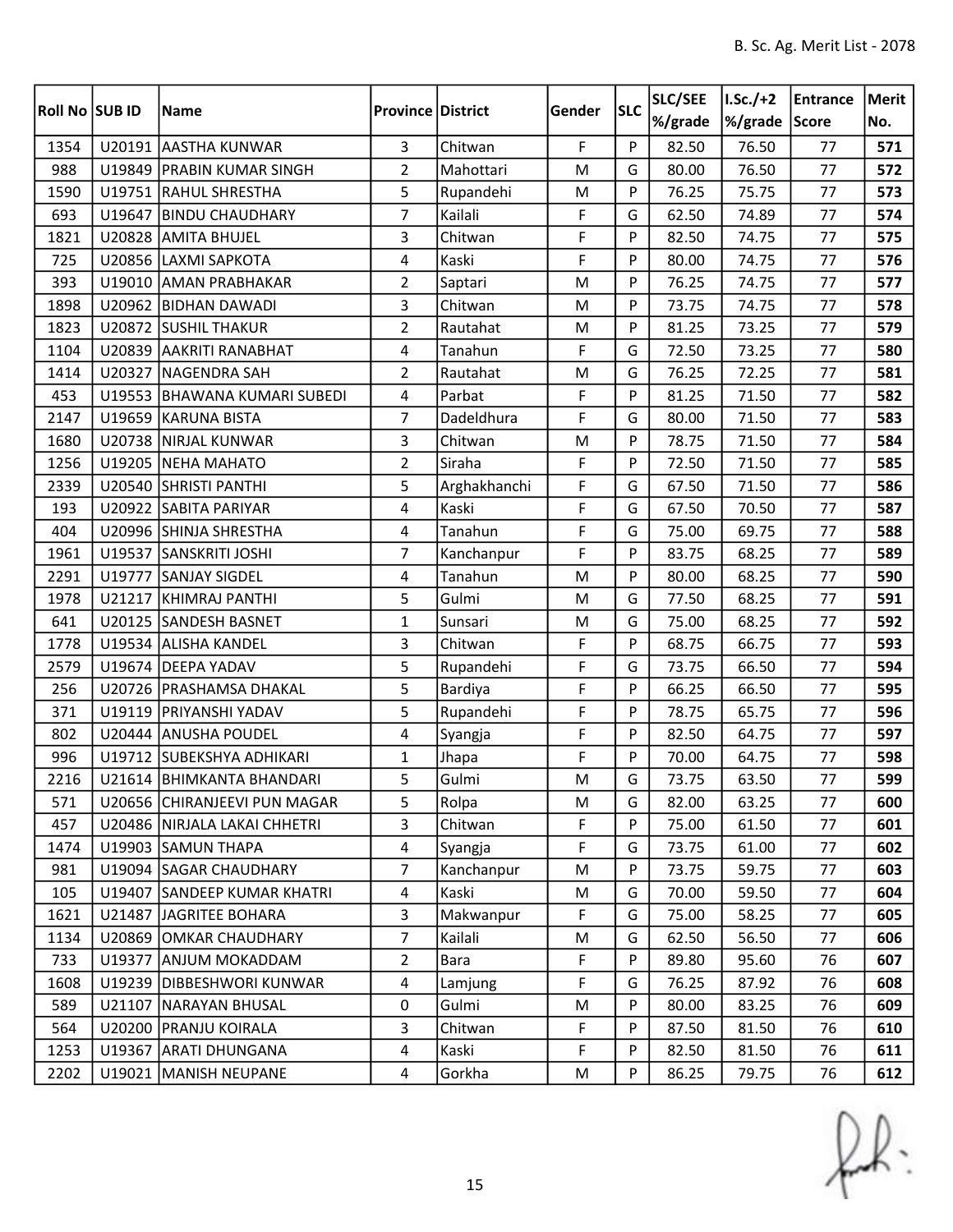| Roll No SUB ID |        | Name                            | <b>Province District</b> |              | Gender      | <b>SLC</b> | SLC/SEE | $I.Sc./+2$    | Entrance | Merit |
|----------------|--------|---------------------------------|--------------------------|--------------|-------------|------------|---------|---------------|----------|-------|
|                |        |                                 |                          |              |             |            | %/grade | %/grade Score |          | No.   |
| 1801           |        | U19443 DARSHAN BADAILA          | $\overline{7}$           | Doti         | M           | G          | 65.00   | 78.86         | 76       | 613   |
| 2040           | U19099 | <b>BIPIN PARAJULI</b>           | $\mathbf{1}$             | Jhapa        | M           | P          | 85.00   | 78.25         | 76       | 614   |
| 1024           |        | U19709 SABITA TIMILSINA         | 5                        | Nawalparasi  | $\mathsf F$ | G          | 76.25   | 76.50         | 76       | 615   |
| 481            |        | U19003   MARSHAL BAJGAI         | $\overline{2}$           | <b>Bara</b>  | M           | P          | 76.25   | 76.14         | 76       | 616   |
| 269            |        | U21233 SADHANA GAUTAM           | 5                        | Kapilvastu   | $\mathsf F$ | G          | 63.75   | 75.73         | 76       | 617   |
| 1675           |        | U19380 AARSHI KOIRALA           | $\mathbf{1}$             | Jhapa        | F           | P          | 73.75   | 74.75         | 76       | 618   |
| 1938           |        | U21536 ANJU BHANDARI            | 5                        | Rupandehi    | F           | P          | 70.00   | 74.75         | 76       | 619   |
| 442            |        | U19995 SURUCHI KATHAYAT         | $\overline{7}$           | Kailali      | F           | P          | 50.00   | 73.29         | 76       | 620   |
| 2068           |        | U20068 RUBINA PAUDEL            | 4                        | Parbat       | F           | P          | 81.25   | 73.25         | 76       | 621   |
| 1048           |        | U20113 MALIKA BASNET            | 1                        | Sunsari      | F           | P          | 76.25   | 73.25         | 76       | 622   |
| 1057           |        | U21445 USHA GHIMIRE             | 3                        | Lalitpur     | F           | G          | 85.00   | 71.75         | 76       | 623   |
| 2056           |        | U19162 SHRUTI PAUDEL            | 4                        | Kaski        | F           | P          | 82.50   | 71.50         | 76       | 624   |
| 2634           |        | U20908 KAPIL RANA               | $\overline{7}$           | Kanchanpur   | M           | P          | 77.50   | 71.50         | 76       | 625   |
| 358            |        | U21476 SADIKSHYA NEUPANE        | 5                        | Dang         | F           | P          | 77.00   | 71.25         | 76       | 626   |
| 1261           |        | U20051 SABINA BISTA             | 4                        | Tanahun      | F           | P          | 82.50   | 69.75         | 76       | 627   |
| 1765           |        | U20324 BIKASH ACHARYA           | 5                        | Palpa        | M           | G          | 80.00   | 69.75         | 76       | 628   |
| 2379           |        | U19721   BHUMIKA KSHETRI        | $\mathbf{1}$             | Sunsari      | $\mathsf F$ | P          | 66.25   | 69.75         | 76       | 629   |
| 1548           |        | U19770 SANKAR SHAH              | $\overline{2}$           | Dhanusa      | ${\sf M}$   | P          | 77.50   | 69.00         | 76       | 630   |
| 778            |        | U21602 RIYA BARAL               | 4                        | Kaski        | $\mathsf F$ | P          | 85.00   | 68.25         | 76       | 631   |
| 922            |        | U20847 SUBODH DEVKOTA           | 0                        | Tanahun      | F           | P          | 83.75   | 68.25         | 76       | 632   |
| 172            | U19080 | HIMANI SHRESTHA                 | 4                        | Nawalpur     | $\mathsf F$ | G          | 67.50   | 68.25         | 76       | 633   |
| 1655           | U20907 | <b>NIRDESH SHRESTHA</b>         | 3                        | Chitwan      | M           | P          | 75.00   | 65.25         | 76       | 634   |
| 1218           | U19900 | <b>MONIK BHURTYAL</b>           | $\overline{3}$           | Chitwan      | M           | P          | 75.00   | 64.75         | 76       | 635   |
| 238            |        | U20851 PRATIKSHYA PANDEY        | 1                        | Ilam         | $\mathsf F$ | P          | 82.50   | 63.25         | 76       | 636   |
| 2443           |        | U19002 BIKASH GAUTAM            | 5                        | Gulmi        | M           | P          | 78.75   | 63.25         | 76       | 637   |
| 160            |        | U20492 SALONI THAPA             | 4                        | Tanahun      | F           | P          | 77.50   | 62.75         | 76       | 638   |
| 2381           |        | U20257 SARASWOTI THAKURATHI     | $\overline{7}$           | Dadeldhura   | $\mathsf F$ | G          | 74.00   | 62.75         | 76       | 639   |
| 1980           |        | U19802   BIMALA KUMARI SAH      | $\overline{2}$           | Saptari      | F           | P          | 81.25   | 61.50         | 76       | 640   |
| 848            |        | U20042 RISHIKA LAMICHHANE       | 4                        | Syangja      | $\mathsf F$ | ${\sf P}$  | 73.75   | 60.50         | 76       | 641   |
| 488            |        | U20003 AJAY BHAT                | 5                        | Arghakhanchi | M           | G          | 62.50   | 60.25         | 76       | 642   |
| 2185           |        | U19705 ABINA SAPKOTA            | $\overline{4}$           | Lamjung      | $\mathsf F$ | P          | 71.25   | 59.75         | 76       | 643   |
| 1982           |        | U20692 SUGAM GURAGAIN           | $\mathbf{1}$             | Jhapa        | M           | P          | 78.75   | 58.25         | 76       | 644   |
| 609            |        | U19178 BIPIN PURI               | 5                        | Palpa        | M           | G          | 77.50   | 58.25         | 76       | 645   |
| 1909           |        | U19531 ABINASH MISHRA           | 4                        | Tanahun      | M           | G          | 61.25   | 56.25         | 76       | 646   |
| 1771           |        | U21609 KHAGENDRA PRASHAD BHATTA | $\overline{7}$           | Kailali      | M           | G          | 61.25   | 54.00         | 76       | 647   |
| 421            |        | U19881 HIKMAT SUTAR             | $\overline{7}$           | Kailali      | M           | G          | 60.00   | 52.75         | 76       | 648   |
| 1257           |        | U20002 AYUSHA BANDANA REGMI     | $\overline{4}$           | Syangja      | $\mathsf F$ | P          | 76.25   | 51.00         | 76       | 649   |
| 2249           |        | U20175 SABINA KAFLE             | 4                        | Syangja      | F           | P          | 63.75   | 51.00         | 76       | 650   |
| 1441           |        | U19763 GEHENDRA BARAL           | $\overline{4}$           | Kaski        | M           | G          | 67.50   | 82.27         | 75       | 651   |
| 1300           |        | U21365 SAGAR POUDEL             | $\overline{3}$           | Chitwan      | M           | P          | 85.00   | 81.00         | 75       | 652   |
| 1341           |        | U19333 RAKSHA K.C.              | 0                        | Tanahun      | $\mathsf F$ | P          | 78.75   | 79.75         | 75       | 653   |
| 2212           |        | U21409   PRAMILA THAPA          | 0                        | Tanahun      | F           | G          | 83.00   | 78.75         | 75       | 654   |

 $f(x)$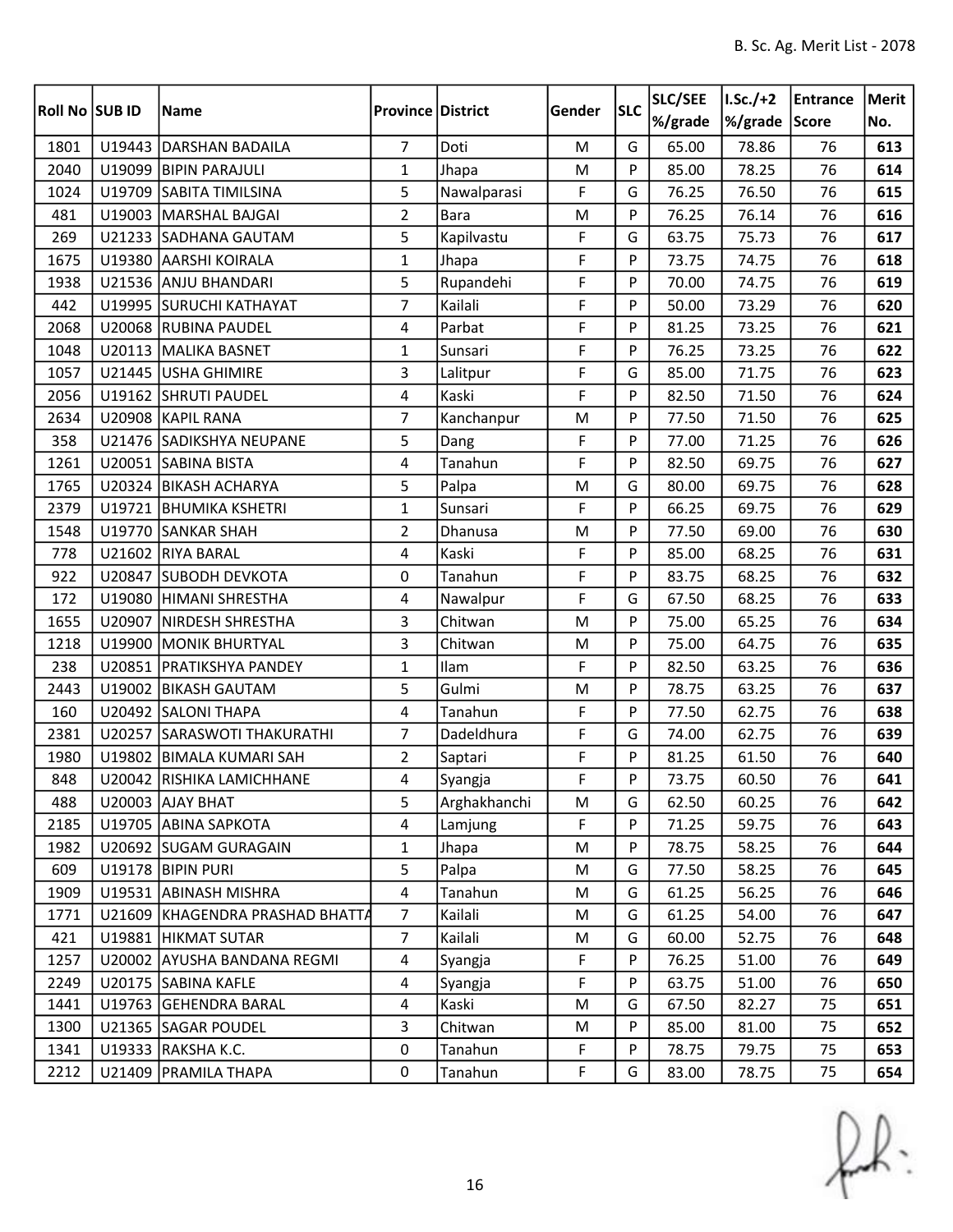| Roll No SUB ID |        | Name                            | <b>Province District</b> |                | Gender       | <b>SLC</b> | SLC/SEE | $I.Sc./+2$    | Entrance | Merit |
|----------------|--------|---------------------------------|--------------------------|----------------|--------------|------------|---------|---------------|----------|-------|
|                |        |                                 |                          |                |              |            | %/grade | %/grade Score |          | No.   |
| 652            |        | U19151   PUSPA UPADHYA NEUPANE  | 6                        | Jumla          | $\mathsf{F}$ | P          | 77.50   | 78.25         | 75       | 655   |
| 1984           |        | U20156 YUB RAJ BHANDARI         | 6                        | Salyan         | M            | G          | 77.50   | 78.25         | 75       | 656   |
| 309            |        | U19172 RAJESH ADHIKARI          | 6                        | Surkhet        | M            | P          | 71.25   | 78.25         | 75       | 657   |
| 1236           |        | U19914   NIKITA KOIRALA         | 4                        | Syangja        | F            | P          | 80.00   | 76.50         | 75       | 658   |
| 580            | U20130 | <b>SUJATA ARYAL</b>             | 4                        | Syangja        | $\mathsf F$  | P          | 75.00   | 76.50         | 75       | 659   |
| 974            |        | U20063 SWETA CHAUDHARY          | $\overline{2}$           | Saptari        | F            | P          | 77.50   | 76.24         | 75       | 660   |
| 2321           |        | U20180 ABHINANDAN SHARMA        | 4                        | Parbat         | M            | P          | 82.50   | 75.75         | 75       | 661   |
| 910            |        | U20949 BARSHA SHARMA            | 0                        | Baglung        | $\mathsf F$  | P          | 81.25   | 75.75         | 75       | 662   |
| 2169           | U21027 | <b>BIBESH GAULI</b>             | 3                        | Dhading        | M            | G          | 83.00   | 74.75         | 75       | 663   |
| 1207           |        | U20990 DIPESH KUMAR JHA         | $\overline{2}$           | Siraha         | M            | G          | 68.75   | 74.00         | 75       | 664   |
| 915            |        | U20985   MANJU AMMAI            | 0                        | <b>Baglung</b> | $\mathsf F$  | G          | 77.50   | 73.25         | 75       | 665   |
| 1306           |        | U19974 SUBEKSHYA BARAL          | 3                        | Sindhuli       | $\mathsf F$  | P          | 78.75   | 72.75         | 75       | 666   |
| 1785           |        | U19864 AAISHA DEVKOTA           | 0                        | Sarlahi        | F            | P          | 85.00   | 72.25         | 75       | 667   |
| 939            |        | U20456 BIRAJ PAUDEL             | 5                        | Bardiya        | M            | G          | 71.25   | 72.00         | 75       | 668   |
| 416            |        | U20800 MATRIKA ADHIKARI         | 3                        | Chitwan        | M            | G          | 86.00   | 71.75         | 75       | 669   |
| 346            | U21627 | <b>NIRPANA NAKARMI</b>          | 3                        | Kathmandu      | F            | P          | 81.25   | 71.50         | 75       | 670   |
| 1351           |        | U19074 RICHAL ROSHYARA          | $\overline{7}$           | Dadeldhura     | $\mathsf F$  | P          | 81.25   | 69.75         | 75       | 671   |
| 1340           |        | U21340 PRITAM GURUNG            | 4                        | Lamjung        | M            | G          | 81.25   | 69.75         | 75       | 672   |
| 1876           |        | U20849 ARCHANA SUBEDI           | 3                        | Chitwan        | $\mathsf F$  | G          | 76.25   | 69.75         | 75       | 673   |
| 1730           |        | U19752   DIPJYOTI THAPA MAGAR   | 4                        | Gorkha         | $\mathsf F$  | G          | 80.00   | 69.00         | 75       | 674   |
| 405            |        | U19445 SAGAR HAMAL              | 0                        | Surkhet        | M            | P          | 76.25   | 68.25         | 75       | 675   |
| 674            |        | U20913 NIRUPA RIJAL             | $\mathbf{1}$             | Dhankuta       | $\mathsf F$  | P          | 72.50   | 68.25         | 75       | 676   |
| 658            |        | U19792   PRASHAMSA ACHARYA      | 5                        | Rolpa          | $\mathsf F$  | G          | 66.25   | 68.04         | 75       | 677   |
| 2204           |        | U19100 ABHISHEK KUMAR SAH       | $\overline{2}$           | Dhanusa        | M            | G          | 70.00   | 66.75         | 75       | 678   |
| 2543           |        | U19105 NINAMMA RAI              | $\mathbf{1}$             | Morang         | M            | P          | 82.50   | 66.50         | 75       | 679   |
| 698            |        | U20655 KRITI BHANDARI           | 5                        | Nawalparasi    | F            | G          | 80.00   | 66.50         | 75       | 680   |
| 1852           |        | U19123 BHUPENDRA KUMAR PRAJAPAT | $\overline{2}$           | Bara           | M            | G          | 58.75   | 65.50         | 75       | 681   |
| 1026           |        | U20203 BASANT MAINALI           | 0                        | Makwanpur      | M            | P          | 76.25   | 64.75         | 75       | 682   |
| 884            |        | U20992 DAMODAR KUMAR GELAL      | $\mathbf 1$              | Udayapur       | ${\sf M}$    | G          | 77.50   | 64.25         | 75       | 683   |
| 886            |        | U19973 SHIRISH BAYALKOTI        | 3                        | Chitwan        | M            | G          | 75.00   | 62.25         | 75       | 684   |
| 635            |        | U19872 SHIVA PRASHAD PANDEY     | $\overline{4}$           | Nawalparasi    | M            | G          | 75.00   | 61.50         | 75       | 685   |
| 2429           |        | U19637 ADARSH GUPTA             | 5                        | Kapilvastu     | M            | P          | 62.50   | 60.25         | 75       | 686   |
| 1450           |        | U19722 MANJU RIJAL              | 5                        | Rupandehi      | F            | P          | 82.50   | 59.75         | 75       | 687   |
| 2300           |        | U19620 BINITA POUDEL            | 4                        | Kaski          | F            | P          | 78.75   | 59.75         | 75       | 688   |
| 1128           |        | U20405   BIBEK LAMICHHANE       | 4                        | Parbat         | M            | G          | 76.25   | 58.75         | 75       | 689   |
| 303            |        | U20029 PRADIP TIMILSINA         | 4                        | Kaski          | M            | G          | 71.25   | 57.00         | 75       | 690   |
| 702            |        | U21178 SRISTI SIGDEL            | 4                        | Tanahun        | $\mathsf F$  | P          | 86.25   | 81.50         | 74       | 691   |
| 1979           | U19687 | MOHAN UPADHAYAY                 | 6                        | Jumla          | M            | G          | 86.25   | 81.50         | 74       | 692   |
| 2296           |        | U20422 NEEBHA SHARMA            | 5                        | Palpa          | F            | P          | 82.50   | 81.50         | 74       | 693   |
| 2655           |        | U20588   MANISH SAPKOTA         | $\overline{2}$           | Bara           | M            | G          | 72.50   | 81.50         | 74       | 694   |
| 937            |        | U19497   DEEPA GAUTAM           | $\mathbf{1}$             | Jhapa          | F            | P          | 68.75   | 80.55         | 74       | 695   |
| 2140           |        | U19669 SABINA KATWAL            | $\mathbf{1}$             | Morang         | $\mathsf F$  | P          | 82.50   | 79.75         | 74       | 696   |

 $f(x)$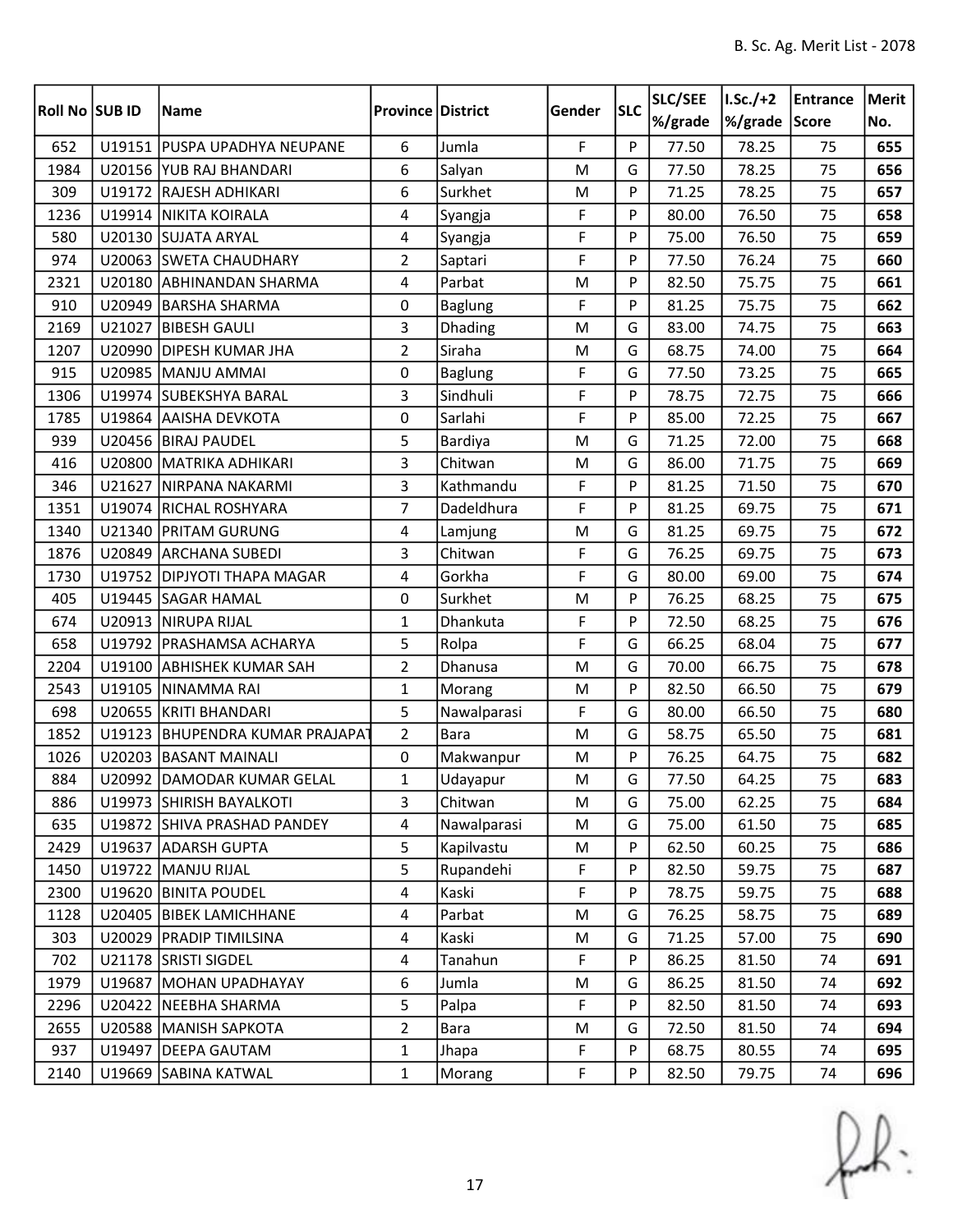|                |        |                                  |                          |                |             | <b>SLC</b> | SLC/SEE | $I.Sc./+2$    | Entrance | Merit |
|----------------|--------|----------------------------------|--------------------------|----------------|-------------|------------|---------|---------------|----------|-------|
| Roll No SUB ID |        | Name                             | <b>Province District</b> |                | Gender      |            | %/grade | %/grade Score |          | No.   |
| 852            |        | U20954 ALISHA BHUJEL             | 3                        | Chitwan        | F           | P          | 82.50   | 78.25         | 74       | 697   |
| 749            |        | U20053 SUSMITA SHAHI             | $\overline{7}$           | Kanchanpur     | F           | P          | 70.00   | 78.25         | 74       | 698   |
| 1591           |        | U19161 SONIKA PANDEY             | 3                        | Kathmandu      | F           | P          | 81.25   | 76.50         | 74       | 699   |
| 1529           |        | U20493 ADITIYA BIKRAM BUDHATHOKI | 5                        | <b>Banke</b>   | M           | P          | 78.75   | 76.50         | 74       | 700   |
| 1900           |        | U20223 MADHU YADAV               | $\overline{2}$           | Mahottari      | $\mathsf F$ | P          | 75.00   | 76.50         | 74       | 701   |
| 2073           |        | U19188 BIHANI PAUDEL             | 5                        | Palpa          | F           | P          | 81.25   | 75.50         | 74       | 702   |
| 1072           |        | U19403 SAMEER POUDEL             | $\mathbf{1}$             | Morang         | M           | P          | 75.00   | 75.41         | 74       | 703   |
| 2331           |        | U19931   PRASHAMSHA SHARMA       | 4                        | Parbat         | $\mathsf F$ | G          | 76.25   | 74.75         | 74       | 704   |
| 2495           |        | U19241 SARIKA KHADKA             | $\mathbf{1}$             | Sunsari        | F           | P          | 72.50   | 74.75         | 74       | 705   |
| 1119           |        | U19853 SHREESHA THAPA            | 3                        | Dhading        | F           | G          | 66.25   | 74.55         | 74       | 706   |
| 1223           |        | U19586 SRIJANA MALLA             | 5                        | Pyuthan        | F           | P          | 57.50   | 73.76         | 74       | 707   |
| 1365           |        | U19185 SABINA NEUPANE            | 1                        | Jhapa          | F           | P          | 73.75   | 73.25         | 74       | 708   |
| 138            |        | U19939 URMILA PUN                | 5                        | Kapilvastu     | F           | G          | 79.00   | 73.00         | 74       | 709   |
| 240            |        | U20058 ROMITA RAJBANSHI          | $\mathbf{1}$             | Morang         | $\mathsf F$ | P          | 70.00   | 72.75         | 74       | 710   |
| 2478           |        | U19082 PRADEEP BAHADUR THAPA     | 6                        | Dailekh        | M           | G          | 81.25   | 71.50         | 74       | 711   |
| 2175           |        | U21442 SANGAM GIRI               | 5                        | Gulmi          | M           | G          | 78.75   | 71.50         | 74       | 712   |
| 276            |        | U19767 SWIKRIT SHARMA            | 0                        | Nawalparasi    | ${\sf M}$   | P          | 76.25   | 71.50         | 74       | 713   |
| 2062           |        | U20998 NARESH SHAH               | $\mathbf 1$              | Sunsari        | M           | P          | 66.25   | 71.50         | 74       | 714   |
| 2573           | U19120 | HARSHANA SHRESTHA                | 3                        | Kavrepalanchok | F           | P          | 78.75   | 71.00         | 74       | 715   |
| 1672           |        | U19309 NAWARAJ NIROULA           | $\mathbf{1}$             | Terhathum      | M           | G          | 80.00   | 69.75         | 74       | 716   |
| 1350           |        | U20802 SAROJ KUNWAR              | 4                        | Parbat         | M           | P          | 79.00   | 69.25         | 74       | 717   |
| 1716           |        | U19078 SAURAV LAMSAL             | 4                        | Syangja        | M           | P          | 76.25   | 69.00         | 74       | 718   |
| 2206           |        | U19649 RABINA KUMARI PASMAN      | $\overline{2}$           | Saptari        | $\mathsf F$ | P          | 68.75   | 69.00         | 74       | 719   |
| 1815           |        | U19091 SANDHYA DHAKAL            | 4                        | Tanahun        | F           | G          | 72.50   | 68.75         | 74       | 720   |
| 2639           |        | U20185 AMISHA ADHIKARI           | $\mathbf{1}$             | Morang         | F           | P          | 68.75   | 68.75         | 74       | 721   |
| 2512           |        | U19213 SUMIT KUMAR YADAV         | $\overline{2}$           | Sarlahi        | M           | P          | 80.00   | 68.25         | 74       | 722   |
| 1290           |        | U21404   PRAGYA CHAPAGAIN        | 1                        | Jhapa          | $\mathsf F$ | P          | 81.25   | 67.75         | 74       | 723   |
| 837            |        | U21113 ASMITA GYAWALI            | 5                        | Gulmi          | F           | P          | 82.50   | 66.50         | 74       | 724   |
| 2407           |        | U21034 NISHA BHUSAL              | 4                        | Parbat         | $\mathsf F$ | G          | 78.75   | 66.50         | $74\,$   | 725   |
| 398            |        | U20803 YASODA KUMARI ADHIKARI    | 1                        | Udayapur       | F           | G          | 46.25   | 66.02         | 74       | 726   |
| 1597           |        | U19262 SONIKA GAIHRE             | $\overline{4}$           | Syangja        | $\mathsf F$ | G          | 69.00   | 66.00         | 74       | 727   |
| 2035           |        | U20035 SOWARA KUNWAR             | $\overline{3}$           | Chitwan        | F           | P          | 77.50   | 65.75         | 74       | 728   |
| 2631           |        | U20608 KRISHMA PATHAK            | 3                        | Dhading        | F           | P          | 77.50   | 65.75         | 74       | 729   |
| 230            |        | U21346 RIYA BHANDARI             | $\overline{7}$           | Doti           | F           | P          | 73.75   | 64.75         | 74       | 730   |
| 989            |        | U21523 ANUSKA RIJAL              | 5                        | Rupandehi      | F           | G          | 78.00   | 64.25         | 74       | 731   |
| 1203           |        | U21057 ANUSHA PARIYAR            | 0                        | Gorkha         | F           | P          | 81.25   | 63.25         | 74       | 732   |
| 1754           |        | U20559 DEVRAJ LAUDARI            | 4                        | Tanahun        | M           | G          | 77.50   | 63.25         | 74       | 733   |
| 324            |        | U19167   PRADEEP GYAWALI         | 5                        | Gulmi          | M           | P          | 70.00   | 63.25         | 74       | 734   |
| 490            |        | U19084 RAAZ CHAUDHARY            | 5                        | Nawalparasi    | M           | G          | 78.75   | 62.75         | 74       | 735   |
| 2345           |        | U19691 ROSHAN BHATT              | 7                        | Baitadi        | M           | G          | 56.25   | 61.75         | 74       | 736   |
| 743            |        | U19909 RUBINA BARAL              | 4                        | Kaski          | F           | P          | 83.75   | 59.50         | 74       | 737   |
| 2311           |        | U19910   PURNAMAYA CHAUDHARY     | 5                        | Nawalparasi    | $\mathsf F$ | G          | 75.00   | 59.00         | 74       | 738   |

 $f(x)$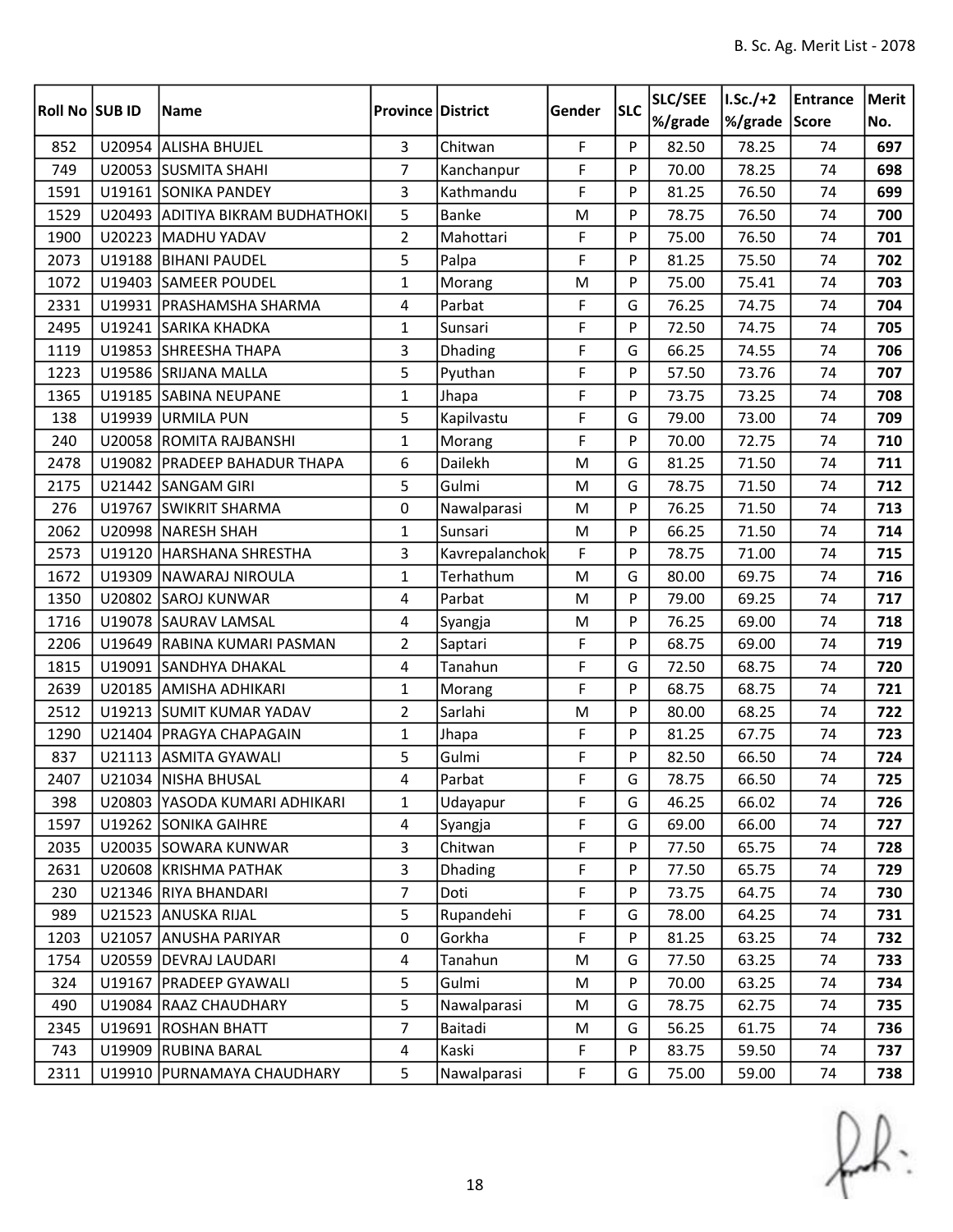|                |        |                              |                          |              |             | <b>SLC</b> | SLC/SEE | $I.Sc./+2$    | Entrance | Merit |
|----------------|--------|------------------------------|--------------------------|--------------|-------------|------------|---------|---------------|----------|-------|
| Roll No SUB ID |        | Name                         | <b>Province District</b> |              | Gender      |            | %/grade | %/grade Score |          | No.   |
| 579            |        | U19755 RANJANA BHANDARI      | $\overline{4}$           | Kaski        | F           | P          | 86.25   | 57.50         | 74       | 739   |
| 979            | U19917 | <b>AJITA POKHAREL</b>        | 3                        | Chitwan      | F           | P          | 66.25   | 56.50         | 74       | 740   |
| 465            |        | U19702 MAMTA KUMARI JHA      | $\overline{2}$           | Saptari      | F           | P          | 60.00   | 51.75         | 74       | 741   |
| 167            |        | U20105 ANITA BHANDARI        | $\overline{2}$           | Mahottari    | F           | P          | 83.75   | 88.75         | 73       | 742   |
| 1550           |        | U20094 DEVENDRA BAGALE       | 3                        | Chitwan      | M           | G          | 81.25   | 81.50         | 73       | 743   |
| 2558           |        | U20763 DIBYA ADHIKARI        | 0                        | Tanahun      | F           | P          | 78.75   | 81.50         | 73       | 744   |
| 1149           |        | U19511   BABITA DEVKOTA      | 4                        | Gorkha       | $\mathsf F$ | G          | 87.50   | 79.75         | 73       | 745   |
| 2419           |        | U21330 ANKIT POKHAREL        | $\overline{2}$           | Siraha       | M           | P          | 85.00   | 79.75         | 73       | 746   |
| 1737           |        | U20587 SUMNIMA SHARMA POUDEL | 3                        | Chitwan      | F           | G          | 82.50   | 79.75         | 73       | 747   |
| 1684           |        | U21264 SUPRIYA BHUSAL        | 5                        | Arghakhanchi | F           | P          | 81.25   | 79.75         | 73       | 748   |
| 1601           |        | U20917 KRITIKA GHIMIRE       | 0                        | Lamjung      | F           | P          | 77.50   | 79.75         | 73       | 749   |
| 747            |        | U20927 ANMOL CHAND           | 0                        | Salyan       | M           | P          | 85.00   | 78.25         | 73       | 750   |
| 1862           |        | U19780 SNEHA KUMARI SAH      | $\overline{2}$           | Siraha       | F           | P          | 75.00   | 78.25         | 73       | 751   |
| 2446           | U19450 | <b>PRITHAK SILWAL</b>        | 3                        | Chitwan      | M           | P          | 75.00   | 78.25         | 73       | 751   |
| 695            |        | U20080 RISTA DHAKAL          | 0                        | Gorkha       | $\mathsf F$ | P          | 72.50   | 78.25         | 73       | 753   |
| 2177           | U20107 | USTIKA K.C.                  | 5                        | Bardiya      | $\mathsf F$ | P          | 85.00   | 76.50         | 73       | 754   |
| 2423           |        | U19066 ANUSHA MANDAL         | $\overline{2}$           | Dhanusa      | F           | P          | 81.25   | 76.50         | 73       | 755   |
| 208            |        | U21268 AYUSHA BHUSAL         | 5                        | Palpa        | F           | P          | 81.25   | 76.50         | 73       | 756   |
| 1951           |        | U19902 KASHISH JOSHI         | 3                        | Chitwan      | $\mathsf F$ | P          | 72.50   | 76.50         | 73       | 757   |
| 2118           |        | U19204 AARJU KHADKA          | 5                        | Pyuthan      | F           | P          | 73.75   | 76.47         | 73       | 758   |
| 478            |        | U21152 JANAK RAYAMAJHI       | 5                        | Arghakhanchi | M           | P          | 67.50   | 75.98         | 73       | 759   |
| 720            |        | U20428 AANAND KUMAR YADAV    | $\overline{2}$           | Saptari      | M           | P          | 56.25   | 75.10         | 73       | 760   |
| 412            |        | U20273 LAXMI DHUNGANA        | 3                        | Nuwakot      | $\mathsf F$ | G          | 85.00   | 74.75         | 73       | 761   |
| 2546           |        | U20979 ANIL B.K              | 4                        | Nawalpur     | M           | P          | 81.25   | 74.75         | 73       | 762   |
| 978            |        | U19708 REKHA ADHIKARI        | $\mathbf{1}$             | Jhapa        | F           | P          | 72.50   | 74.75         | 73       | 763   |
| 1276           |        | U20308 SANDIP SHRESTHA       | 4                        | Lamjung      | M           | G          | 83.75   | 74.25         | 73       | 764   |
| 1330           |        | U20984 RAJENDRA BARAL        | 6                        | Kalikot      | M           | G          | 72.50   | 74.25         | 73       | 765   |
| 2279           |        | U19083   PRAKRITI AMGAIN     | 3                        | Chitwan      | F           | P          | 81.25   | 73.25         | 73       | 766   |
| 2289           |        | U21441 AAKASH GAUTAM         | 5                        | Kapilvastu   | M           | G          | 81.00   | 73.25         | 73       | 767   |
| 1505           |        | U21225 NISHA BHANDARI        | 4                        | Tanahun      | F           | G          | 77.50   | 73.25         | 73       | 768   |
| 2189           |        | U20743 VERSHA ACHARYA        | 5                        | Pyuthan      | $\mathsf F$ | P          | 76.25   | 73.25         | 73       | 769   |
| 1053           |        | U19945 SHEJAL PRADHAN        | $\mathbf{1}$             | Morang       | F           | P          | 76.25   | 73.25         | 73       | 770   |
| 2236           |        | U20096 RABINDRA KUMAR MALLA  | 5                        | <b>Banke</b> | M           | G          | 71.25   | 73.25         | 73       | 771   |
| 485            |        | U20910 SARITA WAIBA          | 3                        | Makwanpur    | F           | G          | 61.25   | 73.25         | 73       | 772   |
| 594            |        | U20960 AARYA POUDEL          | 3                        | Chitwan      | F           | P          | 88.75   | 71.50         | 73       | 773   |
| 719            |        | U21202 ANUMATI DHAKAL        | 5                        | Gulmi        | F           | G          | 81.25   | 71.50         | 73       | 774   |
| 1172           |        | U20994 DILMAYA OLI           | 5                        | Dang         | F           | P          | 76.25   | 71.50         | 73       | 775   |
| 1118           |        | U20858 CHANDRAMA G.C.        | 5                        | Banke        | F           | P          | 76.25   | 71.50         | 73       | 776   |
| 162            |        | U20625 SHUSHMA THAPA         | 0                        | Gulmi        | F           | P          | 70.00   | 71.50         | 73       | 777   |
| 746            |        | U20391   PRAJWAL ACHARYA     | 1                        | Dhankuta     | M           | Os         | 57.50   | 71.39         | 73       | 778   |
| 1757           |        | U21502 MADAN NEPALI          | 6                        | Dailekh      | M           | G          | 66.00   | 71.22         | 73       | 779   |
| 2132           |        | U20513 BHAGIRATHA BHUSAL     | 5                        | Arghakhanchi | $\mathsf F$ | G          | 55.00   | 71.04         | 73       | 780   |

 $f(x)$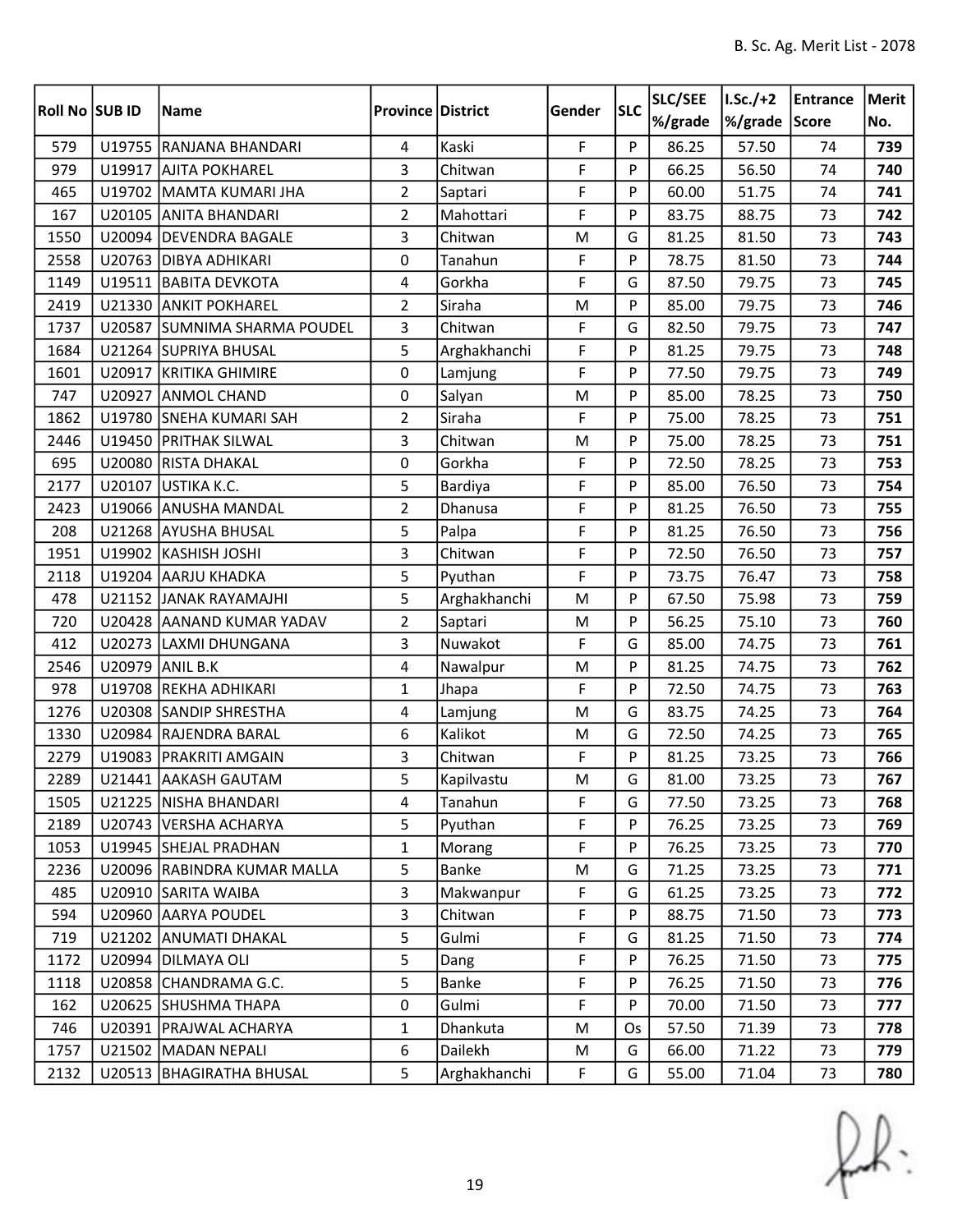| Roll No SUB ID |        | Name                          | <b>Province District</b> |                | Gender      | <b>SLC</b> | SLC/SEE | $I.Sc./+2$    | Entrance | Merit |
|----------------|--------|-------------------------------|--------------------------|----------------|-------------|------------|---------|---------------|----------|-------|
|                |        |                               |                          |                |             |            | %/grade | %/grade Score |          | No.   |
| 1734           |        | U21226 SHASIN DAHAL           | $\mathbf{1}$             | Dhankuta       | M           | G          | 52.50   | 70.65         | 73       | 781   |
| 1918           | U20137 | <b>AYUSHMA ADHIKARI</b>       | 4                        | Kaski          | F           | P          | 73.75   | 69.75         | 73       | 782   |
| 517            | U19419 | CHITRA BAHADUR BOHARA         | 3                        | Sindhuli       | M           | G          | 76.00   | 68.50         | 73       | 783   |
| 1669           | U21108 | <b>ANUSHA ADHIKARI</b>        | 3                        | Chitwan        | F           | P          | 76.25   | 68.25         | 73       | 784   |
| 2372           |        | U19648 AASTHA PARAJULI        | 5                        | Rupandehi      | F           | P          | 85.00   | 67.75         | 73       | 785   |
| 595            |        | U19063 JYOTI BHATTA           | $\overline{7}$           | Kanchanpur     | F           | P          | 75.00   | 67.25         | 73       | 786   |
| 757            | U19606 | <b>BAL GOVINDA YADAV</b>      | 5                        | Kapilvastu     | M           | G          | 70.00   | 67.25         | 73       | 787   |
| 1536           |        | U21464   PRALHAAD GAUTAM      | 3                        | Chitwan        | M           | P          | 81.25   | 67.00         | 73       | 788   |
| 2109           | U21597 | <b>SAMUNNAT PANDEYA</b>       | 0                        | Parbat         | M           | P          | 71.25   | 66.75         | 73       | 789   |
| 2263           |        | U19353 TANJIRA FARHEEN        | $\overline{2}$           | Mahottari      | F           | G          | 85.00   | 66.50         | 73       | 790   |
| 1845           |        | U19112 AMSIS PANTA            | 4                        | Gorkha         | M           | P          | 82.50   | 66.50         | 73       | 791   |
| 2100           | U20367 | SAMJHANA SHARMA               | 4                        | Nawalparasi    | F           | G          | 77.50   | 66.50         | 73       | 792   |
| 2200           |        | U20019 BIPLAV DAHAL           | 0                        | Makwanpur      | M           | G          | 75.00   | 66.50         | 73       | 793   |
| 1919           | U20767 | <b>NARESH KUMAR SHAH</b>      | $\mathbf{1}$             | Morang         | M           | P          | 68.75   | 66.25         | 73       | 794   |
| 1410           |        | U21015 KUSHAL PAUDEL          | 4                        | Kaski          | M           | G          | 77.00   | 65.50         | 73       | 795   |
| 340            |        | U19300 AMRISH YADAV           | 5                        | Nawalparasi    | M           | P          | 82.50   | 64.75         | 73       | 796   |
| 1079           |        | U20505 AAKRITI BHANDARI       | 0                        | Gulmi          | F           | G          | 77.00   | 64.75         | 73       | 797   |
| 2590           |        | U20795 BINA POKHREL           | 0                        | Nawalparasi    | F           | P          | 67.50   | 64.75         | 73       | 798   |
| 1189           |        | U21425 SEBIKA CHAUDHARY       | $\mathbf{1}$             | Sunsari        | F           | P          | 76.25   | 63.75         | 73       | 799   |
| 2652           |        | U19040 BISWAS POKHREL         | 4                        | Syangja        | M           | P          | 65.00   | 63.25         | 73       | 800   |
| 1860           |        | U19500 SESEHANG LIMBU         | 1                        | Terhathum      | M           | P          | 75.00   | 62.75         | 73       | 801   |
| 219            |        | U20938 KUSHAL ACHARYA         | 3                        | Chitwan        | M           | P          | 70.00   | 62.25         | 73       | 802   |
| 1686           |        | U20369 DEEPEEKA BARAL         | 3                        | Chitwan        | F           | G          | 72.50   | 59.75         | 73       | 803   |
| 1525           |        | U20176 LOCHAN KHATIWADA       | $\mathbf{1}$             | Sunsari        | ${\sf M}$   | P          | 72.50   | 59.75         | 73       | 804   |
| 470            |        | U20372 SANJAY CHANDRABANSHI   | $\mathbf{1}$             | Morang         | ${\sf M}$   | P          | 67.50   | 58.75         | 73       | 805   |
| 1078           |        | U20237 NABIN NEPAL            | $\overline{2}$           | Sarlahi        | M           | P          | 86.25   | 81.50         | 72       | 806   |
| 2255           | U19029 | <b>ALISHA BISTA</b>           | 4                        | Gorkha         | F           | P          | 81.25   | 81.50         | 72       | 807   |
| 1368           |        | U20313 VIJAY SINGH            | $\overline{2}$           | Mahottari      | M           | G          | 63.75   | 80.55         | 72       | 808   |
| 1316           |        | U20225 BISHAL AMGAI           | 3                        | Chitwan        | ${\sf M}$   | P          | 82.50   | 79.75         | $72\,$   | 809   |
| 1449           |        | U21638 SHUDHANSHU KUMAR SINGH | $\overline{2}$           | Saptari        | M           | P          | 75.00   | 77.00         | 72       | 810   |
| 187            |        | U19771   NAMITA GHARTI        | 0                        | Gulmi          | F           | P          | 87.50   | 76.50         | 72       | 811   |
| 1838           |        | U21091 SADIKSHA ADHIKARI      | 3                        | Chitwan        | F           | P          | 86.25   | 76.50         | 72       | 812   |
| 2127           |        | U21302 ROSHAN K.C             | 5                        | Rupandehi      | M           | P          | 77.50   | 75.75         | 72       | 813   |
| 147            |        | U19762 ESHA RAI               | $\mathbf{1}$             | <b>Bhojpur</b> | F           | P          | 70.00   | 75.75         | 72       | 814   |
| 2390           |        | U19882 BIMALA ACHARYA         | 6                        | Surkhet        | F           | P          | 80.00   | 74.75         | 72       | 815   |
| 1839           |        | U21465 BIDHYA SHRESTHA        | 3                        | Sindhuli       | F           | P          | 87.50   | 74.00         | 72       | 816   |
| 1916           |        | U19472 AMISHA HAMAL           | 3                        | Sindhuli       | F           | G          | 82.00   | 74.00         | 72       | 817   |
| 2014           |        | U20014 KAMALA BHATTARAI       | $\overline{4}$           | Kaski          | F           | G          | 76.25   | 74.00         | 72       | 818   |
| 1986           |        | U20387 KIRAN BARAL            | $\mathbf{1}$             | Jhapa          | M           | P          | 77.50   | 73.25         | 72       | 819   |
| 2309           | U19547 | <b>BIJENDRA KARKI</b>         | 5                        | Dang           | M           | G          | 75.00   | 73.25         | 72       | 820   |
| 1617           |        | U20748   PRASHNA THAPA        | 3                        | Chitwan        | $\mathsf F$ | P          | 73.75   | 73.25         | 72       | 821   |
| 1201           |        | U20946 SEEMA KUNWAR           | $\overline{3}$           | Chitwan        | F           | P          | 70.00   | 73.25         | 72       | 822   |

 $f(x)$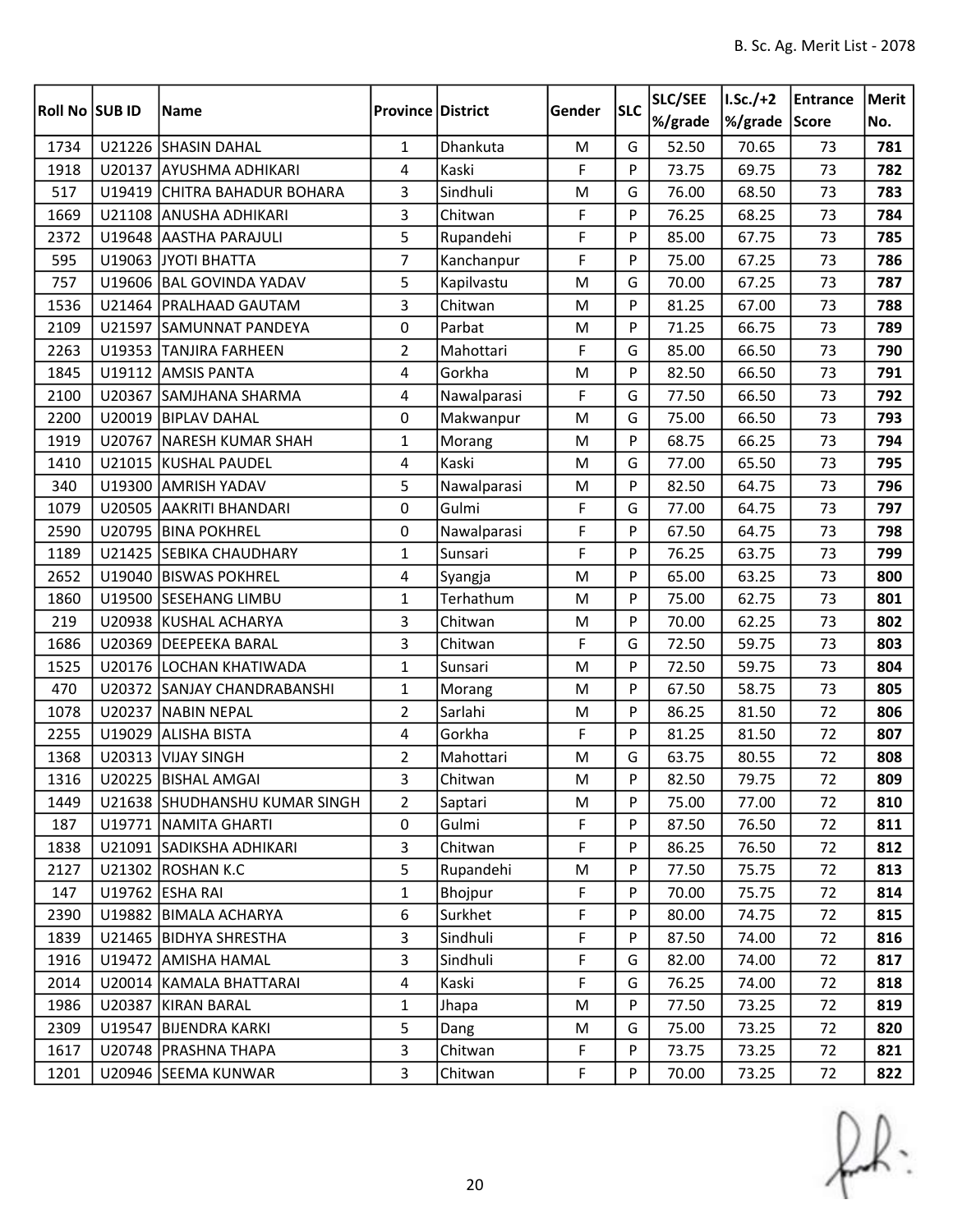| Roll No SUB ID |        | Name                                        | <b>Province District</b> |                           | Gender         | <b>SLC</b> | <b>SLC/SEE</b><br>%/grade | $I.Sc./+2$<br>%/grade | Entrance<br>Score | Merit<br>No. |
|----------------|--------|---------------------------------------------|--------------------------|---------------------------|----------------|------------|---------------------------|-----------------------|-------------------|--------------|
| 1003           |        | U19356 SHRISTI KAFLE                        | 5                        | Rupandehi                 | F              | P          | 70.00                     | 71.50                 | 72                | 823          |
| 587            |        | U19256 SACHIN THAPA                         | 4                        | Kaski                     | M              | P          | 73.75                     | 70.75                 | 72                | 824          |
| 239            |        | U20944 BINITA TIMILSINA                     | 4                        | Nawalpur                  | F              | G          | 85.00                     | 69.75                 | 72                | 825          |
| 1471           |        | U20965 SRIJANA TIMALSENA                    | 3                        | Chitwan                   | F              | P          | 85.00                     | 69.75                 | 72                | 826          |
| 2622           | U20377 | SONIYA THING                                | 3                        | Makwanpur                 | F              | P          | 78.75                     | 69.75                 | 72                | 827          |
| 924            |        | U21398 RANJAN KUMAR MEHTA                   | $\mathbf{1}$             | Sunsari                   | M              | G          | 71.25                     | 69.75                 | 72                | 828          |
| 2461           |        | U20761 TIRTH NARAYAN YADAV                  | $\overline{2}$           | Saptari                   | M              | G          | 63.75                     | 69.75                 | 72                | 829          |
| 1245           |        | U21014 SANDEEP BASTOLA                      | 4                        | Kaski                     | M              | G          | 82.00                     | 69.25                 | 72                | 830          |
| 202            |        | U20345 SUSMITA SUBEDI                       | 5                        | Nawalparasi               | F              | P          | 73.75                     | 69.00                 | 72                | 831          |
| 1358           |        | U21111 UMESH THARU                          | 5                        |                           | ${\sf M}$      | P          | 72.50                     | 68.75                 | 72                | 832          |
|                |        |                                             |                          | Bardiya                   |                |            |                           |                       |                   |              |
| 1813           |        | U20502 RAKESH CHAUDHARY                     | 0<br>$\overline{7}$      | Saptari                   | ${\sf M}$<br>F | G<br>P     | 77.50                     | 68.25                 | 72                | 833          |
| 449            |        | U21016 CHETANA JOSHI<br>U19305 MANISH YADAV |                          | <b>Bajhang</b><br>Dhanusa |                | P          | 75.00                     | 68.25                 | 72<br>72          | 834<br>835   |
| 2107           |        |                                             | 0                        |                           | M              |            | 81.25                     | 68.00                 |                   |              |
| 1089           |        | U20142 PRABIN KC                            | 4                        | Myagdi                    | M              | P          | 75.00                     | 67.00                 | 72                | 836          |
| 1457           |        | U21214 SAROJ BABAL MAGAR                    | $\Omega$                 | Salyan                    | M              | G          | 77.50                     | 66.50                 | 72                | 837          |
| 1088           |        | U21423 SARINA SHARMA TIMILSINA              | 4                        | Parbat                    | F              | P          | 72.50                     | 66.50                 | 72                | 838          |
| 1620           | U20827 | <b>DIKSHA BHARATI</b>                       | $\mathbf{1}$             | Jhapa                     | F              | P          | 71.25                     | 62.00                 | 72                | 839          |
| 408            |        | U21156   DHAN LAXMI KHADKA                  | 0                        | Mugu                      | F              | G          | 71.25                     | 61.50                 | 72                | 840          |
| 2274           |        | U20801 LALITA KSHETRI                       | 7                        | Baitadi                   | F              | P          | 67.50                     | 60.50                 | 72                | 841          |
| 2625           |        | U20118 AASTA K.C.                           | 4                        | Syangja                   | F              | P          | 75.00                     | 59.75                 | 72                | 842          |
| 1699           |        | U20353 ISHAN KARKI                          | 1                        | Sunsari                   | M              | P          | 80.00                     | 58.25                 | 72                | 843          |
| 1846           | U19177 | SMRITI ADHIKARI                             | 4                        | Kaski                     | F              | G          | 75.00                     | 58.00                 | 72                | 844          |
| 797            |        | U20753 SAMJHANA DARLAMI                     | 3                        | Makwanpur                 | F              | G          | 73.75                     | 58.00                 | 72                | 845          |
| 360            |        | U19966 BISHAL CHALISE                       | 4                        | <b>Baglung</b>            | M              | G          | 63.75                     | 57.00                 | 72                | 846          |
| 1652           |        | U21620 SAMIR PUN                            | 4                        | <b>Baglung</b>            | M              | G          | 63.75                     | 54.75                 | 72                | 847          |
| 2464           |        | U20400 PUNAM KARKI                          | 3                        | Ramechhap                 | F              | G          | 83.75                     | 81.50                 | 71                | 848          |
| 1643           |        | U21052 MONIKA PATHAK                        | $\overline{2}$           | Parsa                     | F              | G          | 75.00                     | 81.50                 | 71                | 849          |
| 368            |        | U19677 RITU GIRI                            | 5                        | Dang                      | F              | P          | 68.75                     | 81.50                 | 71                | 850          |
| 505            |        | U21376 KARUNA LAMSAL                        | $\pmb{0}$                | Nawalparasi               | $\mathsf F$    | ${\sf P}$  | 81.25                     | 79.75                 | 71                | 851          |
| 326            |        | U20606 SUBEKSHYA BARAL                      | 3                        | Chitwan                   | F              | P          | 78.75                     | 79.75                 | 71                | 852          |
| 2101           |        | U19190 NAMIKA THAPA                         | 3                        | Sindhuli                  | F              | G          | 50.00                     | 79.41                 | 71                | 853          |
| 1120           |        | U19301 SUJIKA RANA MAGAR                    | $\overline{3}$           | Chitwan                   | F              | P          | 88.75                     | 78.25                 | 71                | 854          |
| 2369           |        | U20764 SHISHIR SUBEDI                       | 3                        | Chitwan                   | M              | P          | 82.50                     | 78.25                 | 71                | 855          |
| 2320           |        | U21589   BHUMIKA SEDAI                      | 4                        | Gorkha                    | F              | P          | 80.00                     | 78.25                 | 71                | 856          |
| 1579           |        | U20150 TULSI SHRESTHA                       | $\overline{4}$           | Nawalparasi               | F              | G          | 76.25                     | 78.25                 | 71                | 857          |
| 1238           |        | U21073 ANJILA BHANDARI                      | 0                        | Dhanusa                   | F              | P          | 70.00                     | 76.50                 | 71                | 858          |
| 2054           |        | U21567 SANDEEP B.K.                         | $\overline{7}$           | Kanchanpur                | M              | G          | 70.00                     | 76.00                 | 71                | 859          |
| 1894           | U20909 | <b>KRITI PANDIT</b>                         | 3                        | Chitwan                   | $\mathsf F$    | P          | 75.00                     | 74.75                 | 71                | 860          |
| 1035           | U19400 | <b>NISHA SAH</b>                            | $\overline{2}$           | Sarlahi                   | F              | P          | 80.00                     | 73.75                 | 71                | 861          |
| 1055           | U19325 | <b>ANITA ACHHAMI</b>                        | 3                        | Sindhuli                  | F              | P          | 76.25                     | 73.65                 | 71                | 862          |
| 1836           |        | U20595 KANCHAN GHARTI BHUJEL                | $\overline{4}$           | Lamjung                   | F              | G          | 77.50                     | 73.25                 | 71                | 863          |
| 1690           |        | U20206 SAMIKSHYA PARAJULI                   | 4                        | Tanahun                   | F              | G          | 75.00                     | 73.25                 | 71                | 864          |

 $f(x)$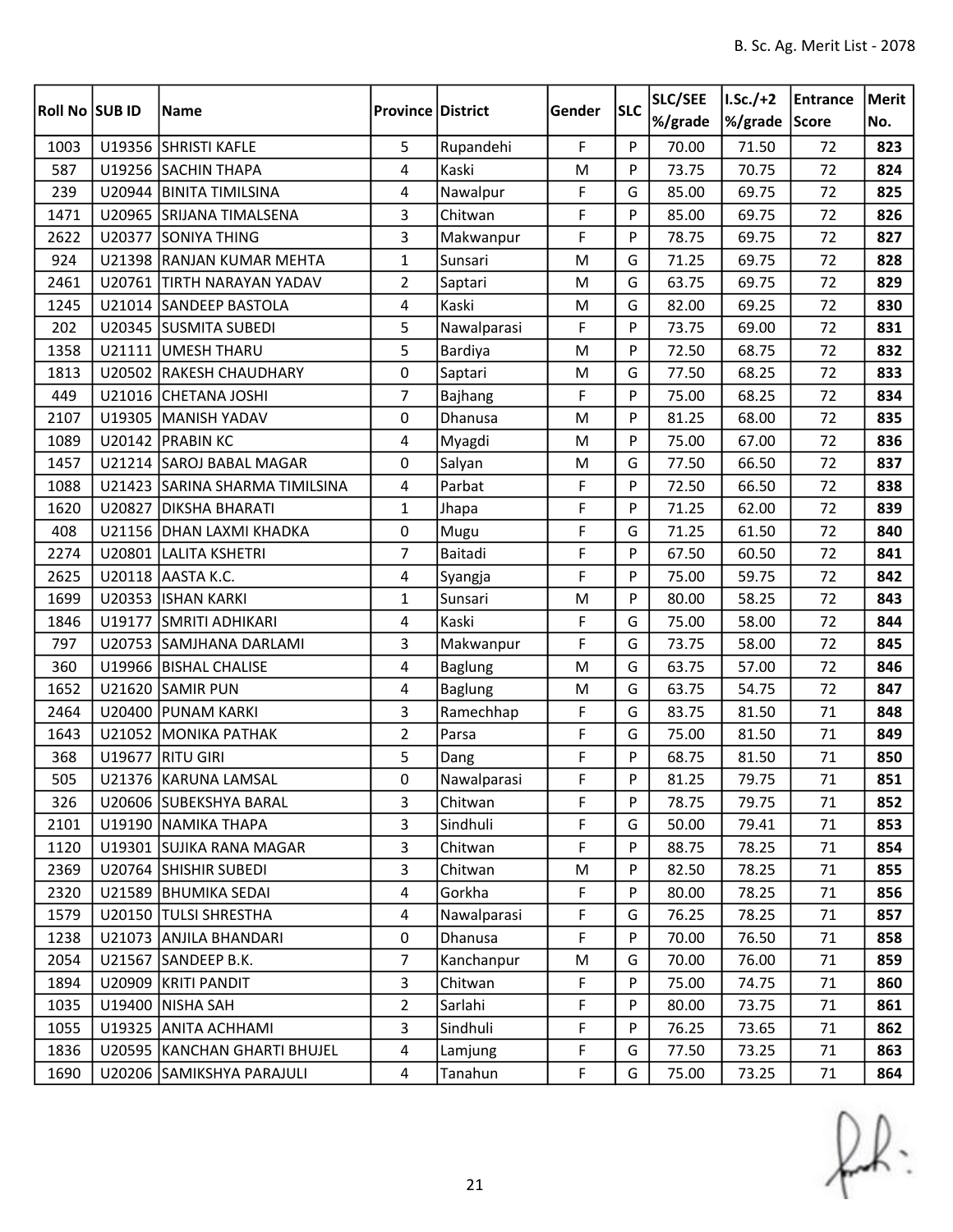| Roll No SUB ID |        | Name                            | <b>Province District</b> |              | Gender      | <b>SLC</b> | SLC/SEE | $I.Sc./+2$    | Entrance | Merit |
|----------------|--------|---------------------------------|--------------------------|--------------|-------------|------------|---------|---------------|----------|-------|
|                |        |                                 |                          |              |             |            | %/grade | %/grade Score |          | No.   |
| 199            |        | U19395 NIKUNJA KHANAL           | $\mathbf 0$              | Gorkha       | M           | P          | 71.25   | 73.25         | 71       | 865   |
| 1890           |        | U21326 NARESH CHAUDHARY         | 7                        | Kailali      | M           | P          | 70.00   | 73.25         | 71       | 866   |
| 851            |        | U20095 SMRITEE BARAL            | 3                        | Chitwan      | F           | P          | 80.00   | 71.50         | 71       | 867   |
| 130            |        | U21271 SUMIT DEO                | $\overline{2}$           | Saptari      | M           | P          | 77.50   | 71.50         | 71       | 868   |
| 2235           |        | U19544 BINISHA SAPKOTA          | 3                        | Chitwan      | F           | P          | 76.25   | 71.50         | 71       | 869   |
| 1985           |        | U20547 ANJANA PANDEY            | $\overline{2}$           | <b>Bara</b>  | F           | G          | 73.00   | 71.25         | 71       | 870   |
| 1867           | U20880 | <b>DIKSHYA KHADKA</b>           | 6                        | Dailekh      | F           | P          | 72.50   | 71.00         | 71       | 871   |
| 259            |        | U19006 SUPRIYA ITANI            | 3                        | Dhading      | F           | P          | 66.25   | 69.92         | 71       | 872   |
| 710            |        | U19546 RIYA BASNET              | 3                        | Chitwan      | F           | P          | 83.75   | 68.25         | 71       | 873   |
| 1391           |        | U20725 ANJALI SHRESTHA          | 4                        | Gorkha       | F           | G          | 72.50   | 68.25         | 71       | 874   |
| 283            |        | U20586 SHIVA PRASAD DHUNGANA    | 4                        | Kaski        | M           | G          | 81.00   | 67.75         | 71       | 875   |
| 1759           |        | U19862 SUNITA BHANDARI          | 4                        | Nawalparasi  | F           | G          | 79.00   | 67.50         | 71       | 876   |
| 467            |        | U20292 RISHAV CHAUDHARY         | 0                        | Siraha       | M           | P          | 82.50   | 66.50         | 71       | 877   |
| 2155           |        | U19090 NAYUMA RAI               | 1                        | Jhapa        | F           | P          | 72.50   | 66.00         | 71       | 878   |
| 403            |        | U19535 UJWAL ARAN               | 3                        | Sindhuli     | M           | G          | 75.00   | 64.75         | 71       | 879   |
| 2103           |        | U21372 RASHMI SHRESTHA          | 4                        | Lamjung      | F           | G          | 68.75   | 64.75         | 71       | 880   |
| 2181           |        | U19680 DILIP CHAULAGAIN         | 0                        | Kalikot      | ${\sf M}$   | G          | 67.50   | 64.75         | 71       | 881   |
| 2332           | U20317 | <b>SUJIT BIRAJI YADAV</b>       | $\overline{2}$           | Dhanusa      | M           | P          | 67.50   | 64.75         | 71       | 882   |
| 1822           |        | U21004 PUSHKAL ALE MAGAR        | $\mathbf{1}$             | Khotang      | M           | P          | 81.25   | 63.75         | 71       | 883   |
| 568            |        | U19812 GAURAV KUMAR YADAV       | $\overline{2}$           | Saptari      | M           | P          | 73.75   | 62.75         | 71       | 884   |
| 2401           |        | U19723 PREKSHA PURI             | 1                        | Sunsari      | F           | P          | 81.25   | 62.00         | 71       | 885   |
| 1649           |        | U20884 NITU KUMARI MAHATO       | $\overline{2}$           | Mahottari    | F           | G          | 68.75   | 61.50         | 71       | 886   |
| 2519           |        | U19093   PRESITA SHRESTHA       | 4                        | Tanahun      | F           | G          | 77.50   | 61.00         | 71       | 887   |
| 585            |        | U21386 SAURAV UPRETI            | $\mathbf{1}$             | Jhapa        | M           | P          | 68.75   | 61.00         | 71       | 888   |
| 1426           |        | U19661 GITA PANDEY              | 5                        | Nawalparasi  | F           | P          | 70.00   | 60.50         | 71       | 889   |
| 1632           | U21557 | <b>PRAKASH SUNAR</b>            | 6                        | Surkhet      | M           | G          | 68.75   | 54.25         | 71       | 890   |
| 2048           |        | U20569 ANURAG GHIMIRE           | 4                        | Kaski        | M           | P          | 57.50   | 50.25         | 71       | 891   |
| 1100           |        | U20016 ANUSHA MARAHATTA         | 4                        | Gorkha       | F           | Os         | 85.00   | 81.50         | 70       | 892   |
| 2055           |        | U21600 SABITA THAPA CHHETRI     | 4                        | Baglung      | $\mathsf F$ | P          | 72.50   | 81.50         | $70\,$   | 893   |
| 1041           |        | U20093   PAWAN GHIMIRE          | 3                        | Chitwan      | M           | G          | 77.50   | 81.00         | 70       | 894   |
| 1516           |        | U20667   NISHREYTA LAMSAL       | 0                        | Tanahun      | F           | P          | 85.00   | 79.75         | 70       | 895   |
| 494            |        | U21349 KRITI HADKHOLE           | 3                        | Chitwan      | F           | P          | 68.75   | 79.75         | 70       | 896   |
| 1659           |        | U19279 KRISTINA BHATTARAI       | 3                        | Chitwan      | F           | P          | 83.75   | 79.25         | 70       | 897   |
| 2336           |        | U21247 USHA KIRAN BOHARA        | 4                        | Lamjung      | F           | G          | 71.25   | 79.20         | 70       | 898   |
| 2115           |        | U19036   PRAPANCHANA KHANAL     | 4                        | Tanahun      | F           | P          | 63.75   | 79.02         | 70       | 899   |
| 913            |        | U19578 SUSMITA MISHRA           | $\mathbf{1}$             | Morang       | F           | P          | 75.00   | 78.67         | 70       | 900   |
| 968            |        | U19012 PRATIGYA ADHIKARI        | $\mathbf{1}$             | Morang       | F           | G          | 81.25   | 78.25         | 70       | 901   |
| 1742           |        | U21028 SANDESH BOHARA           | 0                        | Bajura       | M           | P          | 70.00   | 78.25         | 70       | 902   |
| 1005           |        | U21012 SONIYA YADAV             | $\overline{2}$           | Dhanusa      | F           | P          | 80.00   | 77.75         | 70       | 903   |
| 729            |        | U19525 ROHIT BAHADUR LAMICHHANE | 3                        | Chitwan      | M           | P          | 73.75   | 77.50         | 70       | 904   |
| 764            |        | U20033 SIMRAN ADHIKARI          | $\overline{4}$           | Kaski        | F           | Os         | 80.00   | 76.50         | 70       | 905   |
| 216            |        | U20171 BIBEK KHANAL             | 5                        | Arghakhanchi | M           | G          | 78.00   | 76.50         | 70       | 906   |

 $f(x)$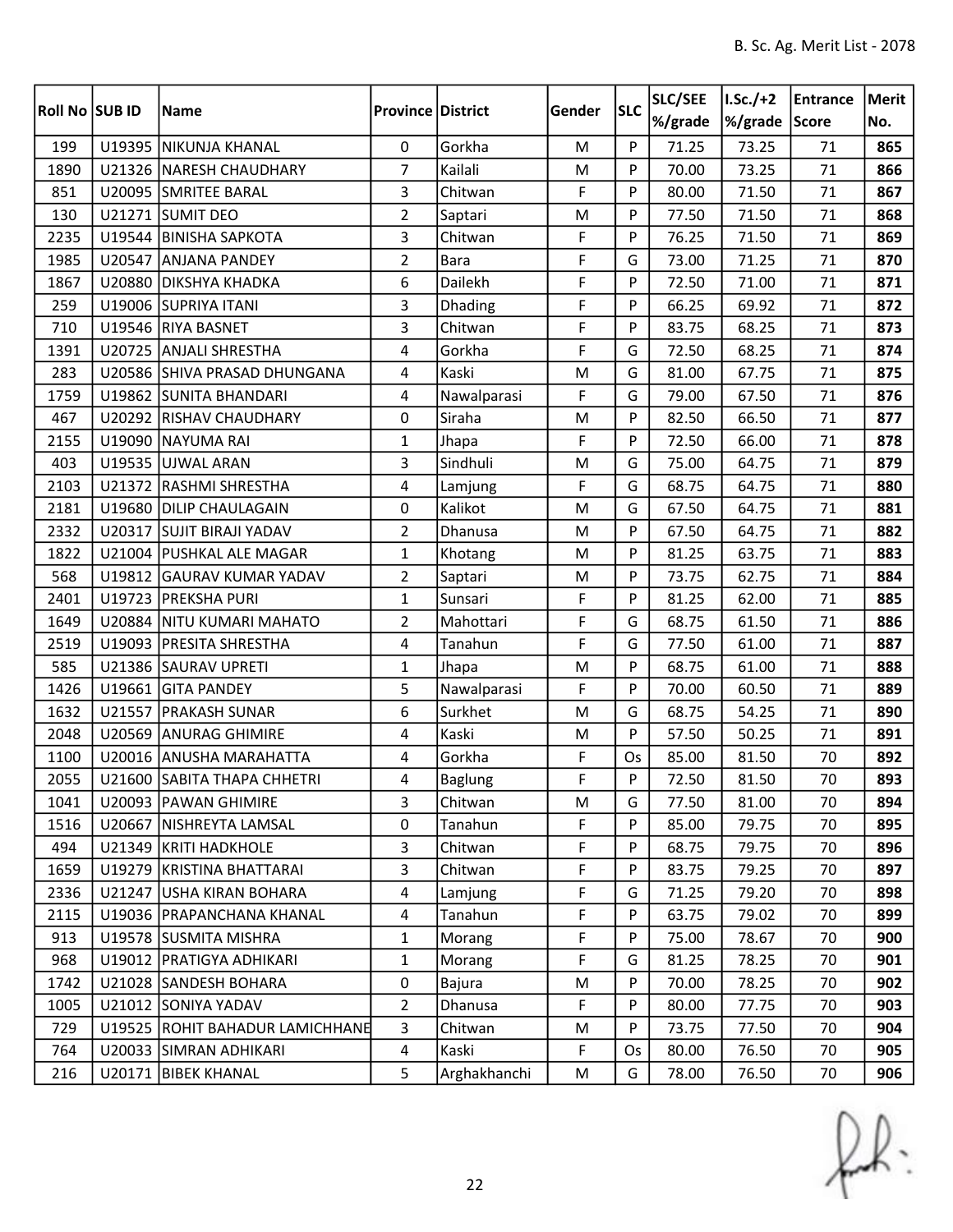| Roll No SUB ID |        | Name                          | <b>Province District</b> |                | Gender      | <b>SLC</b> | SLC/SEE | I.Sc./+2      | Entrance | Merit |
|----------------|--------|-------------------------------|--------------------------|----------------|-------------|------------|---------|---------------|----------|-------|
|                |        |                               |                          |                |             |            | %/grade | %/grade Score |          | No.   |
| 2533           |        | U20558 NISCHAL DHAKAL         | 4                        | Lamjung        | M           | P          | 67.50   | 76.50         | 70       | 907   |
| 2454           |        | U19652 PARASMANI DEVKOTA      | 6                        | Kalikot        | M           | G          | 72.50   | 76.24         | 70       | 908   |
| 958            |        | U19248 ISHA POUDEL            | 4                        | Tanahun        | $\mathsf F$ | G          | 78.75   | 74.75         | 70       | 909   |
| 2658           |        | U20186   POOJA BUDHATHOKI     | 5                        | Dang           | $\mathsf F$ | P          | 77.50   | 74.75         | 70       | 910   |
| 1397           |        | U20190 NISHMA THAPA           | 3                        | Makwanpur      | F           | G          | 61.25   | 73.50         | 70       | 911   |
| 2539           |        | U19600 YOGESH KUMAR CHAUDHARY | $\overline{2}$           | Rautahat       | M           | P          | 78.75   | 73.25         | 70       | 912   |
| 250            | U20903 | <b>CHANDRIKA CHAND</b>        | 5                        | Banke          | $\mathsf F$ | P          | 78.75   | 73.25         | 70       | 913   |
| 1727           |        | U19675 RAKSHA BHANDARI        | 5                        | Rupandehi      | F           | P          | 75.00   | 73.25         | 70       | 914   |
| 999            |        | U21453 NISHA BHATTA           | $\overline{7}$           | Baitadi        | F           | P          | 80.00   | 71.50         | 70       | 915   |
| 316            |        | U21205 ADITI RAI              | 1                        | Dhankuta       | F           | G          | 77.50   | 71.50         | 70       | 916   |
| 2485           |        | U20064 DHARAM RAJ YADAV       | 5                        | <b>Banke</b>   | M           | P          | 76.25   | 71.50         | 70       | 917   |
| 1413           |        | U19883 SHASHANK SUBEDI        | 5                        | Dang           | M           | P          | 76.25   | 71.50         | 70       | 918   |
| 1384           |        | U20812 ANJALI KUMARI THAKUR   | $\overline{2}$           | Saptari        | $\mathsf F$ | G          | 70.00   | 71.50         | 70       | 919   |
| 880            |        | U19790 SMITA RANA             | 4                        | Gorkha         | $\mathsf F$ | P          | 83.75   | 70.75         | 70       | 920   |
| 1159           |        | U19217 SHREYA THAPA           | 3                        | Makwanpur      | F           | P          | 72.50   | 69.75         | 70       | 921   |
| 1902           |        | U19413 AAKASH SNEHI           | 7                        | Bajhang        | M           | P          | 85.00   | 69.00         | 70       | 922   |
| 2665           |        | U20004   POSHAN ADHIKARI      | $\mathbf{1}$             | Udayapur       | ${\sf M}$   | G          | 48.75   | 68.61         | 70       | 923   |
| 2008           |        | U19273 SANDHYA GYAWALI        | 5                        | Gulmi          | F           | G          | 75.00   | 68.25         | 70       | 924   |
| 1794           |        | U19956 SHIRISTI PAUDEL        | 4                        | <b>Baglung</b> | $\mathsf F$ | P          | 73.75   | 67.75         | 70       | 925   |
| 1858           |        | U19701 MONIKA KOIRALA         | $\mathbf{1}$             | Morang         | F           | P          | 78.75   | 67.00         | 70       | 926   |
| 707            |        | U20623   PREETI LAMSAL        | 4                        | Syangja        | $\mathsf F$ | G          | 72.50   | 66.50         | 70       | 927   |
| 1195           |        | U21190 SUSHMA YADAV           | $\mathbf{1}$             | Sunsari        | F           | P          | 70.00   | 66.50         | 70       | 928   |
| 1613           |        | U20121 NUTAN RAJ BARAL        | $\mathbf{1}$             | Ilam           | M           | G          | 67.50   | 65.50         | 70       | 929   |
| 1744           |        | U20713 DIKSHA ADHIKARI        | 3                        | Chitwan        | $\mathsf F$ | G          | 77.50   | 64.75         | 70       | 930   |
| 901            |        | U20911   PRADEEP PAUDEL       | 0                        | Baglung        | M           | G          | 81.00   | 64.50         | 70       | 931   |
| 755            |        | U19304 SADIKSHA SEN           | 4                        | Kaski          | F           | P          | 76.25   | 64.50         | 70       | 932   |
| 597            |        | U21399   MAMATA GHARTI        | 4                        | Tanahun        | $\mathsf F$ | G          | 80.00   | 64.25         | 70       | 933   |
| 1728           |        | U20974 DIPIKA BHUSAL          | 3                        | Chitwan        | F           | G          | 70.00   | 64.25         | 70       | 934   |
| 2540           |        | U19216 BISHAL SHRESTHA        | 4                        | Gorkha         | M           | G          | 80.00   | 63.50         | $70\,$   | 935   |
| 1618           |        | U21164 JJIYA NIROULA          | 1                        | Dhankuta       | F           | Os         | 77.50   | 63.25         | 70       | 936   |
| 2510           |        | U19732 ABHISHEK KUMAR SAH     | $\overline{2}$           | Saptari        | M           | P          | 75.00   | 62.50         | 70       | 937   |
| 1075           |        | U19880 DURGA POUDEL           | 5                        | Rupandehi      | F           | P          | 67.50   | 62.00         | 70       | 938   |
| 1325           |        | U19806 NIRAJ BAHADUR KHADKA   | 7                        | Kailali        | M           | P          | 57.50   | 59.25         | 70       | 939   |
| 643            |        | U21468 RAM MILAN GUPTA        | 5                        | Rupandehi      | M           | G          | 75.00   | 58.25         | 70       | 940   |
| 1096           |        | U21097 ROHAN SHAHI            | $\overline{3}$           | Ramechhap      | M           | G          | 76.25   | 58.00         | 70       | 941   |
| 1433           |        | U20789 ARJUN KHATRI           | 5                        | Dang           | M           | G          | 67.00   | 55.50         | 70       | 942   |
| 2205           |        | U20143 DIPAK UPADHAYAY        | $\overline{7}$           | <b>Bajhang</b> | M           | P          | 72.50   | 54.75         | 70       | 943   |
| 406            |        | U20075 BIJAYA CHAUDHARY       | $\overline{7}$           | Kailali        | M           | P          | 65.00   | 54.50         | 70       | 944   |
| 806            |        | U20666   PUJA SHRESTHA        | 3                        | <b>Dhading</b> | F           | G          | 68.88   | 86.75         | 69       | 945   |
| 1466           |        | U21069 PURNIMA BHUSAL         | 3                        | Chitwan        | F           | P          | 82.50   | 84.75         | 69       | 946   |
| 174            |        | U21393   NIRISHA SHRESTHA     | $\overline{3}$           | Kathmandu      | F           | P          | 78.75   | 83.25         | 69       | 947   |
| 2025           |        | U19032 ANJALI YADAV           | $\overline{2}$           | Saptari        | $\mathsf F$ | P          | 85.00   | 79.75         | 69       | 948   |

 $f(x)$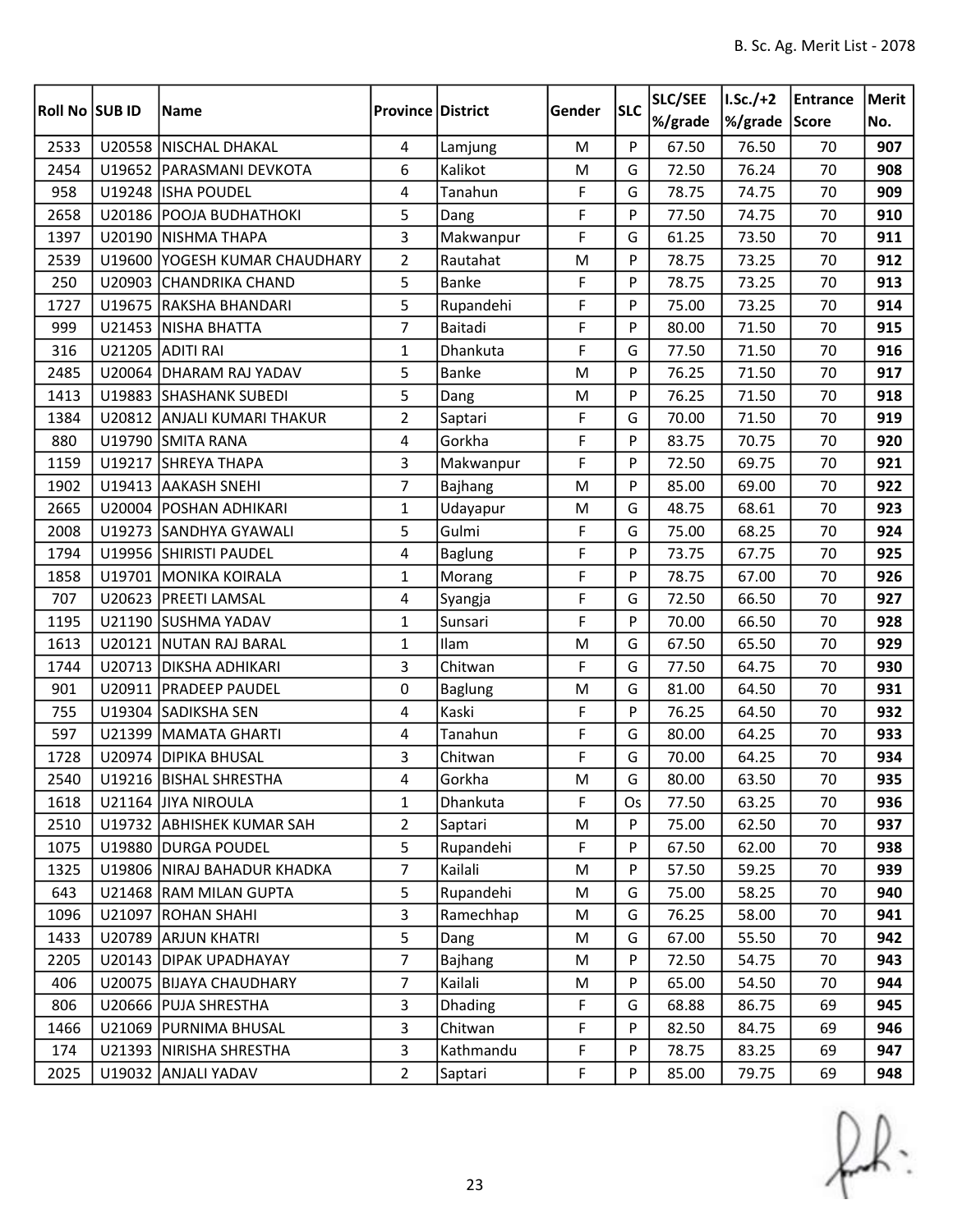|                |        |                                |                          |               |             |            | SLC/SEE | $I.Sc./+2$    | Entrance | Merit |
|----------------|--------|--------------------------------|--------------------------|---------------|-------------|------------|---------|---------------|----------|-------|
| Roll No SUB ID |        | Name                           | <b>Province District</b> |               | Gender      | <b>SLC</b> | %/grade | %/grade Score |          | No.   |
| 532            |        | U21248 JYOTSANA HUMAGAIN       | 3                        | Sindhuli      | $\mathsf F$ | G          | 66.25   | 78.94         | 69       | 949   |
| 1697           |        | U19744   PRATIBHA ARYAL        | 5                        | Rupandehi     | F           | G          | 78.75   | 78.25         | 69       | 950   |
| 2610           |        | U19429 JYOTI KAFLE             | 4                        | Nawalpur      | F           | P          | 82.50   | 76.50         | 69       | 951   |
| 273            |        | U20948   PRAMISHA SUYAL        | 4                        | Lamjung       | $\mathsf F$ | G          | 78.75   | 76.50         | 69       | 952   |
| 1492           |        | U20480 PREETIKA BHATTARAI      | 1                        | Jhapa         | $\mathsf F$ | P          | 78.75   | 76.50         | 69       | 953   |
| 1066           |        | U20679 BISHAL REGMI            | 3                        | Chitwan       | M           | P          | 72.50   | 76.50         | 69       | 954   |
| 1319           |        | U19324 NEETA KARKI             | 3                        | Ramechhap     | $\mathsf F$ | P          | 77.50   | 76.00         | 69       | 955   |
| 2325           |        | U19332 COSMIC SUBEDI           | 4                        | Parbat        | F           | P          | 80.00   | 74.75         | 69       | 956   |
| 1616           |        | U21605 BHUMIKA BOHARA          | 6                        | Surkhet       | F           | P          | 77.50   | 74.75         | 69       | 957   |
| 129            |        | U19612 RITESH KUMAR CHAUDHARY  | $\overline{2}$           | Saptari       | M           | G          | 87.50   | 73.25         | 69       | 958   |
| 1587           |        | U20773 ARUNA CHAPAGAIN         | $\mathbf{1}$             | Jhapa         | F           | P          | 78.75   | 73.25         | 69       | 959   |
| 953            | U20580 | SAMIKSHYA POUDEL               | 3                        | Chitwan       | $\mathsf F$ | P          | 76.25   | 73.25         | 69       | 960   |
| 1081           |        | U20845 AAYUSHA NIRAULA         | 3                        | Chitwan       | F           | P          | 76.25   | 73.25         | 69       | 961   |
| 495            |        | U20609 ASMITA ADHIKARI         | 0                        | Tanahun       | $\mathsf F$ | G          | 73.75   | 73.25         | 69       | 962   |
| 2262           |        | U19378 ALISHA TIMSINA          | 1                        | Jhapa         | F           | P          | 68.75   | 73.25         | 69       | 963   |
| 1908           |        | U19679 ANITA CHHETRI           | 3                        | Makwanpur     | $\mathsf F$ | P          | 55.00   | 72.04         | 69       | 964   |
| 1367           |        | U19203 PRASANNA KHADKA         | $\mathbf{1}$             | Udayapur      | F           | P          | 77.50   | 71.50         | 69       | 965   |
| 961            |        | U19922 SIMA SINGH              | $\overline{2}$           | Dhanusa       | F           | G          | 76.00   | 71.50         | 69       | 966   |
| 1662           |        | U20116 ANUPAMA GURAGAIN        | $\mathbf{1}$             | Dhankuta      | $\mathsf F$ | P          | 73.75   | 71.50         | 69       | 967   |
| 1166           |        | U19412 SUMITRA LAMICHHANE      | 4                        | Tanahun       | $\mathsf F$ | G          | 73.75   | 69.75         | 69       | 968   |
| 1156           |        | U19913 KUSHAL LAMICHHANE       | 4                        | Syangja       | M           | P          | 75.00   | 69.25         | 69       | 969   |
| 959            |        | U19994 KISHAN KUMAR RAUT       | $\overline{2}$           | Dhanusa       | M           | P          | 68.75   | 68.75         | 69       | 970   |
| 1913           |        | U21559 ALINA NARAL             | 0                        | Gorkha        | $\mathsf F$ | P          | 80.00   | 68.25         | 69       | 971   |
| 507            | U19520 | <b>BIPANA ADHIKARI</b>         | 0                        | Chitwan       | F           | P          | 80.00   | 68.25         | 69       | 972   |
| 1953           |        | U19329 ANU POKHREL             | $\overline{4}$           | Kaski         | F           | P          | 78.75   | 68.25         | 69       | 973   |
| 543            | U21134 | <b>RABIN SINGH THAKURI</b>     | 0                        | Jajarkot      | M           | P          | 75.00   | 68.25         | 69       | 974   |
| 787            |        | U21169 GAURAB SUBEDI           | 3                        | Chitwan       | M           | G          | 81.25   | 68.00         | 69       | 975   |
| 849            |        | U21311 SRIJANA BAJGAIN         | $\overline{7}$           | Kailali       | F           | Os         | 58.75   | 67.75         | 69       | 976   |
| 1586           |        | U20866 TILAK KHATRI            | 0                        | Bardiya       | ${\sf M}$   | G          | 57.50   | 67.50         | 69       | 977   |
| 1161           |        | U19572 RAJESH SHARMA           | 5                        | Nawalparasi   | M           | P          | 76.25   | 67.00         | 69       | 978   |
| 2536           |        | U21011 JUNU MAGAR              | $\mathbf{1}$             | Sankhuwasabha | $\mathsf F$ | G          | 75.00   | 67.00         | 69       | 979   |
| 2513           |        | U19911 SULAV DHUNGANA          | $\mathbf{1}$             | Dhankuta      | M           | G          | 80.00   | 66.50         | 69       | 980   |
| 1042           |        | U21578 NISHA NEPAL             | 0                        | Chitwan       | F           | G          | 80.00   | 66.50         | 69       | 981   |
| 608            |        | U20816 MAHESH BHANDARI         | 3                        | Sindhupalchok | M           | G          | 77.00   | 66.25         | 69       | 982   |
| 1263           |        | U19238 JJEEVAN RAJ KARKI       | 0                        | <b>Bajura</b> | M           | P          | 86.25   | 65.75         | 69       | 983   |
| 1484           |        | U20348 SANJAYA POUDEL          | 4                        | Kaski         | M           | G          | 83.00   | 64.75         | 69       | 984   |
| 1225           |        | U20108 KRITIKA BAM             | 5                        | Bardiya       | F           | P          | 76.25   | 64.75         | 69       | 985   |
| 1361           |        | U20894   PRASHANT TARAMI MAGAR | 5                        | Bardiya       | M           | G          | 68.75   | 64.25         | 69       | 986   |
| 1217           |        | U19314 BIRENDRA ROKAYA         | 0                        | Jumla         | M           | P          | 80.00   | 63.25         | 69       | 987   |
| 759            |        | U21454 JJAGADISH KHANAL        | 4                        | Syangja       | M           | G          | 78.75   | 63.25         | 69       | 988   |
| 1370           |        | U20678 BISHOW RAJ DEVKOTA      | $\overline{3}$           | Chitwan       | M           | P          | 83.75   | 61.50         | 69       | 989   |
| 1602           |        | U19402 SHANTI SINJALI          | 5                        | Palpa         | $\mathsf F$ | G          | 83.75   | 61.50         | 69       | 990   |

 $f(x)$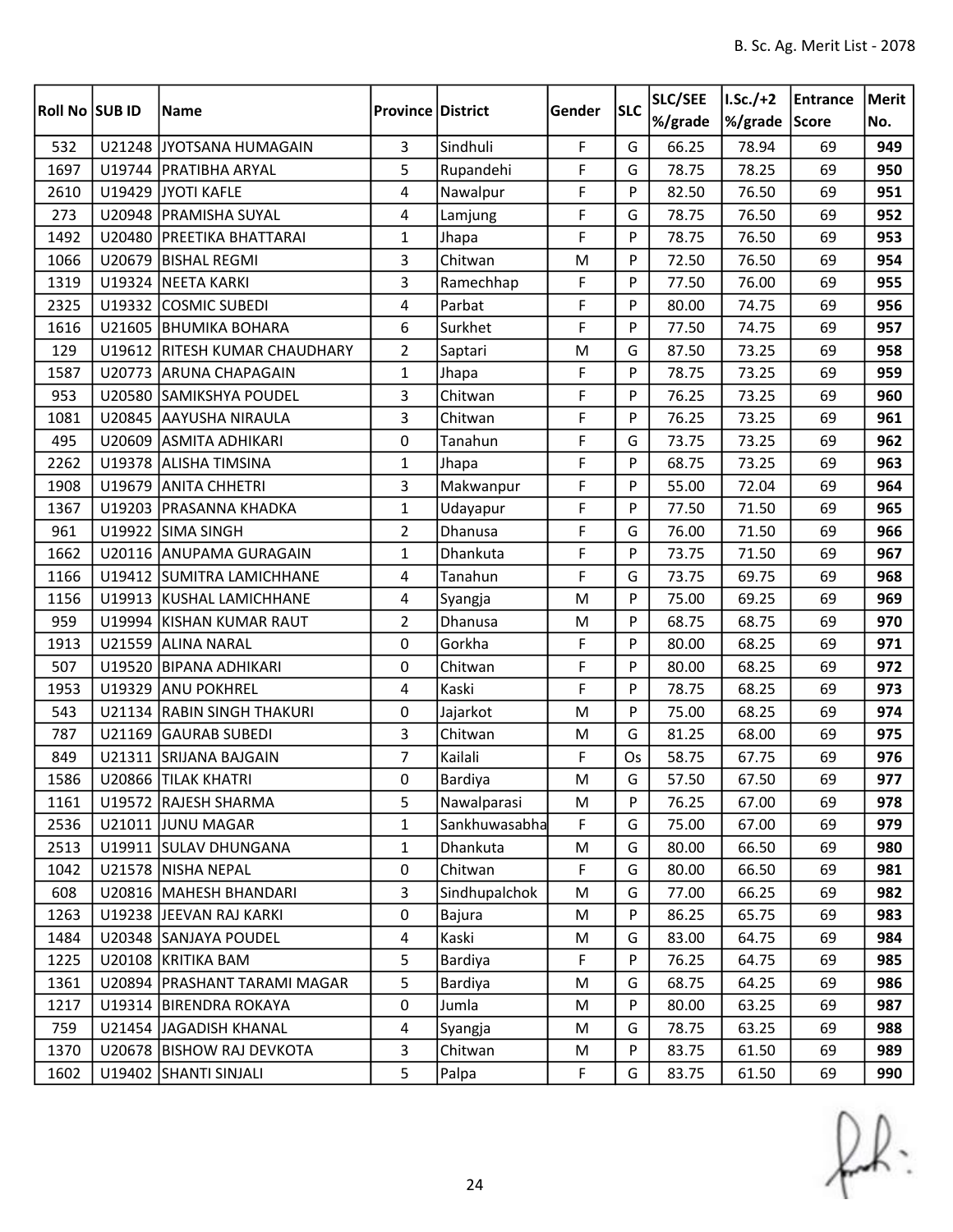| Roll No SUB ID |        | Name                            | <b>Province District</b> |                | Gender      | <b>SLC</b> | <b>SLC/SEE</b> | $ I.Sc./+2 $ | Entrance | Merit |
|----------------|--------|---------------------------------|--------------------------|----------------|-------------|------------|----------------|--------------|----------|-------|
|                |        |                                 |                          |                |             |            | %/grade        | %/grade      | Score    | No.   |
| 1271           | U20991 | <b>POOJA ARYAL</b>              | 4                        | Syangja        | F           | G          | 83.00          | 61.50        | 69       | 991   |
| 1526           | U19640 | <b>LISA CHAUDHARY</b>           | 7                        | Kailali        | F           | G          | 76.25          | 61.50        | 69       | 992   |
| 1415           | U19550 | <b>DIKSHA PANDEYA</b>           | $\overline{7}$           | Kanchanpur     | F           | P          | 73.75          | 61.50        | 69       | 993   |
| 2239           | U20220 | <b>DIPENDRA KUMAR MANDAL</b>    | $\overline{2}$           | Saptari        | M           | P          | 56.25          | 61.50        | 69       | 994   |
| 101            |        | U19564 KRISTINA KANDEL          | 4                        | Gorkha         | F           | G          | 70.00          | 59.75        | 69       | 995   |
| 2361           |        | U19885 BIBEK PAUDEL             | 5                        | Palpa          | M           | G          | 81.25          | 58.25        | 69       | 996   |
| 1993           |        | U20242 SATISH KARN              | $\overline{2}$           | Dhanusa        | M           | P          | 63.75          | 58.25        | 69       | 997   |
| 2458           |        | U19684 MANISHA PANTHA           | 5                        | Gulmi          | F           | Þ          | 65.00          | 54.25        | 69       | 998   |
| 2611           | U20209 | <b>RABINA BHATTARAI</b>         | 4                        | Lamjung        | $\mathsf F$ | G          | 65.00          | 53.25        | 69       | 999   |
| 1598           |        | U20732 RICHA GHIMIRE            | $\overline{3}$           | Chitwan        | F           | P          | 85.00          | 81.50        | 68       | 1000  |
| 284            |        | U19590   DEEPAK CHAUDHARY THARU | $\overline{2}$           | Bara           | M           | P          | 71.25          | 81.50        | 68       | 1001  |
| 354            | U19609 | <b>KRITIKA BUDHATHOKI</b>       | $\overline{2}$           | Mahottari      | F           | P          | 72.50          | 79.75        | 68       | 1002  |
| 2159           |        | U19487 ANUSHA K.C.              | 4                        | Syangja        | F           | G          | 66.25          | 78.25        | 68       | 1003  |
| 1532           | U21209 | <b>PRAKRITI SHRESTHA</b>        | 4                        | <b>Baglung</b> | F           | G          | 85.00          | 78.00        | 68       | 1004  |
| 1644           |        | U21548 PRAVIN POKHREL           | 5                        | Bardiya        | M           | P          | 81.25          | 77.00        | 68       | 1005  |
| 1145           |        | U21265   PRUSHOTTAM KAFLE       | 3                        | Chitwan        | M           | P          | 76.25          | 77.00        | 68       | 1006  |
| 2256           |        | U19234 RAKSHIKA PRADHAN         | 0                        | Jhapa          | F           | P          | 81.25          | 76.50        | 68       | 1007  |
| 2245           |        | U21030 SAGAR TANDAN             | 5                        | Arghakhanchi   | M           | P          | 81.25          | 76.50        | 68       | 1008  |
| 514            | U20291 | <b>KANCHAN GURUNG</b>           | 4                        | Lamjung        | F           | P          | 75.00          | 76.50        | 68       | 1009  |
| 1273           |        | U21416 CHHALI MAYA POUDEL       | 4                        | Syangja        | F           | G          | 74.00          | 76.50        | 68       | 1010  |
| 686            |        | U19504 GANESH REGMI             | $\overline{7}$           | Kailali        | M           | P          | 70.00          | 76.50        | 68       | 1011  |
| 934            |        | U19878 SURAJ PRAKAS MANADAL     | $\overline{2}$           | Dhanusa        | M           | P          | 78.75          | 76.00        | 68       | 1012  |
| 2406           | U20950 | <b>RABINA ADHIKARI</b>          | 4                        | Gorkha         | F           | G          | 56.25          | 75.84        | 68       | 1013  |
| 2027           |        | U19608 DAVID THAKURI            | 3                        | Makwanpur      | M           | P          | 85.00          | 74.75        | 68       | 1014  |
| 2126           |        | U19583 SUBINA SHRESTHA          | 4                        | Tanahun        | $\mathsf F$ | P          | 85.00          | 74.75        | 68       | 1015  |
| 1153           |        | U19610 ANISH KHADKA             | 3                        | Chitwan        | M           | P          | 80.00          | 74.75        | 68       | 1016  |
| 1523           |        | U20584 ROSHNI PANDEY            | 3                        | Chitwan        | $\mathsf F$ | P          | 78.75          | 74.75        | 68       | 1017  |
| 1687           |        | U21212 BABITA SAPKOTA           | 5                        | Gulmi          | F           | G          | 75.00          | 74.75        | 68       | 1018  |
| 760            |        | U20715 DIPESH DHAKAL            | 6                        | Surkhet        | M           | $\sf P$    | 76.25          | 73.25        | 68       | 1019  |
| 1753           |        | U19399 AMRESH SHARMA            | $\overline{2}$           | Dhanusa        | M           | G          | 73.75          | 72.75        | 68       | 1020  |
| 2416           |        | U19700 DIKSHYA BUDHATHOKI       | $\mathbf{1}$             | Jhapa          | F           | P          | 72.50          | 72.75        | 68       | 1021  |
| 581            |        | U19057   PRASHIKA KARKI         | $\overline{2}$           | Mahottari      | F           | G          | 57.50          | 72.55        | 68       | 1022  |
| 772            |        | U20363 PRAJWOL RIJAL            | 3                        | Chitwan        | M           | G          | 82.00          | 72.25        | 68       | 1023  |
| 181            |        | U21549 HIMAL KC                 | 5                        | Pyuthan        | M           | G          | 87.00          | 71.75        | 68       | 1024  |
| 2537           |        | U21210 SANJIB LIMBU             | $\mathbf{1}$             | Taplejung      | M           | P          | 77.50          | 71.75        | 68       | 1025  |
| 731            |        | U21595 JEEVAN SHAHI             | 0                        | Dailekh        | M           | G          | 77.50          | 71.50        | 68       | 1026  |
| 1167           |        | U19145 SAMIKSHA PANDEY          | $\overline{4}$           | Gorkha         | F           | G          | 71.25          | 71.50        | 68       | 1027  |
| 1701           |        | U20527 RUPESH PRASAD MAHATO     | $\overline{2}$           | Siraha         | M           | P          | 67.50          | 71.50        | 68       | 1028  |
| 2489           |        | U19568 ANJITA KUNWAR            | 4                        | Parbat         | F           | G          | 81.25          | 69.75        | 68       | 1029  |
| 2010           |        | U20684   PRASHNA SIWAKOTI       | 1                        | Jhapa          | F           | P          | 67.50          | 69.75        | 68       | 1030  |
| 132            |        | U20546 KAMANA LAMICHHANE        | 4                        | Kaski          | F           | P          | 75.00          | 67.75        | 68       | 1031  |
| 1873           |        | U19476 NARESH BHATTA            | $\overline{7}$           | Dadeldhura     | M           | G          | 68.75          | 67.25        | 68       | 1032  |

 $f(x)$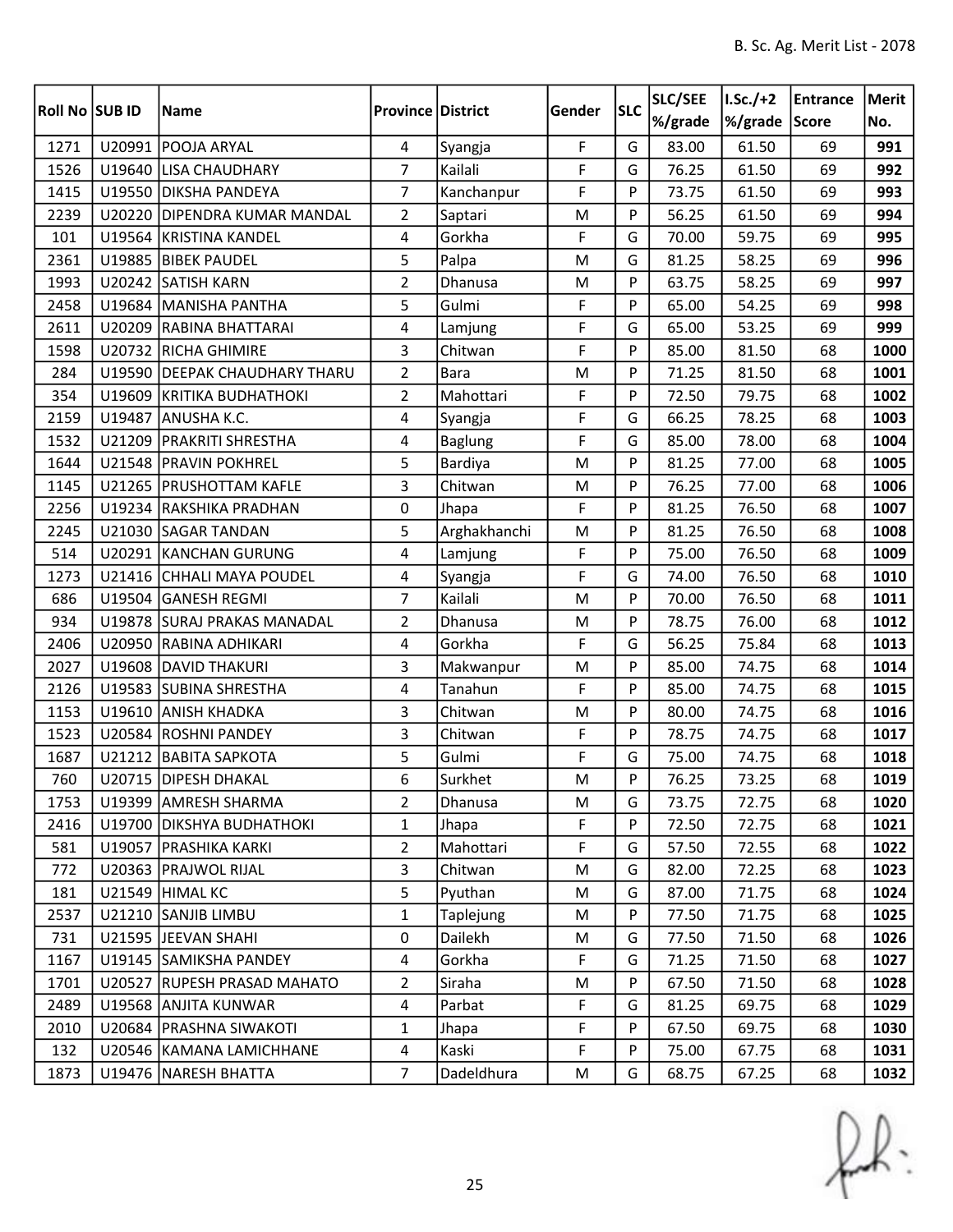|                |        |                                  |                          |               |              |            | <b>SLC/SEE</b> | $ I.Sc./+2 $ | Entrance | Merit |
|----------------|--------|----------------------------------|--------------------------|---------------|--------------|------------|----------------|--------------|----------|-------|
| Roll No SUB ID |        | Name                             | <b>Province District</b> |               | Gender       | <b>SLC</b> | %/grade        | %/grade      | Score    | No.   |
| 2328           |        | U20248 SAMIKSHYA KUMAL           | $\overline{4}$           | Lamjung       | $\mathsf{F}$ | G          | 73.75          | 67.00        | 68       | 1033  |
| 2414           |        | U19749 SALINA NEUPANE            | 3                        | Sindhupalchok | F            | P          | 80.00          | 66.50        | 68       | 1034  |
| 1205           |        | U20055 KOPILA ADHIKARI           | 4                        | Tanahun       | F            | P          | 78.75          | 66.50        | 68       | 1035  |
| 1311           |        | U20968 SUMITA POUDEL             | 3                        | Chitwan       | F            | G          | 73.75          | 66.50        | 68       | 1036  |
| 872            |        | U21645 OASIS BARAL               | 4                        | Lamjung       | M            | P          | 77.50          | 66.00        | 68       | 1037  |
| 440            |        | U20986 SAMITA KANDEL             | $\overline{3}$           | Chitwan       | F            | P          | 78.75          | 65.75        | 68       | 1038  |
| 1514           |        | U21611 SURAJ NEUPANE             | 5                        | Kapilvastu    | M            | G          | 68.75          | 64.75        | 68       | 1039  |
| 876            |        | U21604 AMRIT DEVKOTA             | $\overline{2}$           | Sarlahi       | M            | P          | 81.25          | 64.00        | 68       | 1040  |
| 1115           | U21089 | <b>ANJANA ADHIKARI</b>           | 0                        | Parbat        | F            | P          | 72.50          | 63.75        | 68       | 1041  |
| 177            |        | U21166 SUJAN PAUDEL              | 4                        | Parbat        | M            | P          | 82.50          | 63.25        | 68       | 1042  |
| 2044           |        | U21096 ADESH THARU               | 5                        | Bardiya       | M            | P          | 78.75          | 63.25        | 68       | 1043  |
| 1610           |        | U20381 SAGAR KARKI               | 0                        | Morang        | M            | P          | 63.75          | 62.25        | 68       | 1044  |
| 443            |        | U20915 ARCHANA SAPKOTA           | 3                        | Chitwan       | F            | P          | 77.50          | 61.50        | 68       | 1045  |
| 1789           |        | U19816 ANU SINGH                 | 0                        | Mahottari     | F            | P          | 70.00          | 61.50        | 68       | 1046  |
| 1875           |        | U21207 VEDIKA BHANDARI           | 3                        | Nuwakot       | F            | P          | 80.00          | 61.25        | 68       | 1047  |
| 1932           |        | U19422 SOCHANA MAHAT             | 4                        | Kaski         | F            | P          | 80.00          | 61.00        | 68       | 1048  |
| 207            |        | U21447 TUALASHA DEVI GAUTAM      | $\mathbf{1}$             | Jhapa         | $\mathsf F$  | G          | 60.00          | 61.00        | 68       | 1049  |
| 1513           |        | U21110 REBIKA KUNWAR             | $\overline{7}$           | Darchula      | F            | P          | 68.75          | 59.50        | 68       | 1050  |
| 1664           |        | U20542 DIPESH SIGDEL             | 5                        | Bardiya       | M            | P          | 81.25          | 58.75        | 68       | 1051  |
| 741            |        | U19889 APIL THAPA                | 5                        | Rupandehi     | M            | G          | 81.25          | 58.25        | 68       | 1052  |
| 458            |        | U20319 SUMAN NEUPANE             | 4                        | Parbat        | M            | G          | 75.00          | 57.75        | 68       | 1053  |
| 2072           |        | U21574 AMRITA PATEL              | $\overline{2}$           | <b>Bara</b>   | $\mathsf F$  | P          | 66.25          | 57.75        | 68       | 1054  |
| 1001           |        | U20871   PRABISHA ADHIKARI THAPA | 0                        | Nawalparasi   | $\mathsf F$  | P          | 71.25          | 57.25        | 68       | 1055  |
| 669            | U20010 | <b>AMISHA ADHIKARI</b>           | 5                        | Kapilvastu    | F            | G          | 72.50          | 56.50        | 68       | 1056  |
| 2232           |        | U21296 SARSWOTI GAIRE            | 4                        | Lamjung       | F            | G          | 76.25          | 55.75        | 68       | 1057  |
| 1877           |        | U20626 DHIRENDRA YADAV           | 0                        | Sarlahi       | M            | P          | 65.00          | 52.75        | 68       | 1058  |
| 552            |        | U21324 SANSKARIKA JOSHI          | 3                        | Chitwan       | $\mathsf F$  | P          | 83.75          | 82.00        | 67       | 1059  |
| 2242           |        | U20995 SALINA SHRESTHA           | 3                        | Chitwan       | F            | G          | 83.75          | 81.50        | 67       | 1060  |
| 541            |        | U21641 DIKSHITA GYAWALI          | 5                        | Arghakhanchi  | $\mathsf F$  | P          | 78.75          | 81.50        | 67       | 1061  |
| 2374           |        | U20792 KHUSBU MAHATO             | 4                        | Nawalparasi   | F            | P          | 77.50          | 81.50        | 67       | 1062  |
| 2078           |        | U19408 PRAGYA DAHAL              | $\mathbf{1}$             | Morang        | F            | P          | 68.75          | 80.00        | 67       | 1063  |
| 1647           |        | U20691 BINUSKA BASYAL            | $\overline{4}$           | Nawalpur      | F            | G          | 76.25          | 79.75        | 67       | 1064  |
| 2265           |        | U20100 AADITYA KUMAR MAHATO      | $\overline{2}$           | Dhanusa       | M            | G          | 75.00          | 79.75        | 67       | 1065  |
| 2003           |        | U20628   PREKSHYA GHIMIRE        | $\mathbf{1}$             | Jhapa         | $\mathsf F$  | P          | 76.25          | 78.31        | 67       | 1066  |
| 1495           |        | U19482 SUVEKSHYA DHAKAL          | 0                        | Tanahun       | F            | P          | 80.00          | 78.25        | 67       | 1067  |
| 315            |        | U19536 SURAKSHYA POUDEL          | 0                        | Parbat        | F            | P          | 78.75          | 78.25        | 67       | 1068  |
| 1132           |        | U20081 SUBRAT POUDEL             | $\overline{3}$           | Chitwan       | M            | P          | 77.50          | 78.25        | 67       | 1069  |
| 142            |        | U19383 SUSHMITA PANDEY           | 5                        | Arghakhanchi  | $\mathsf F$  | P          | 77.50          | 78.25        | 67       | 1070  |
| 296            |        | U20765 ROHAN LAMICHHANE          | $\mathbf 0$              | Gorkha        | M            | G          | 77.50          | 78.25        | 67       | 1071  |
| 618            |        | U21078 SUNITA POUDEL             | 1                        | Dhankuta      | F            | P          | 73.75          | 78.25        | 67       | 1072  |
| 2566           |        | U21175 SUMIT GUPTA               | $\overline{2}$           | Saptari       | M            | P          | 78.75          | 77.75        | 67       | 1073  |
| 2150           |        | U21643 PRADIP SAH                | $\overline{2}$           | Saptari       | M            | G          | 76.25          | 76.50        | 67       | 1074  |

 $f(x)$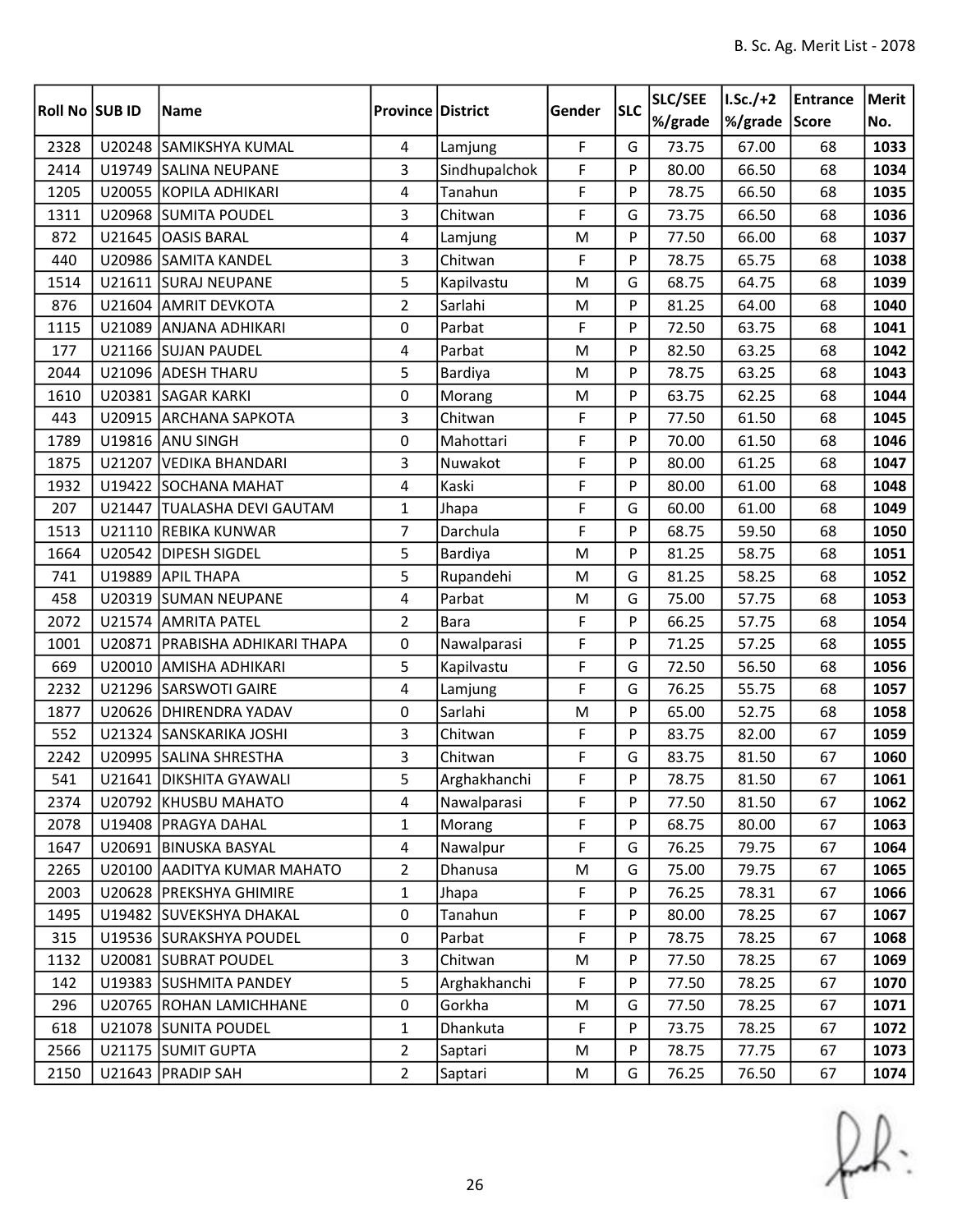|                |        |                             |                          |                |              |            | <b>SLC/SEE</b> | I.Sc./+2 | <b>Entrance</b> | Merit |
|----------------|--------|-----------------------------|--------------------------|----------------|--------------|------------|----------------|----------|-----------------|-------|
| Roll No SUB ID |        | Name                        | <b>Province District</b> |                | Gender       | <b>SLC</b> | %/grade        | %/grade  | Score           | No.   |
| 2565           |        | U20893 PRASHINA PAUDEL      | 0                        | Tanahun        | $\mathsf{F}$ | G          | 76.25          | 76.50    | 67              | 1075  |
| 2531           |        | U19494 JEENA KHANAL         | 1                        | Sankhuwasabha  | F            | P          | 76.25          | 76.50    | 67              | 1076  |
| 2210           |        | U19671 ABHISHEK LAMICHHANE  | 3                        | Kathmandu      | M            | P          | 75.00          | 76.50    | 67              | 1077  |
| 279            |        | U20556 BARSHA DHAKAL        | 4                        | Lamjung        | F            | G          | 73.75          | 76.50    | 67              | 1078  |
| 2244           |        | U19062 SEEMA GIRI           | 4                        | Lamjung        | $\mathsf F$  | P          | 58.75          | 75.76    | 67              | 1079  |
| 103            |        | U20123 KHUSHI ACHARYA       | $\overline{3}$           | Chitwan        | F            | P          | 82.50          | 74.75    | 67              | 1080  |
| 1007           |        | U20234 SARVESH GHIMERE      | $\mathbf{1}$             | Morang         | M            | P          | 77.50          | 74.75    | 67              | 1081  |
| 605            |        | U19140 ANIMESH ACHARYA      | 3                        | Bhaktapur      | M            | P          | 75.00          | 74.75    | 67              | 1082  |
| 2542           |        | U21331 HARDIK POUDEL        | 3                        | Chitwan        | M            | P          | 75.00          | 74.75    | 67              | 1083  |
| 2004           |        | U20920 DEEPISHA WAGLE       | 3                        | Chitwan        | F            | P          | 73.75          | 74.75    | 67              | 1084  |
| 677            | U19030 | <b>LISARA THAPA MAGAR</b>   | 5                        | Rupandehi      | $\mathsf F$  | P          | 73.75          | 74.75    | 67              | 1085  |
| 1381           |        | U20668 ISHA KUWAR THAPA     | 5                        | Nawalparasi    | $\mathsf F$  | P          | 68.75          | 74.75    | 67              | 1086  |
| 928            |        | U20565 AKANKSHA ATTREYA     | 5                        | Gulmi          | F            | P          | 67.50          | 74.75    | 67              | 1087  |
| 2295           | U21277 | <b>ANKITA THAPA</b>         | 6                        | Jumla          | F            | Os         | 65.00          | 74.67    | 67              | 1088  |
| 920            |        | U19016 NIKITA NEUPANE       | 5                        | Rupandehi      | F            | P          | 85.00          | 73.25    | 67              | 1089  |
| 529            |        | U20937   PABINA PANTA       | 0                        | Lamjung        | F            | G          | 78.75          | 73.25    | 67              | 1090  |
| 1571           |        | U19208 LAXMI SHAH           | $\overline{2}$           | Dhanusa        | $\mathsf F$  | P          | 77.50          | 73.25    | 67              | 1091  |
| 1693           |        | U20664 PRATIMA PHUYAL       | 3                        | Sindhuli       | F            | P          | 73.75          | 73.25    | 67              | 1092  |
| 1412           |        | U21486 BRAMAH DEV YADAV     | $\overline{2}$           | Siraha         | M            | P          | 67.50          | 73.25    | 67              | 1093  |
| 2246           |        | U19639 APEKSHYA THAPA       | 3                        | Kathmandu      | $\mathsf F$  | G          | 78.00          | 72.50    | 67              | 1094  |
| 2158           |        | U20781   PRAKIRTI BASTAKOTI | 3                        | Chitwan        | $\mathsf F$  | P          | 83.75          | 72.25    | 67              | 1095  |
| 2481           |        | U20640 JUAN BARAL           | 0                        | Nawalparasi    | M            | P          | 65.00          | 72.25    | 67              | 1096  |
| 278            |        | U19741 SHRIJANA SHRESTHA    | 3                        | Sindhuli       | $\mathsf F$  | P          | 75.00          | 71.80    | 67              | 1097  |
| 2516           |        | U21189 AAYUSHMA NEUPANE     | 4                        | Tanahun        | F            | P          | 78.75          | 71.75    | 67              | 1098  |
| 1242           |        | U19692 SANGAM BHUSAL        | $\overline{4}$           | Nawalparasi    | F            | G          | 76.00          | 71.75    | 67              | 1099  |
| 935            |        | U20424 RUBI SAH             | $\overline{2}$           | Siraha         | F            | P          | 71.25          | 71.75    | 67              | 1100  |
| 823            |        | U21317 SONI SHARMA          | 4                        | Parbat         | F            | P          | 87.50          | 69.75    | 67              | 1101  |
| 525            |        | U21112 SUVEKSHYA LAMICHHANE | 3                        | Chitwan        | F            | P          | 76.25          | 69.75    | 67              | 1102  |
| 384            |        | U20244 LEDISA MAGAR         | $\mathbf 1$              | Solukhumbu     | $\mathsf F$  | G          | 74.00          | 69.25    | 67              | 1103  |
| 214            |        | U19809 REKHA SHRESTHA       | 7                        | Kanchanpur     | F            | P          | 67.50          | 69.25    | 67              | 1104  |
| 192            |        | U20124 ASMITA NEUPANE       | $\overline{4}$           | Nawalpur       | F            | G          | 80.00          | 69.00    | 67              | 1105  |
| 2258           |        | U19306 RABIN KUNWAR KSHETRI | 5                        | Gulmi          | M            | P          | 57.50          | 68.64    | 67              | 1106  |
| 1038           |        | U20269 SAMIKSHYA GHIMIRE    | 5                        | Gulmi          | F            | Os         | 72.50          | 68.25    | 67              | 1107  |
| 1691           |        | U19740   MANISH PANDIT      | $\mathbf{1}$             | Morang         | M            | G          | 78.75          | 68.00    | 67              | 1108  |
| 2201           |        | U19539 SWASTIKA SAPKOTA     | 4                        | Nawalparasi    | F            | P          | 73.75          | 66.50    | 67              | 1109  |
| 701            |        | U21414 DIKSHA NEUPANE       | 5                        | Nawalparasi    | $\mathsf F$  | G          | 70.00          | 66.50    | 67              | 1110  |
| 1442           |        | U20328 MUNA PAHARI          | $\overline{4}$           | Kaski          | F            | G          | 75.00          | 63.25    | 67              | 1111  |
| 2403           |        | U20840 BARUN YADAV          | 5                        | Banke          | M            | P          | 72.50          | 63.25    | 67              | 1112  |
| 864            |        | U21364 SANTOSIKA TAMANG     | $\overline{3}$           | Chitwan        | F            | G          | 70.00          | 63.25    | 67              | 1113  |
| 1582           |        | U20639 SHAMRAT KHATIWADA    | 3                        | <b>Dhading</b> | M            | G          | 78.75          | 62.75    | 67              | 1114  |
| 2451           |        | U19645 KRISHALA GURUNG      | 4                        | Kaski          | F            | P          | 75.00          | 61.50    | 67              | 1115  |
| 2637           |        | U19502 KABITA TIWARI        | 4                        | Parbat         | $\mathsf F$  | G          | 80.00          | 61.00    | 67              | 1116  |

 $f(x)$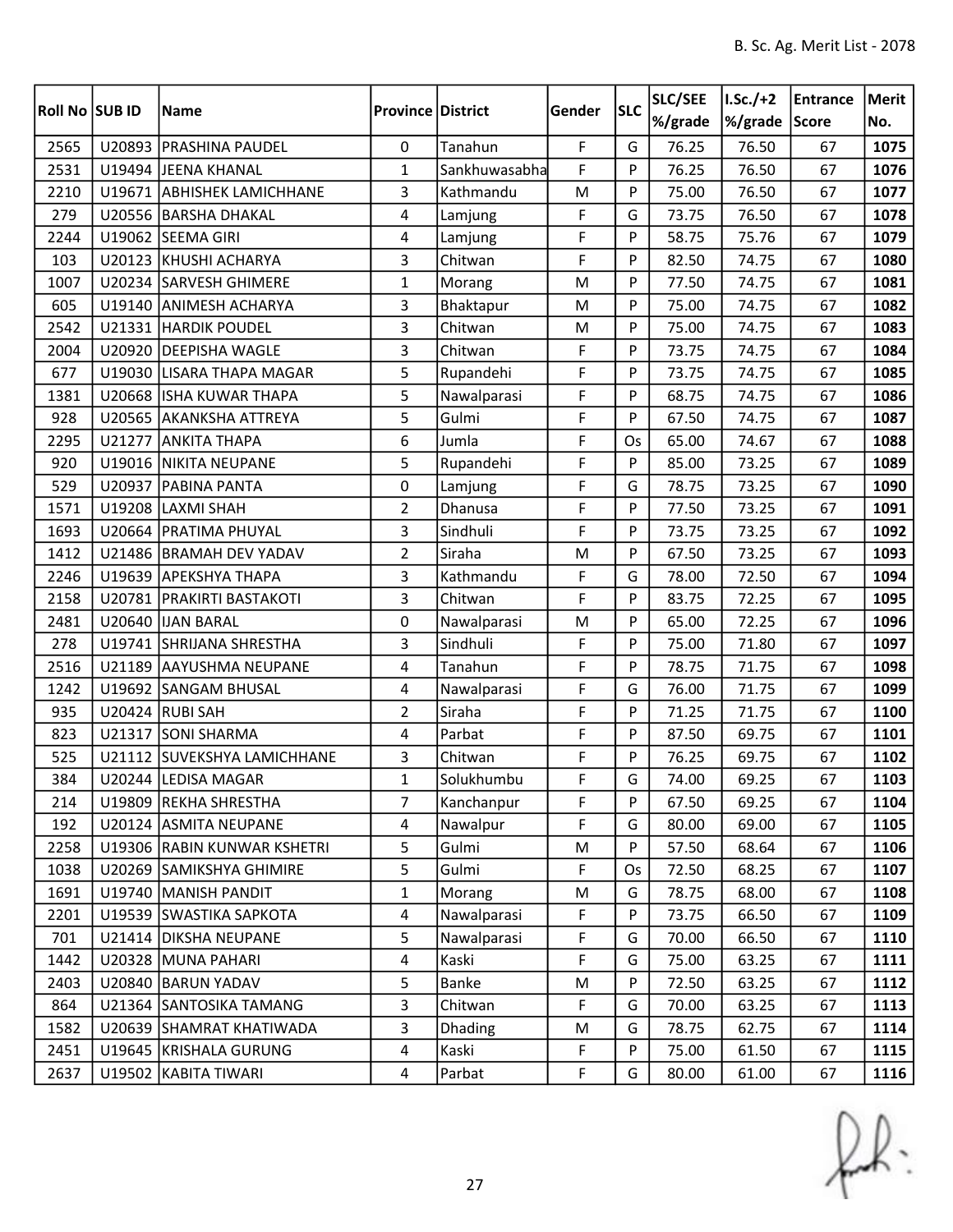| Roll No SUB ID |        | Name                              | <b>Province District</b> |                   | Gender      | <b>SLC</b> | SLC/SEE | $I.Sc./+2$    | Entrance | Merit |
|----------------|--------|-----------------------------------|--------------------------|-------------------|-------------|------------|---------|---------------|----------|-------|
|                |        |                                   |                          |                   |             |            | %/grade | %/grade Score |          | No.   |
| 2608           |        | U21443 LUCKY SAH                  | $\mathbf 0$              | Dhanusa           | M           | P          | 76.25   | 59.75         | 67       | 1117  |
| 2647           | U21187 | <b>NIKESH TIMSINA</b>             | 1                        | Jhapa             | M           | P          | 72.50   | 59.75         | 67       | 1118  |
| 1177           |        | U19318 SWOSTIKA SAPKOTA           | 3                        | Sindhupalchok     | $\mathsf F$ | G          | 72.00   | 59.25         | 67       | 1119  |
| 1208           |        | U21297 SIDDARTH CHAUDHARY         | $\overline{2}$           | Sarlahi           | M           | G          | 65.00   | 51.50         | 67       | 1120  |
| 1199           |        | U19894 SRIJANA TANDAN             | 4                        | Arghakhanchi      | F           | G          | 61.25   | 82.47         | 66       | 1121  |
| 2448           |        | U19788 ANISH BHUSAL               | 5                        | Kapilvastu        | M           | P          | 78.75   | 81.50         | 66       | 1122  |
| 1522           |        | U19451 AMRITA PAUDYAL             | 0                        | Bardiya           | $\mathsf F$ | G          | 80.00   | 79.75         | 66       | 1123  |
| 2116           |        | U19598 SIWANI GIRI                | 5                        | Pyuthan           | F           | P          | 72.50   | 79.75         | 66       | 1124  |
| 971            |        | U20861 AISHWARYA KUMARI THAKUR    | $\overline{2}$           | Dhanusa           | F           | P          | 70.00   | 79.75         | 66       | 1125  |
| 2069           |        | U20771 ALISHA SHRESTHA            | 3                        | Chitwan           | F           | G          | 83.75   | 78.25         | 66       | 1126  |
| 306            |        | U21433   PRASHAMSA GAUTAM         | 4                        | Lamjung           | F           | P          | 81.25   | 78.25         | 66       | 1127  |
| 524            |        | U19484 KUSHMALA SHRESTHA          | 3                        | Kathmandu         | $\mathsf F$ | P          | 80.00   | 78.25         | 66       | 1128  |
| 2288           |        | U21064   MANOJ THAPA              | 6                        | Dailekh           | M           | P          | 72.50   | 78.25         | 66       | 1129  |
| 1147           |        | U19165 UMASHANKAR YADAV           | $\overline{2}$           | Saptari           | M           | P          | 71.25   | 78.25         | 66       | 1130  |
| 435            |        | U20311 SAGAR REGMI                | 6                        | Dailekh           | M           | P          | 76.25   | 78.00         | 66       | 1131  |
| 2085           |        | U20285 RAKSHYA DHAMALA            | 1                        | Jhapa             | F           | P          | 75.00   | 76.95         | 66       | 1132  |
| 299            |        | U19426 RIGAL SAPKOTA              | 3                        | Chitwan           | F           | P          | 76.25   | 76.50         | 66       | 1133  |
| 836            |        | U19697 PRABIN GAUTAM              | $\mathbf{1}$             | Sunsari           | M           | P          | 76.25   | 75.61         | 66       | 1134  |
| 2366           | U19339 | <b>ANURAG SEN</b>                 | 3                        | Chitwan           | M           | G          | 86.00   | 75.00         | 66       | 1135  |
| 973            |        | U21119 SALINA BUDHA               | 6                        | Jajarkot          | $\mathsf F$ | G          | 80.00   | 74.75         | 66       | 1136  |
| 1219           |        | U21182 MONIKA ITANI               | 3                        | Dhading           | $\mathsf F$ | P          | 78.75   | 74.75         | 66       | 1137  |
| 1304           |        | U19720 RONISH YADAV               | 0                        | Sarlahi           | M           | P          | 72.50   | 74.75         | 66       | 1138  |
| 1411           | U21177 | KISHOR PARAJULI                   | 5                        | Palpa             | M           | P          | 82.50   | 73.25         | 66       | 1139  |
| 2521           |        | U19303 JUNA DEVKOTA               | 6                        | <b>Rukum West</b> | $\mathsf F$ | G          | 78.75   | 73.25         | 66       | 1140  |
| 1267           |        | U21344 ROSHAN KUMAL               | 0                        | Nawalpur          | M           | P          | 76.25   | 73.25         | 66       | 1141  |
| 1541           |        | U20881 VIDYA LEKHAK               | 7                        | Kanchanpur        | F           | Os         | 73.75   | 73.25         | 66       | 1142  |
| 420            | U19957 | MANISH MARASINI                   | 5                        | Arghakhanchi      | M           | G          | 70.00   | 71.75         | 66       | 1143  |
| 563            |        | U20690 SANTOSH RATALA JOSHI       | $\overline{7}$           | Bajhang           | M           | P          | 76.25   | 71.50         | 66       | 1144  |
| 1974           |        | U20627 RAM KRISHNA MAHATO         | $\overline{2}$           | Dhanusa           | M           | G          | 63.75   | 71.50         | 66       | 1145  |
| 419            |        | U19360 ALISHA KHATRI              | 4                        | Kaski             | F           | P          | 82.50   | 69.75         | 66       | 1146  |
| 2186           |        | U19976 SMRITI POKHAREL            | 0                        | Palpa             | $\mathsf F$ | P          | 71.25   | 69.75         | 66       | 1147  |
| 2493           |        | U20831 SONIKA BHUSAL              | $\overline{4}$           | Nawalpur          | F           | G          | 67.50   | 69.75         | 66       | 1148  |
| 1233           |        | U21242 SHRISTI THAMI              | 5                        | Palpa             | M           | G          | 56.25   | 69.65         | 66       | 1149  |
| 1895           |        | U19411   BIBHAV JHA               | $\overline{2}$           | Mahottari         | M           | P          | 82.50   | 69.00         | 66       | 1150  |
| 2570           |        | U20000 RESHMA CHAUDHARY           | 3                        | Chitwan           | F           | P          | 73.25   | 67.75         | 66       | 1151  |
| 2001           |        | U19959 SUNIL SUBEDI               | 5                        | Kapilvastu        | M           | G          | 65.00   | 67.50         | 66       | 1152  |
| 1609           |        | U20756   MANISHA SARU THAPA MAGAR | $\overline{3}$           | Makwanpur         | $\mathsf F$ | G          | 60.00   | 67.18         | 66       | 1153  |
| 1095           |        | U20681 SUMOL SAUD                 | 0                        | Dadeldhura        | M           | G          | 80.00   | 66.50         | 66       | 1154  |
| 926            |        | U20358 PUJA SAPKOTA               | $\overline{4}$           | Kaski             | F           | G          | 73.75   | 66.50         | 66       | 1155  |
| 745            |        | U21529   MAHESHMAN BHUL           | 7                        | Kailali           | M           | P          | 58.88   | 66.39         | 66       | 1156  |
| 2002           |        | U20464 SUJATA ACHARYA             | $\mathbf{1}$             | Morang            | F           | P          | 78.75   | 65.50         | 66       | 1157  |
| 1851           |        | U20057 SMARIKA POKHREL            | 0                        | Panchthar         | $\mathsf F$ | Os         | 83.75   | 64.75         | 66       | 1158  |

 $f(x)$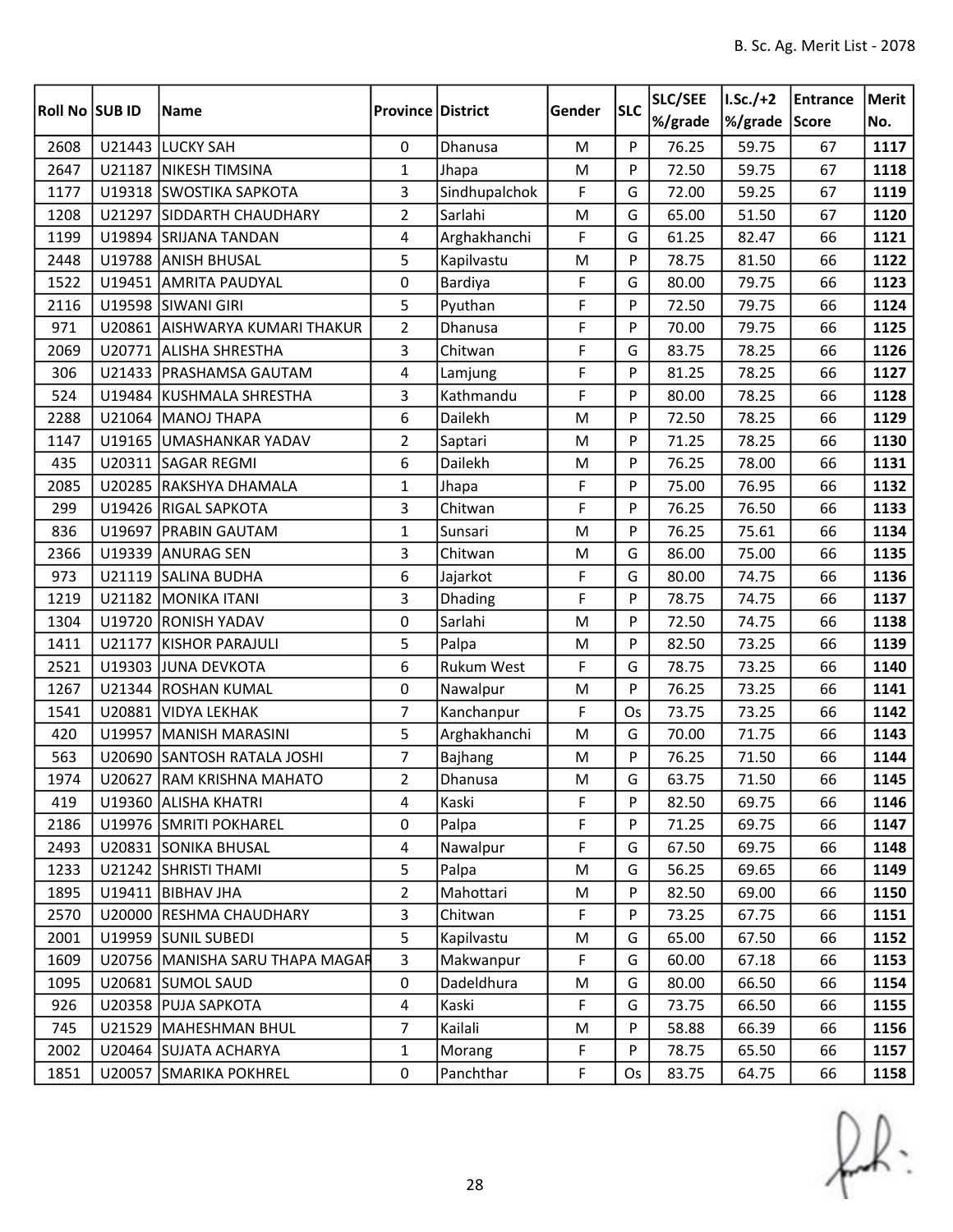| Roll No SUB ID |        | <b>Name</b>                  | <b>Province District</b> |                | Gender      | <b>SLC</b> | <b>SLC/SEE</b> | I.Sc./+2 | Entrance | Merit |
|----------------|--------|------------------------------|--------------------------|----------------|-------------|------------|----------------|----------|----------|-------|
|                |        |                              |                          |                |             |            | %/grade        | %/grade  | Score    | No.   |
| 2494           |        | U20665 CHANDANI KUMARI YADAV | $\overline{2}$           | Saptari        | $\mathsf F$ | P          | 77.50          | 64.75    | 66       | 1159  |
| 469            | U20982 | <b>AJINA KUMARI MAHATO</b>   | 3                        | Chitwan        | F           | P          | 80.00          | 63.50    | 66       | 1160  |
| 957            |        | U20810 TIKA GIRI             | $\Omega$                 | <b>Baglung</b> | F           | P          | 80.00          | 63.50    | 66       | 1161  |
| 694            | U21569 | <b>SHOVA GAUTAM</b>          | 5                        | Gulmi          | F           | P          | 77.50          | 61.50    | 66       | 1162  |
| 2308           | U21137 | <b>SABINA KANDEL</b>         | 5                        | Palpa          | F           | G          | 75.00          | 61.50    | 66       | 1163  |
| 1595           |        | U21506 KAMAL PARSAD BHANDARI | 4                        | Syangja        | M           | G          | 63.75          | 61.50    | 66       | 1164  |
| 1065           | U20067 | KRISHNA PRASAD BHATTARAI     | 5                        | Bardiya        | M           | G          | 70.00          | 58.75    | 66       | 1165  |
| 700            |        | U19433 SACHIN KUMAR MAHATO   | $\mathbf{1}$             | Morang         | M           | P          | 72.50          | 58.00    | 66       | 1166  |
| 2023           | U19579 | <b>DEEPA PAUDEL</b>          | 4                        | Syangja        | F           | G          | 66.25          | 57.75    | 66       | 1167  |
| 1869           |        | U21204 SAMIRA PARIYAR        | $\overline{7}$           | Bajura         | F           | P          | 73.75          | 56.25    | 66       | 1168  |
| 1021           |        | U21348 NITESH NEPAL          | 0                        | Okhaldhunga    | M           | Os         | 73.75          | 53.00    | 66       | 1169  |
| 1995           |        | U19933 SUJANA SILWAL         | 4                        | Tanahun        | $\mathsf F$ | G          | 60.00          | 82.59    | 65       | 1170  |
| 1318           |        | U19460 ASMITA CHAUDHARY      | $\overline{2}$           | Siraha         | F           | P          | 77.50          | 81.65    | 65       | 1171  |
| 2098           | U21223 | JANUKA KUMARI PUN MAGAR      | 0                        | Mahottari      | F           | P          | 76.38          | 79.98    | 65       | 1172  |
| 477            |        | U19824 CHAKRA DHAKAL         | $\overline{7}$           | Kailali        | M           | P          | 67.50          | 79.75    | 65       | 1173  |
| 808            |        | U19670 RAJKUMAR MEHTA        | $\overline{2}$           | <b>Bara</b>    | M           | G          | 66.25          | 79.57    | 65       | 1174  |
| 962            |        | U19491 SUSHIL POUDEL         | 4                        | Syangja        | M           | G          | 70.00          | 79.25    | 65       | 1175  |
| 2076           |        | U20702 SABINA POKHREL        | 5                        | Dang           | F           | P          | 71.25          | 79.06    | 65       | 1176  |
| 1187           |        | U19194 SUJATA BHUJEL         | 3                        | Sindhuli       | F           | P          | 77.50          | 78.98    | 65       | 1177  |
| 2344           |        | U21200 LAXMI KUMARI SHAH     | $\overline{2}$           | Saptari        | F           | P          | 76.25          | 76.50    | 65       | 1178  |
| 1770           |        | U20775 SONAM DHAKAL          | 0                        | Gorkha         | F           | P          | 72.50          | 76.50    | 65       | 1179  |
| 290            |        | U20983 DIPAK KUMAR YADAV     | 0                        | Siraha         | M           | P          | 76.25          | 76.00    | 65       | 1180  |
| 1736           | U19270 | <b>BHAWANA THAPA</b>         | 5                        | Arghakhanchi   | F           | P          | 62.50          | 75.80    | 65       | 1181  |
| 277            | U19169 | <b>GRISHMA SUNUWAR</b>       | 3                        | Lalitpur       | F           | P          | 80.00          | 74.75    | 65       | 1182  |
| 834            |        | U19984 BED RAJ LUNGELI       | 5                        | Nawalparasi    | M           | P          | 71.25          | 74.75    | 65       | 1183  |
| 784            | U19154 | <b>PRABINA LAMA MOKTAN</b>   | 3                        | Ramechhap      | F           | P          | 75.00          | 74.25    | 65       | 1184  |
| 1420           |        | U20296 MANIKA KARKI          | $\mathbf{1}$             | Morang         | F           | G          | 66.25          | 73.78    | 65       | 1185  |
| 1220           |        | U21550 SITA SARU             | 5                        | Rupandehi      | F           | G          | 84.00          | 73.75    | 65       | 1186  |
| 468            |        | U20855 ARCHANA GAIRE         | 3                        | Chitwan        | $\mathsf F$ | ${\sf P}$  | 80.00          | 73.25    | 65       | 1187  |
| 1554           |        | U19374 AMCILLA THAMI         | $\mathbf{1}$             | Morang         | F           | G          | 73.75          | 73.25    | 65       | 1188  |
| 410            |        | U21387 KAMAL PRASAD KHANAL   | $\overline{7}$           | Kailali        | M           | G          | 72.50          | 73.25    | 65       | 1189  |
| 1840           |        | U20266 BINU NEUPANE          | 5                        | Dang           | F           | P          | 71.25          | 73.25    | 65       | 1190  |
| 728            |        | U19681 SONIKA MAHARJAN       | 0                        | Makwanpur      | F           | P          | 71.25          | 72.90    | 65       | 1191  |
| 2452           |        | U20663 LAKSHMAN KUMAR YADAV  | $\overline{2}$           | Siraha         | M           | G          | 65.63          | 72.89    | 65       | 1192  |
| 1784           |        | U21526 SWOSTIKA KARKI KARKI  | 0                        | Okhaldhunga    | F           | P          | 81.25          | 71.50    | 65       | 1193  |
| 2065           |        | U19847 DHIRJAN BHANDARI      | 6                        | Mugu           | M           | G          | 60.00          | 70.04    | 65       | 1194  |
| 1396           |        | U19096 RAKESH JHA            | $\overline{2}$           | Dhanusa        | M           | P          | 70.00          | 70.00    | 65       | 1195  |
| 2640           |        | U20786 SAMIKSHYA ADHIKARI    | 3                        | Chitwan        | F           | P          | 76.25          | 69.75    | 65       | 1196  |
| 248            |        | U20271 BHUMIKA ADHIKARI      | $\mathbf{1}$             | Dhankuta       | F           | G          | 55.00          | 69.53    | 65       | 1197  |
| 575            |        | U20309 SANDIP K.C.           | 4                        | Kaski          | M           | G          | 72.50          | 68.25    | 65       | 1198  |
| 838            |        | U19895 SAMIR REGMI           | 4                        | Nawalparasi    | M           | G          | 72.00          | 68.25    | 65       | 1199  |
| 1278           |        | U20615   BISHAL NEUPANE      | 5                        | Palpa          | M           | G          | 79.00          | 67.75    | 65       | 1200  |

 $f(x)$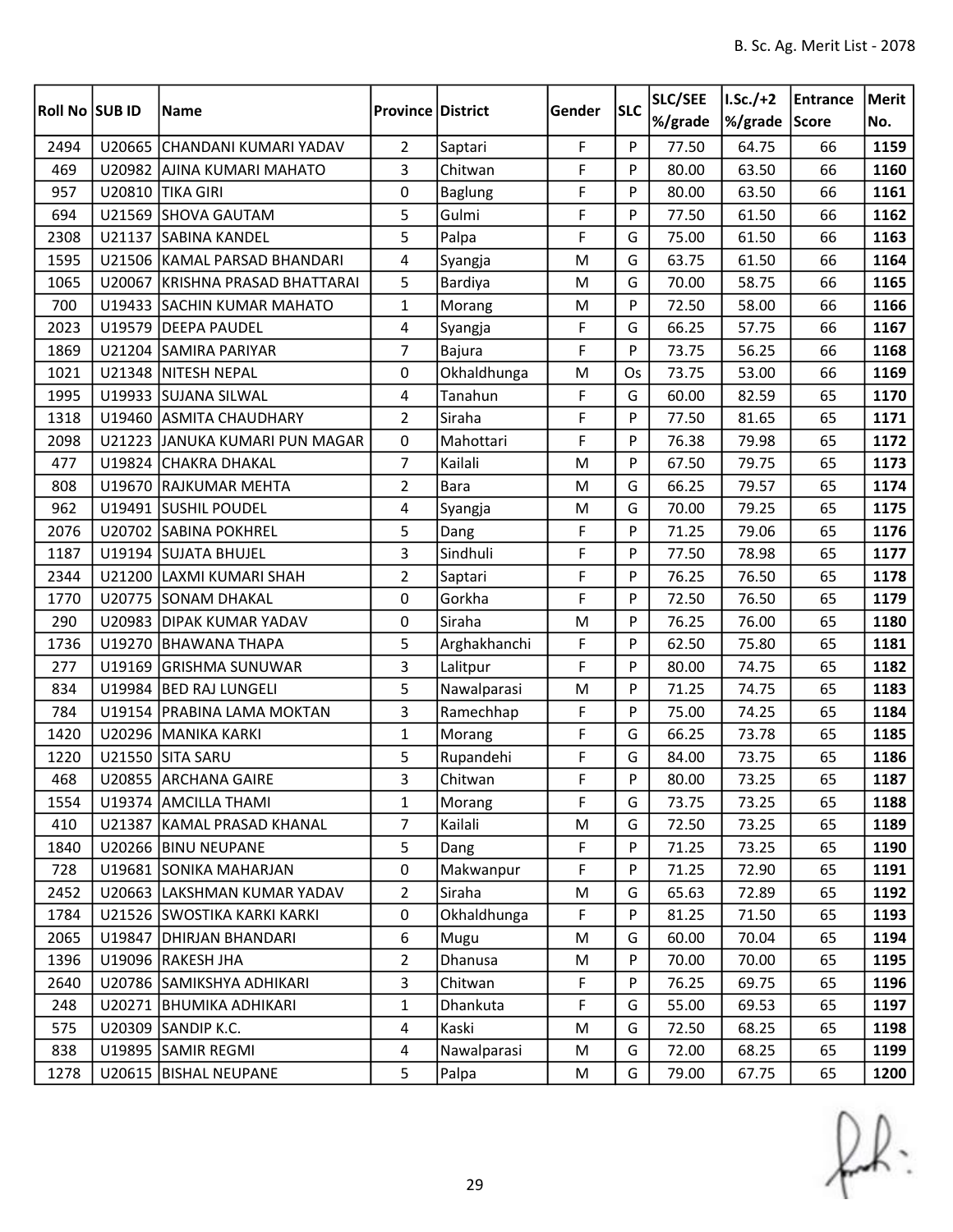| Roll No SUB ID |        | Name                           | <b>Province District</b> |                | Gender      | <b>SLC</b> | <b>SLC/SEE</b> | I.Sc./+2 | <b>Entrance</b> | <b>Merit</b> |
|----------------|--------|--------------------------------|--------------------------|----------------|-------------|------------|----------------|----------|-----------------|--------------|
|                |        |                                |                          |                |             |            | %/grade        | %/grade  | Score           | No.          |
| 2317           | U19529 | <b>AMISHA ADHIKARI</b>         | $\overline{4}$           | Tanahun        | F           | P          | 81.25          | 66.50    | 65              | 1201         |
| 426            |        | U20898   PRATIKSHYA THAPA      | 3                        | Chitwan        | F           | P          | 75.00          | 66.50    | 65              | 1202         |
| 1549           |        | U20132 PRABHA K. C.            | 0                        | Rolpa          | F           | G          | 65.00          | 66.50    | 65              | 1203         |
| 946            |        | U20776 ROSHNI SHARMA           | 0                        | Nawalparasi    | $\mathsf F$ | P          | 63.75          | 66.50    | 65              | 1204         |
| 255            | U20037 | <b>RAM JATAN YADAV</b>         | $\overline{2}$           | Siraha         | M           | P          | 76.25          | 64.75    | 65              | 1205         |
| 515            |        | U19289 PRATIKSHYA TANDAN       | 5                        | Rupandehi      | F           | P          | 73.75          | 64.75    | 65              | 1206         |
| 2330           |        | U19439 ANJALI KUMARI           | $\overline{2}$           | Mahottari      | F           | G          | 72.25          | 63.75    | 65              | 1207         |
| 1703           |        | U20252 NIRMALA LIMBU           | $\mathbf{1}$             | Morang         | F           | G          | 76.00          | 63.50    | 65              | 1208         |
| 1762           | U19667 | <b>KRITI LAMSAL</b>            | 4                        | Syangja        | $\mathsf F$ | G          | 70.00          | 63.25    | 65              | 1209         |
| 1896           |        | U19299 RAJAT KAPAR             | $\overline{2}$           | Dhanusa        | M           | G          | 65.00          | 60.75    | 65              | 1210         |
| 321            |        | U19310 MELINA CHHETRI          | 4                        | Parbat         | $\mathsf F$ | G          | 75.00          | 59.75    | 65              | 1211         |
| 231            |        | U21374 ALISHA POKHREL          | $\mathbf{1}$             | Jhapa          | $\mathsf F$ | P          | 65.00          | 59.25    | 65              | 1212         |
| 933            |        | U20645   DIPENDRA KUMAR ARYA   | 5                        | Rupandehi      | M           | G          | 58.75          | 59.00    | 65              | 1213         |
| 1226           |        | U21503 AAKRITI SINGH K C       | 5                        | Rupandehi      | F           | G          | 72.50          | 58.25    | 65              | 1214         |
| 628            |        | U19295 SANGITA BUDHA           | 0                        | Dolpa          | F           | P          | 65.00          | 58.25    | 65              | 1215         |
| 2508           |        | U19759 AARATI GURUNG           | 4                        | Gorkha         | F           | G          | 85.00          | 57.75    | 65              | 1216         |
| 1849           |        | U19039 RANJANA CHAUDHARY THARU | $\overline{2}$           | Parsa          | F           | P          | 70.00          | 56.50    | 65              | 1217         |
| 333            |        | U19393 PRAHALAD YADAV          | $\overline{2}$           | Saptari        | M           | P          | 75.00          | 53.25    | 65              | 1218         |
| 2569           |        | U19486 SHREEYA CHHANTYAL       | 0                        | <b>Baglung</b> | F           | P          | 78.75          | 81.50    | 64              | 1219         |
| 379            |        | U21564 MIRA KHULAL             | 3                        | Dolakha        | $\mathsf F$ | P          | 61.88          | 81.04    | 64              | 1220         |
| 1506           |        | U20601 SHOVA KUMARI THARU      | 5                        | Rupandehi      | F           | P          | 71.25          | 79.75    | 64              | 1221         |
| 2386           |        | U21428 SURYA NARAYAN SAH       | $\mathbf{1}$             | Sunsari        | M           | P          | 67.50          | 79.75    | 64              | 1222         |
| 2457           |        | U21432 ABIRAL DAHAL            | 3                        | Lalitpur       | M           | Os         | 68.00          | 79.65    | 64              | 1223         |
| 2506           |        | U20733 KABITA PARAJULI         | 3                        | Chitwan        | F           | P          | 80.00          | 78.25    | 64              | 1224         |
| 1679           |        | U19396 SRIJANA CHAUDHARY       | 5                        | Kapilvastu     | F           | P          | 80.00          | 78.25    | 64              | 1225         |
| 289            | U20727 | SADIKSHYA KUIKEL               | 3                        | Chitwan        | F           | P          | 75.00          | 78.25    | 64              | 1226         |
| 2408           |        | U19538   BINITA RANABHAT       | 3                        | Chitwan        | F           | G          | 72.50          | 78.25    | 64              | 1227         |
| 1559           |        | U20389 BIKALPA NEUPANE         | 0                        | Tanahun        | M           | G          | 65.00          | 78.25    | 64              | 1228         |
| 2444           |        | U19576 KUSHAL GHIMIRE          | 0                        | Gorkha         | M           | P          | 82.50          | 76.50    | 64              | 1229         |
| 1633           |        | U20916 SANDES MAHAT            | 4                        | Gorkha         | M           | P          | 67.50          | 76.50    | 64              | 1230         |
| 1648           |        | U20418 ROJI JUGJALI            | $\overline{4}$           | Myagdi         | F           | G          | 58.75          | 75.92    | 64              | 1231         |
| 503            |        | U20895 SWEEKRITI POUDEL        | $\overline{3}$           | Chitwan        | F           | P          | 81.25          | 74.75    | 64              | 1232         |
| 2591           |        | U19820 CHARCHIT ADHIKARI       | 3                        | Chitwan        | M           | P          | 68.75          | 74.75    | 64              | 1233         |
| 247            |        | U21355 GYAN PRASAD BHANDARI    | 5                        | Gulmi          | M           | G          | 81.00          | 74.25    | 64              | 1234         |
| 663            |        | U19138 SAMANWAYA NIRAULA       | $\mathbf{1}$             | Jhapa          | M           | P          | 78.75          | 73.75    | 64              | 1235         |
| 1854           |        | U19323 SUJITA SUBEDI           | $\overline{4}$           | Parbat         | F           | P          | 85.00          | 73.25    | 64              | 1236         |
| 251            |        | U19186 SANDHYA THAPA RAJBANSI  | 5                        | Arghakhanchi   | F           | P          | 83.75          | 73.25    | 64              | 1237         |
| 1638           |        | U20617 SADIKSHYA KOIRALA       | $\overline{3}$           | Kavrepalanchok | F           | G          | 82.50          | 73.25    | 64              | 1238         |
| 803            |        | U21477   PRAKASH KHARAL        | $\mathbf 0$              | Gulmi          | M           | G          | 70.00          | 73.25    | 64              | 1239         |
| 1061           |        | U20562 RASHMI RAI              | 1                        | Solukhumbu     | F           | G          | 76.00          | 73.00    | 64              | 1240         |
| 364            |        | U20048 LAXMI SILWAL            | 4                        | Parbat         | F           | G          | 76.25          | 71.50    | 64              | 1241         |
| 2084           |        | U19448   MALISHA NEUPANE       | $\overline{3}$           | Chitwan        | $\mathsf F$ | G          | 75.00          | 71.50    | 64              | 1242         |

 $f(x)$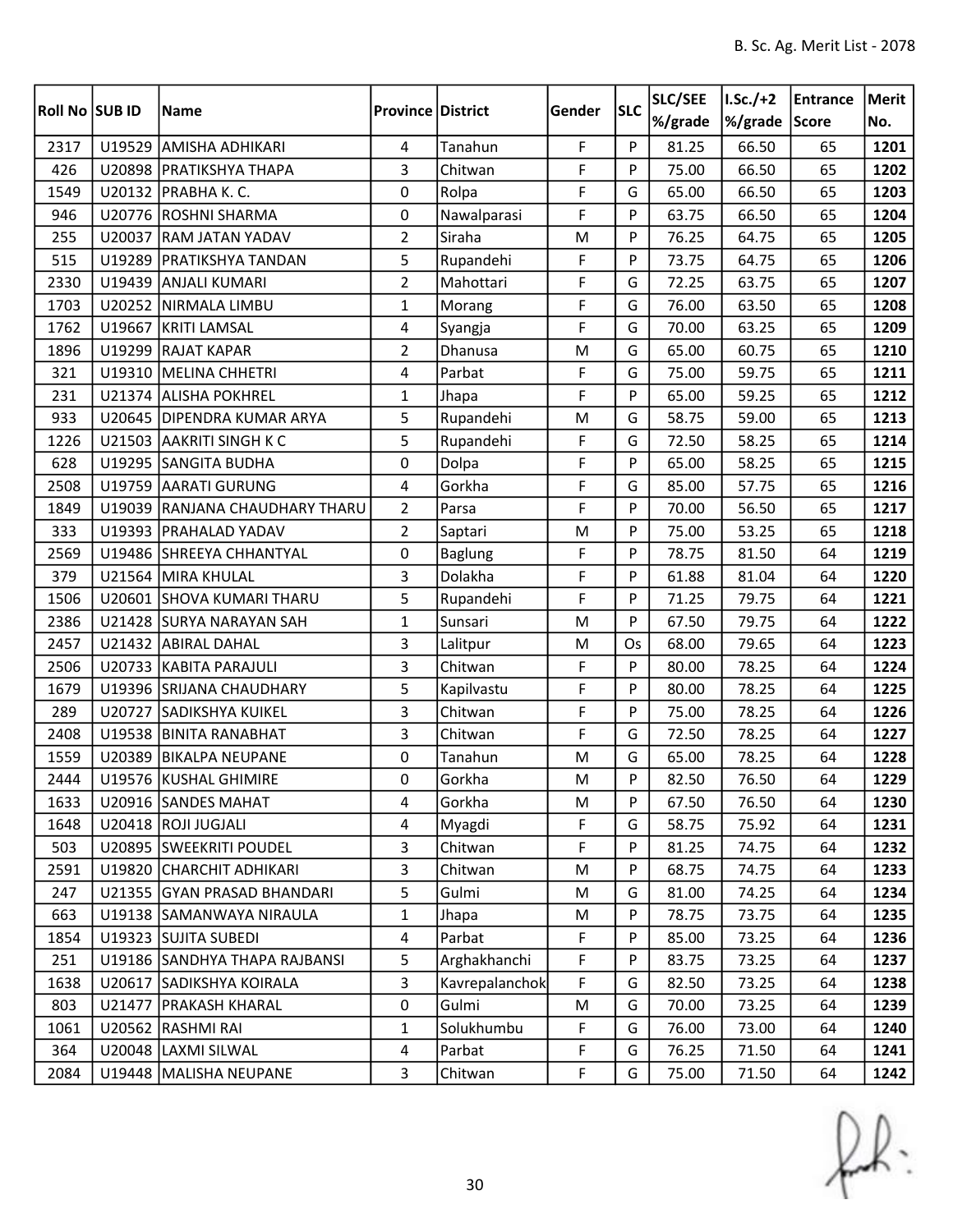| Roll No SUB ID |        | Name                        | <b>Province District</b> |                | Gender      | <b>SLC</b> | <b>SLC/SEE</b><br>%/grade | $ I.Sc./+2 $<br>%/grade | Entrance<br>Score | Merit<br>No. |
|----------------|--------|-----------------------------|--------------------------|----------------|-------------|------------|---------------------------|-------------------------|-------------------|--------------|
| 1946           | U21157 | <b>ROHAN MANDAL</b>         | $\overline{2}$           | Mahottari      | M           | P          | 75.00                     | 71.50                   | 64                | 1243         |
| 560            |        | U20465 SALINA PANDEY        | 3                        | Chitwan        | F           | P          | 68.75                     | 71.50                   | 64                | 1244         |
| 1998           |        | U21592 PRAKASH SAPKOTA      | 4                        | <b>Baglung</b> | M           | G          | 75.00                     | 70.75                   | 64                | 1245         |
| 1816           |        | U19951 MILAN THAPA MAGAR    | 5                        | Kapilvastu     | M           | G          | 75.00                     | 69.75                   | 64                | 1246         |
| 2228           |        | U19158 SUYOG KOIRALA        | 3                        | Chitwan        | M           | P          | 72.50                     | 69.75                   | 64                | 1247         |
| 2138           |        | U20899 KRIPA DAHAL          | 3                        | Chitwan        | F           | P          | 62.50                     | 69.75                   | 64                | 1248         |
| 1806           |        | U20204 ARUN THAPA MAGAR     | $\mathbf{1}$             | Solukhumbu     | M           | G          | 77.00                     | 69.50                   | 64                | 1249         |
| 2545           |        | U19269 DIPTI PUN            | 5                        | Rupandehi      | F           | P          | 68.75                     | 69.50                   | 64                | 1250         |
| 1179           |        | U19144 SIYA ACHARYA         | 1                        | Panchthar      | F           | G          | 75.00                     | 69.25                   | 64                | 1251         |
| 1422           |        | U19225 SANJANA KUMARI YADAV | $\overline{2}$           | Siraha         | F           | P          | 73.75                     | 69.25                   | 64                | 1252         |
| 1906           |        | U19893 PUJA CHAUDHARY       | $\overline{2}$           | <b>Bara</b>    | F           | G          | 56.50                     | 69.08                   | 64                | 1253         |
| 1444           | U20471 | <b>RASHMI GURUNG</b>        | 3                        | Chitwan        | F           | P          | 78.75                     | 68.50                   | 64                | 1254         |
| 459            |        | U19901 LAXMI NEPALI         | 5                        | Bardiya        | F           | G          | 57.50                     | 68.47                   | 64                | 1255         |
| 531            | U19694 | <b>RAM PRAKASH YADAV</b>    | $\overline{2}$           | Sarlahi        | M           | P          | 72.50                     | 68.25                   | 64                | 1256         |
| 152            | U21497 | NIRAJAN SUBEDI              | 4                        | Parbat         | M           | G          | 72.50                     | 68.25                   | 64                | 1257         |
| 1283           |        | U19059 APSANA KHATRI        | $\mathbf{1}$             | Jhapa          | F           | P          | 76.25                     | 67.25                   | 64                | 1258         |
| 1206           |        | U20700 ARCHITA MASBE        | 3                        | Chitwan        | F           | P          | 71.25                     | 67.25                   | 64                | 1259         |
| 1162           |        | U21080 RITU YADAV           | $\mathbf 0$              | Sarlahi        | F           | G          | 73.75                     | 66.50                   | 64                | 1260         |
| 1386           |        | U20718 MUSKAN BASNET        | 1                        | Taplejung      | M           | G          | 65.00                     | 66.00                   | 64                | 1261         |
| 857            |        | U20842 SUMINA PAUDEL        | 1                        | Jhapa          | F           | P          | 80.00                     | 65.50                   | 64                | 1262         |
| 2334           |        | U19313   HARI MAYA GOTAME   | 4                        | Kaski          | F           | G          | 78.75                     | 64.75                   | 64                | 1263         |
| 166            |        | U20129 SUSMA ROKAYA         | $\Omega$                 | Surkhet        | F           | G          | 67.50                     | 64.75                   | 64                | 1264         |
| 370            |        | U21444 PRATIK GYAWALI       | 5                        | Palpa          | M           | P          | 72.50                     | 64.00                   | 64                | 1265         |
| 1611           |        | U19955 SATYAM SUBEDI        | 5                        | Kapilvastu     | M           | G          | 57.00                     | 63.00                   | 64                | 1266         |
| 1232           |        | U19122 SABINA CHHETRY       | 5                        | Rupandehi      | F           | P          | 67.50                     | 62.00                   | 64                | 1267         |
| 1016           |        | U19998   PRERANA BASTOLA    | 4                        | Kaski          | F           | P          | 75.00                     | 61.00                   | 64                | 1268         |
| 229            |        | U19555 SUNA RAWAL           | 5                        | <b>Banke</b>   | F           | G          | 74.00                     | 61.00                   | 64                | 1269         |
| 456            |        | U19518 SAPANA THAPA         | $\mathbf{1}$             | Jhapa          | F           | P          | 76.25                     | 60.50                   | 64                | 1270         |
| 2425           |        | U20403 DIVYA LAXMI YADAV    | $\overline{2}$           | Saptari        | $\mathsf F$ | G          | 76.25                     | 59.75                   | 64                | 1271         |
| 1924           |        | U19182   PRAMILA KHANAL     | mati Prov Chitwan        |                | F           | P          | 71.25                     | 59.75                   | 64                | 1272         |
| 648            |        | U20038 AAKRITI SHRESTHA     | $\overline{4}$           | Syangja        | F           | P          | 70.00                     | 59.75                   | 64                | 1273         |
| 1786           |        | U21375 NAWRAJ BHANDARI      | $\mathbf{1}$             | Taplejung      | M           | G          | 71.25                     | 58.00                   | 64                | 1274         |
| 882            |        | U21473 NIRA PARAJULI        | 3                        | Chitwan        | F           | G          | 72.50                     | 57.00                   | 64                | 1275         |
| 1783           |        | U21305 SUNITA SHARMA        | 0                        | Parbat         | F           | P          | 67.50                     | 56.50                   | 64                | 1276         |
| 1344           |        | U20189 AAYAN ANSARI         | $\overline{2}$           | Parsa          | M           | G          | 61.25                     | 56.25                   | 64                | 1277         |
| 357            | U19727 | MILAN MALLA                 | $\overline{7}$           | Bajura         | M           | G          | 62.50                     | 52.75                   | 64                | 1278         |
| 1872           |        | U21286 KAUSHAL KISHOR RAM   | $\overline{2}$           | Rautahat       | M           | P          | 58.75                     | 52.25                   | 64                | 1279         |
| 1062           |        | U21099 AMIT GHIMIRE         | $\pmb{0}$                | Okhaldhunga    | M           | P          | 66.25                     | 51.00                   | 64                | 1280         |
| 805            |        | U21438 RAMESH AYER          | $\overline{7}$           | Kailali        | M           | P          | 68.75                     | 50.50                   | 64                | 1281         |
| 1082           |        | U19860 YAMUNA BASTAKOTI     | 4                        | Gorkha         | F           | P          | 73.75                     | 83.25                   | 63                | 1282         |
| 1772           |        | U21455   PRAJJWAL GAIRE     | $\overline{3}$           | Chitwan        | M           | P          | 75.00                     | 81.00                   | 63                | 1283         |
| 1850           |        | U19569   PRABESH PANTHA     | $\pmb{0}$                | Tanahun        | M           | P          | 85.00                     | 79.75                   | 63                | 1284         |

 $f(x)$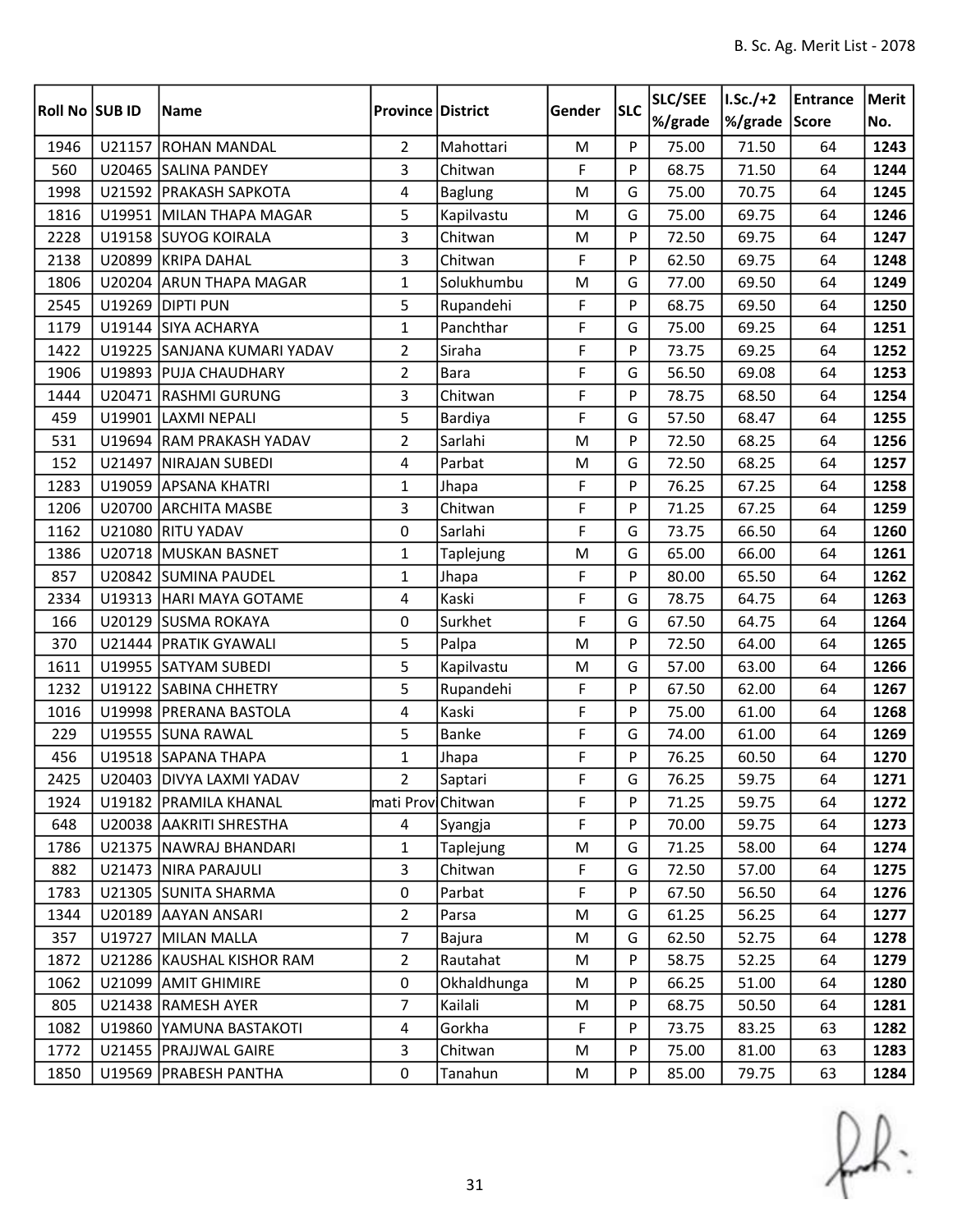| Roll No SUB ID |        | <b>Name</b>                 | <b>Province District</b> |                | Gender      | <b>SLC</b> | <b>SLC/SEE</b> | I.Sc./+2 | <b>Entrance</b> | Merit |
|----------------|--------|-----------------------------|--------------------------|----------------|-------------|------------|----------------|----------|-----------------|-------|
|                |        |                             |                          |                |             |            | %/grade        | %/grade  | Score           | No.   |
| 1798           |        | U20278 DEEPSHIKHA ADHIKARI  | $\overline{3}$           | Chitwan        | F           | P          | 83.75          | 78.25    | 63              | 1285  |
| 750            | U20987 | <b>AJIB DAHAL</b>           | 3                        | Dolakha        | M           | G          | 66.25          | 78.25    | 63              | 1286  |
| 369            |        | U21493 PARSAN GHIMIRE       | $\mathbf{1}$             | Morang         | M           | G          | 57.50          | 77.90    | 63              | 1287  |
| 2526           |        | U19015 YAKILA GADTAULA      | $\mathbf{1}$             | Terhathum      | F           | P          | 73.75          | 77.75    | 63              | 1288  |
| 2310           |        | U19638 APANA KHATRI         | 5                        | Rupandehi      | F           | P          | 70.00          | 76.50    | 63              | 1289  |
| 2277           |        | U19587 NISHAN LUINTEL       | 4                        | Gorkha         | M           | G          | 70.00          | 76.50    | 63              | 1290  |
| 2616           |        | U21434 RUCHITA KHATTRI      | 5                        | Rupandehi      | F           | P          | 72.50          | 76.00    | 63              | 1291  |
| 1833           | U20477 | <b>RITIKA DHUNGANA</b>      | $\mathbf{1}$             | Jhapa          | F           | P          | 71.25          | 74.75    | 63              | 1292  |
| 1224           | U19797 | <b>BIDHYA DHAKAL</b>        | 3                        | Kathmandu      | $\mathsf F$ | G          | 78.00          | 73.25    | 63              | 1293  |
| 1901           |        | U19778 ANISH UPRETI         | $\overline{2}$           | <b>Bara</b>    | M           | P          | 76.25          | 73.25    | 63              | 1294  |
| 793            |        | U19845   BIBHASH SHIWAKOTI  | 3                        | Dolakha        | M           | G          | 75.00          | 73.25    | 63              | 1295  |
| 1763           | U20299 | <b>ABIRAL SHRESTHA</b>      | $\mathbf{1}$             | Solukhumbu     | M           | G          | 74.00          | 73.25    | 63              | 1296  |
| 842            |        | U19619 SANTOSH BISHWOKARMA  | 4                        | Lamjung        | M           | G          | 72.50          | 73.25    | 63              | 1297  |
| 1911           |        | U19876 SAMIKSHYA POUDEL     | 5                        | Kapilvastu     | F           | G          | 68.75          | 72.78    | 63              | 1298  |
| 1962           |        | U19715 ANGEL GHIMIRE        | 5                        | Rupandehi      | F           | G          | 68.75          | 72.75    | 63              | 1299  |
| 1562           |        | U20432 SAPANA POKHREL       | 4                        | Nawalparasi    | $\mathsf F$ | G          | 73.00          | 72.50    | 63              | 1300  |
| 899            |        | U19345 RAM BAHADUR BUDHA    | 5                        | Bardiya        | M           | G          | 57.50          | 71.25    | 63              | 1301  |
| 2636           |        | U21543 MONIKA SHARMA        | 5                        | Gulmi          | F           | G          | 83.00          | 70.75    | 63              | 1302  |
| 1281           |        | U21424 SHARMILA BHATTARAI   | 4                        | Myagdi         | F           | P          | 61.25          | 70.20    | 63              | 1303  |
| 1717           |        | U19048 NABINA KHADKA        | 5                        | Pyuthan        | F           | G          | 65.00          | 69.75    | 63              | 1304  |
| 1087           |        | U19038   PRATIMA PANDEY     | 4                        | Syangja        | F           | G          | 67.50          | 69.29    | 63              | 1305  |
| 1133           |        | U19890 GOVINDA POKHREL      | 5                        | Pyuthan        | M           | G          | 80.00          | 69.25    | 63              | 1306  |
| 1326           | U19760 | <b>ANNEY ALE</b>            | 4                        | Tanahun        | F           | P          | 81.25          | 68.25    | 63              | 1307  |
| 813            |        | U21636 SHUWAS GYAWALI       | 5                        | Gulmi          | ${\sf M}$   | G          | 73.75          | 68.25    | 63              | 1308  |
| 637            |        | U19874 NIRAJ SARU MAGAR     | 4                        | Nawalparasi    | M           | G          | 73.00          | 68.25    | 63              | 1309  |
| 1527           |        | U20902 DIKSHYA THAPA        | 4                        | Nawalpur       | F           | P          | 72.50          | 68.25    | 63              | 1310  |
| 2153           |        | U21065 PURNIMA THAPA        | 4                        | Nawalparasi    | $\mathsf F$ | G          | 71.00          | 67.75    | 63              | 1311  |
| 262            |        | U19891   MAHIMA MOKTAN      | $\mathbf{1}$             | Morang         | F           | G          | 73.00          | 67.00    | 63              | 1312  |
| 853            |        | U21237 DIKSHA BISURAL       | 3                        | Dhading        | $\mathsf F$ | G          | 78.00          | 66.75    | 63              | 1313  |
| 2421           |        | U19828 CHANDRA THAPA MAGAR  | 4                        | <b>Baglung</b> | F           | G          | 60.00          | 66.50    | 63              | 1314  |
| 1339           |        | U21547 RIYA THAPA           | 0                        | Palpa          | F           | P          | 82.50          | 64.75    | 63              | 1315  |
| 1112           |        | U19530 DIKSHYA NEUPANE      | $\overline{4}$           | Nawalpur       | F           | P          | 76.25          | 64.75    | 63              | 1316  |
| 2259           |        | U19595 NEHA CHAND           | 7                        | Darchula       | F           | P          | 67.50          | 64.75    | 63              | 1317  |
| 1966           |        | U20243 ANUJA SAPKOTA        | $\overline{3}$           | Makwanpur      | F           | G          | 67.50          | 63.25    | 63              | 1318  |
| 930            |        | U20530 NIRAJ ADHIKARI       | $\overline{2}$           | Dhanusa        | M           | P          | 66.25          | 63.25    | 63              | 1319  |
| 1097           |        | U20510 MANISHA SAH          | $\overline{2}$           | Dhanusa        | F           | P          | 75.00          | 62.25    | 63              | 1320  |
| 334            |        | U21040 RISHIKESH YADAV      | 5                        | Kapilvastu     | M           | P          | 72.50          | 62.25    | 63              | 1321  |
| 2097           |        | U19302 PRASHANT KUIKEL      | $\overline{4}$           | Kaski          | M           | G          | 71.25          | 62.25    | 63              | 1322  |
| 2231           |        | U20197   POOJA KUMARI BARAI | 5                        | Rupandehi      | F           | P          | 66.25          | 61.00    | 63              | 1323  |
| 1135           |        | U21009 UTSAVI DHAKAL        | 5                        | Palpa          | F           | P          | 71.25          | 60.50    | 63              | 1324  |
| 2266           |        | U19774 RUPESH NIRAULA       | $\mathbf{1}$             | Sunsari        | M           | P          | 72.50          | 59.75    | 63              | 1325  |
| 2080           |        | U20571 SUNDAR NEUPANE       | 4                        | Parbat         | M           | G          | 65.00          | 58.75    | 63              | 1326  |

 $f(x)$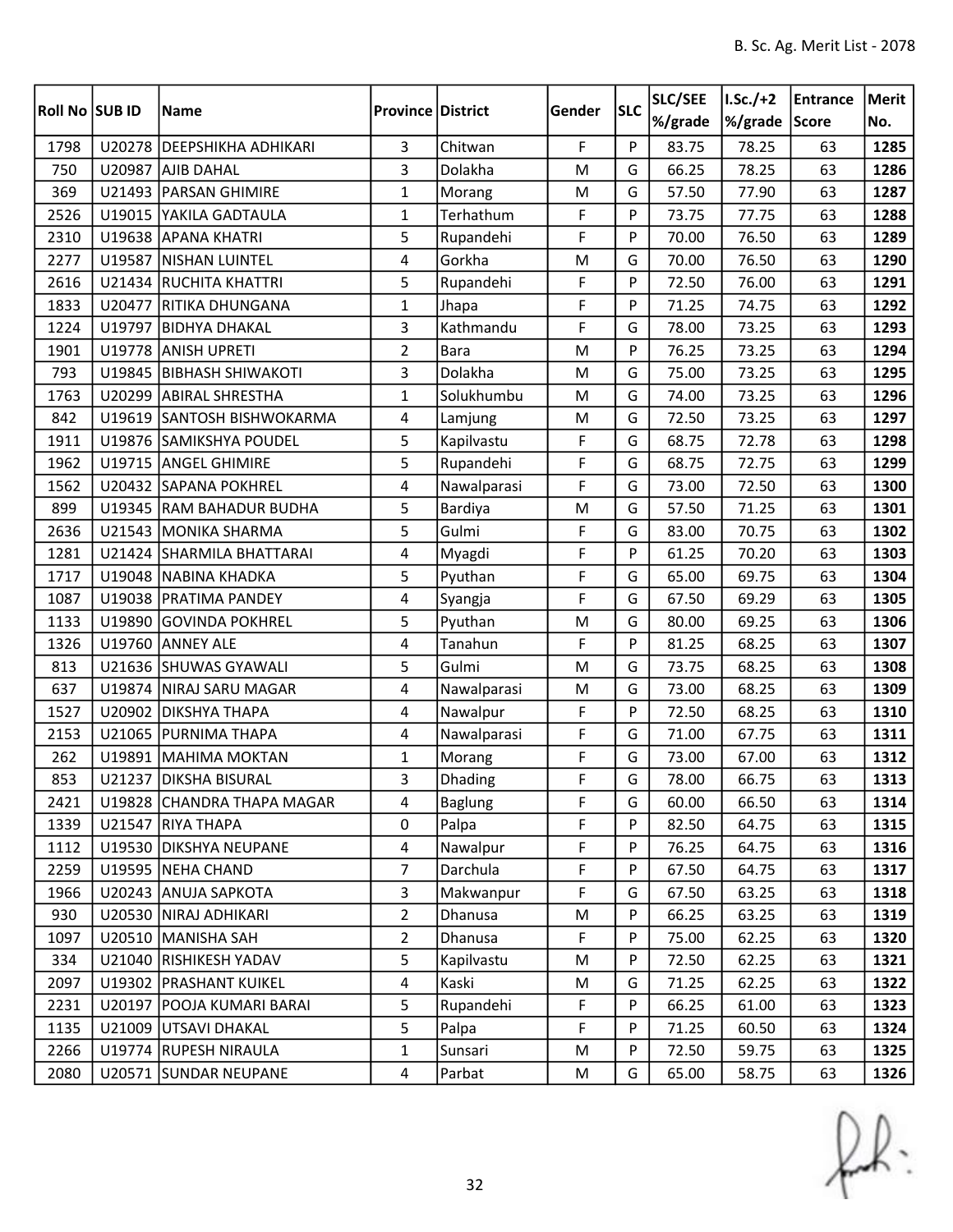|                |        |                                 |                          |               |             |            | <b>SLC/SEE</b> | $ I.Sc./+2 $ | Entrance | Merit |
|----------------|--------|---------------------------------|--------------------------|---------------|-------------|------------|----------------|--------------|----------|-------|
| Roll No SUB ID |        | Name                            | <b>Province District</b> |               | Gender      | <b>SLC</b> | %/grade        | %/grade      | Score    | No.   |
| 2058           |        | U19488 GYANENDRA KUMAR PATEL    | $\overline{2}$           | <b>Bara</b>   | M           | P          | 72.50          | 58.00        | 63       | 1327  |
| 2007           |        | U20434 SWAPNIL KAFLE            | 0                        | Palpa         | M           | P          | 76.25          | 57.25        | 63       | 1328  |
| 518            |        | U20356 ROJINA SHRESTHA          | 3                        | Makwanpur     | F           | G          | 71.25          | 56.50        | 63       | 1329  |
| 2557           |        | U20040   PRABIN JAMARKATTEL     | 4                        | Lamjung       | M           | G          | 66.25          | 56.50        | 63       | 1330  |
| 2141           |        | U20437 PUSPANJALI SUBEDI        | 4                        | Kaski         | F           | P          | 62.50          | 56.50        | 63       | 1331  |
| 2163           |        | U21544 USHA DAHAL               | $\mathbf{1}$             | Sunsari       | F           | P          | 67.75          | 81.84        | 62       | 1332  |
| 1425           |        | U20310 SIJAL PUN                | 5                        | Dang          | M           | P          | 68.75          | 80.59        | 62       | 1333  |
| 1818           |        | U19106 ARUNA POUDEL             | 5                        | Kapilvastu    | $\mathsf F$ | P          | 73.75          | 79.75        | 62       | 1334  |
| 664            |        | U19352 CHANDA KUMARI YADAV      | $\overline{2}$           | Siraha        | $\mathsf F$ | P          | 66.25          | 78.82        | 62       | 1335  |
| 339            |        | U20566 UPENDRA BAHADUR KATHAYAT | 6                        | Dailekh       | M           | G          | 47.50          | 76.90        | 62       | 1336  |
| 2505           |        | U19728 POOJA HAMAL              | 5                        | Dang          | $\mathsf F$ | P          | 80.00          | 76.50        | 62       | 1337  |
| 1874           |        | U19483 ALIZA GURUNG             | 0                        | Syangja       | $\mathsf F$ | P          | 77.50          | 76.50        | 62       | 1338  |
| 954            |        | U20939 SURAJ UPADHAYA           | $\overline{2}$           | Rautahat      | M           | P          | 68.75          | 76.50        | 62       | 1339  |
| 1803           | U19803 | RABINA CHAULAGAIN               | 3                        | Dolakha       | F           | G          | 61.25          | 75.31        | 62       | 1340  |
| 153            |        | U20868 UNISHA POUDEL            | 3                        | Chitwan       | F           | P          | 78.75          | 74.75        | 62       | 1341  |
| 1046           |        | U20766 SHREEYASI ACHARYA        | 3                        | Chitwan       | F           | G          | 72.50          | 74.75        | 62       | 1342  |
| 615            |        | U21459 SUMAN SHARMA             | 5                        | Gulmi         | M           | G          | 74.00          | 74.25        | 62       | 1343  |
| 1182           |        | U21062 AAYUSH POUDEL            | 0                        | Morang        | M           | P          | 76.25          | 73.75        | 62       | 1344  |
| 1439           |        | U21115 SUNIR SHRESTHA           | 3                        | Chitwan       | M           | P          | 88.75          | 73.25        | 62       | 1345  |
| 574            |        | U21235 SUSMI DEULA              | 3                        | Makwanpur     | F           | P          | 67.50          | 71.76        | 62       | 1346  |
| 607            |        | U20676 SARISMA KHADKA           | 3                        | Dolakha       | F           | P          | 72.50          | 71.50        | 62       | 1347  |
| 1032           |        | U21586 PRATIK KHATRI            | 4                        | Gorkha        | M           | P          | 75.00          | 70.75        | 62       | 1348  |
| 1521           |        | U21332 PUSHPA YADAV             | 5                        | Kapilvastu    | F           | P          | 67.50          | 70.50        | 62       | 1349  |
| 1212           |        | U19526 LIL KUMARI               | $\overline{2}$           | Mahottari     | F           | G          | 81.00          | 70.25        | 62       | 1350  |
| 1767           |        | U21054 JENISHA HUMAGAIN         | 3                        | Nuwakot       | F           | P          | 80.00          | 70.25        | 62       | 1351  |
| 1324           |        | U21203 LAXUMAN SHAH             | $\mathbf{1}$             | Jhapa         | M           | P          | 72.50          | 69.75        | 62       | 1352  |
| 242            |        | U19271 SHRISTI SEN              | 5                        | Dang          | $\mathsf F$ | P          | 66.25          | 69.75        | 62       | 1353  |
| 1456           |        | U21591 YADAV KUMAR BASNET       | $\mathbf 2$              | Sarlahi       | M           | P          | 81.25          | 68.50        | 62       | 1354  |
| 756            |        | U20039 JYOTI REGMI              | 4                        | Baglung       | $\mathsf F$ | G          | 68.75          | 68.25        | 62       | 1355  |
| 2613           |        | U19787   RAMESH PRASAD AWASTHI  | 7                        | Dadeldhura    | M           | P          | 66.25          | 68.25        | 62       | 1356  |
| 1596           |        | U21146 GITA BASNET              | $\overline{3}$           | Sindhupalchok | $\mathsf F$ | G          | 63.25          | 67.45        | 62       | 1357  |
| 1291           |        | U21622 ANUSA SHIWAKOTI          | $\overline{3}$           | Makwanpur     | F           | P          | 80.00          | 66.50        | 62       | 1358  |
| 969            |        | U21514   PRAKRITI ARYAL         | $\overline{4}$           | Syangja       | F           | P          | 55.00          | 65.53        | 62       | 1359  |
| 140            |        | U21273 RUPA ARYAL               | 5                        | Kapilvastu    | F           | P          | 81.25          | 64.75        | 62       | 1360  |
| 1645           |        | U19344 RATNA GUPTA              | $\overline{2}$           | Bara          | F           | P          | 76.25          | 64.00        | 62       | 1361  |
| 1363           |        | U21431 NITESH KUMAR SAINI       | 5                        | Nawalparasi   | M           | P          | 73.75          | 64.00        | 62       | 1362  |
| 2122           |        | U20706 SEEMA SHARMA             | 6                        | Dailekh       | F           | G          | 61.25          | 64.00        | 62       | 1363  |
| 914            |        | U19926 DHIRENDRA KUMAR YADAV    | $\overline{2}$           | Saptari       | M           | P          | 68.75          | 63.75        | 62       | 1364  |
| 1750           |        | U19468 ASHMITA GHALE            | $\overline{3}$           | Chitwan       | F           | P          | 70.00          | 63.25        | 62       | 1365  |
| 363            |        | U19566 SUSMITA SAPKOTA          | 3                        | Chitwan       | F           | P          | 71.25          | 62.25        | 62       | 1366  |
| 1568           |        | U21647 ANUP KANDEL              | 0                        | Nawalparasi   | M           | P          | 76.38          | 62.00        | 62       | 1367  |
| 249            |        | U20852 AYUSHMA ADHIKARI         | $\mathbf{1}$             | Ilam          | $\mathsf F$ | G          | 75.00          | 61.50        | 62       | 1368  |

 $f(x)$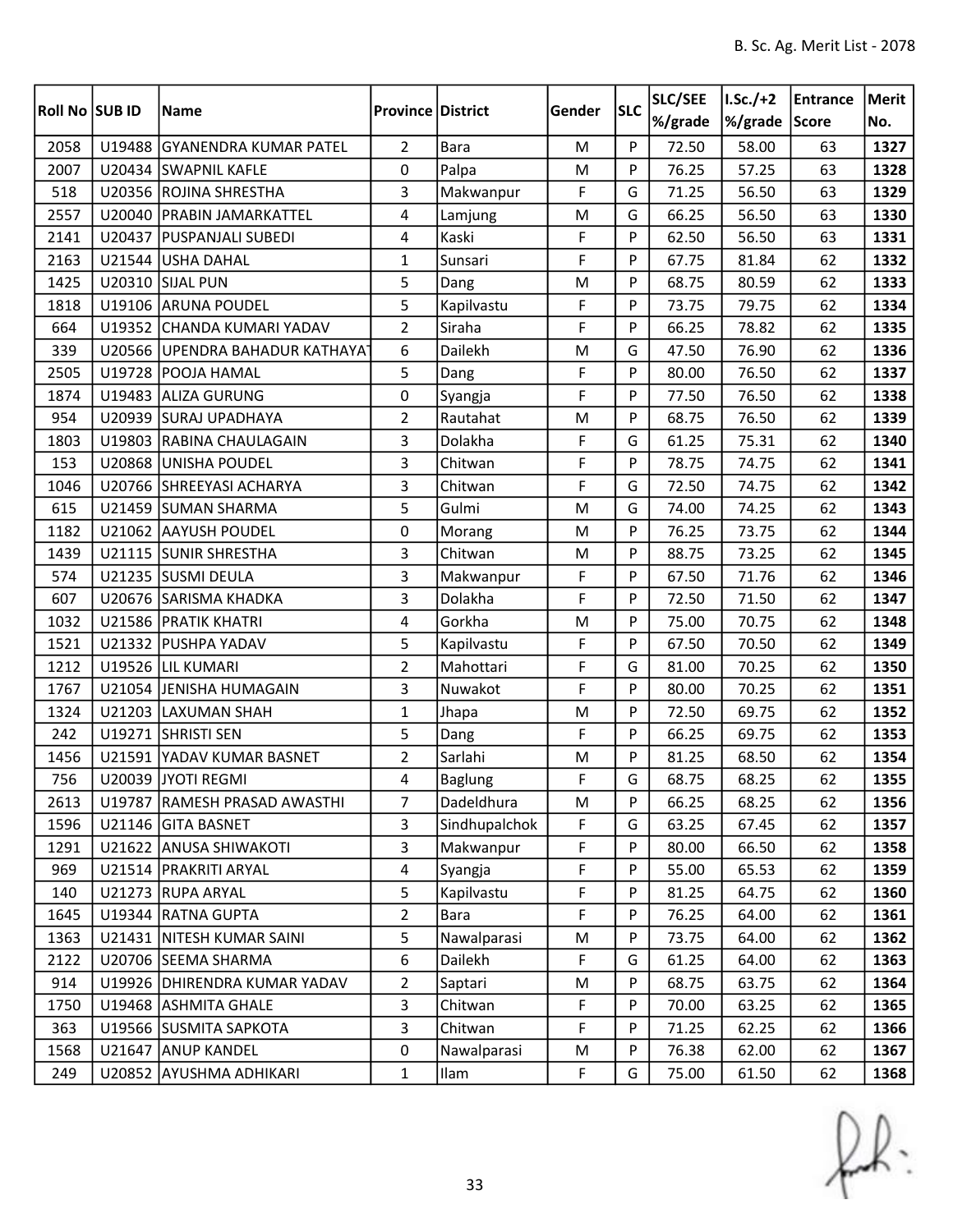| Roll No SUB ID |        | Name                        | <b>Province District</b> |                | Gender      | <b>SLC</b> | <b>SLC/SEE</b> | I.Sc./+2 | <b>Entrance</b> | <b>Merit</b> |
|----------------|--------|-----------------------------|--------------------------|----------------|-------------|------------|----------------|----------|-----------------|--------------|
|                |        |                             |                          |                |             |            | %/grade        | %/grade  | Score           | No.          |
| 1438           |        | U21615 DIPAK YADAV          | $\overline{2}$           | Mahottari      | M           | G          | 71.25          | 61.50    | 62              | 1369         |
| 1605           | U19861 | <b>BISHWAS SHARMA</b>       | 5                        | Dang           | M           | G          | 57.50          | 59.75    | 62              | 1370         |
| 1102           |        | U20184 KANHAIYA BARAI       | 5                        | Rupandehi      | M           | P          | 65.00          | 59.00    | 62              | 1371         |
| 1627           |        | U21383 SAMIR KUMAR THARU    | 5                        | Bardiya        | M           | G          | 73.75          | 57.75    | 62              | 1372         |
| 1694           |        | U20342 PUSHPA JOSHI         | $\overline{7}$           | <b>Bajhang</b> | ${\sf M}$   | G          | 75.00          | 57.25    | 62              | 1373         |
| 2373           |        | U19805 SANJAY KUMAR KARAK   | $\overline{2}$           | Siraha         | M           | P          | 75.00          | 56.00    | 62              | 1374         |
| 2182           |        | U19447 PAPPU YADAV          | $\mathbf{1}$             | Sunsari        | M           | G          | 56.25          | 55.25    | 62              | 1375         |
| 982            |        | U20652 RAJ BAHADUR BOHARA   | $\overline{7}$           | Dadeldhura     | M           | P          | 61.25          | 54.75    | 62              | 1376         |
| 1928           |        | U21572 BHUWAN OD            | 7                        | Doti           | M           | G          | 68.75          | 52.75    | 62              | 1377         |
| 2050           |        | U20218 RAJAN YADAV          | $\overline{2}$           | Dhanusa        | M           | P          | 73.38          | 50.75    | 62              | 1378         |
| 2437           |        | U20036 KRITI KANDEL         | 3                        | Chitwan        | $\mathsf F$ | P          | 75.00          | 83.25    | 61              | 1379         |
| 487            |        | U21249 SARMILA SANKHI       | 4                        | Lamjung        | F           | G          | 67.50          | 82.39    | 61              | 1380         |
| 2043           |        | U19125 AAKRITI YADAV        | 5                        | Nawalparasi    | F           | P          | 85.00          | 81.50    | 61              | 1381         |
| 2525           |        | U19108   PRASHAMSA BARAL    | 3                        | Ramechhap      | $\mathsf F$ | P          | 83.75          | 81.50    | 61              | 1382         |
| 265            | U19627 | <b>KRIPESH BARAL</b>        | 3                        | Chitwan        | M           | P          | 81.25          | 81.50    | 61              | 1383         |
| 676            |        | U20072   PRANJALI POUDEL    | 3                        | Chitwan        | $\mathsf F$ | P          | 83.75          | 79.75    | 61              | 1384         |
| 452            |        | U19027 PRIYANKA MAHATO      | $\overline{2}$           | Dhanusa        | $\mathsf F$ | P          | 80.00          | 79.75    | 61              | 1385         |
| 1760           |        | U19775 AMISHA BHANDARI      | 5                        | Gulmi          | F           | P          | 80.00          | 79.75    | 61              | 1386         |
| 523            |        | U20737 ANISHA GURUNG        | 3                        | Chitwan        | F           | G          | 72.50          | 79.75    | 61              | 1387         |
| 341            |        | U21195 BISHAL POKHAREL      | 0                        | <b>Baglung</b> | M           | P          | 88.75          | 79.25    | 61              | 1388         |
| 1071           |        | U21147 SONIKA YADAV         | 5                        | Dang           | F           | G          | 71.88          | 78.55    | 61              | 1389         |
| 1963           |        | U19020 SADHANA DANGI        | $\mathbf{1}$             | Jhapa          | F           | P          | 77.50          | 78.25    | 61              | 1390         |
| 2183           |        | U19896 SUSHILA PAUDEL       | 3                        | Chitwan        | $\mathsf F$ | G          | 56.25          | 77.16    | 61              | 1391         |
| 629            |        | U19557 SHRADDHA BHANDARI    | 5                        | Nawalparasi    | F           | P          | 76.25          | 76.50    | 61              | 1392         |
| 1191           |        | U19562 JJASMINE TAMANG      | 3                        | Nuwakot        | F           | P          | 85.00          | 76.00    | 61              | 1393         |
| 1460           |        | U20711 SHYAM KUMAR SHRESTHA | 3                        | Dhading        | M           | G          | 62.75          | 74.76    | 61              | 1394         |
| 682            |        | U20044 SARASWOTI ACHARYA    | 4                        | Kaski          | $\mathsf F$ | P          | 87.50          | 74.75    | 61              | 1395         |
| 1494           |        | U19938 KASHMILA RANA        | 5                        | Palpa          | F           | P          | 76.25          | 73.25    | 61              | 1396         |
| 535            |        | U21390 ANISHA KANDEL        | 5                        | Rupandehi      | $\mathsf F$ | G          | 80.00          | 72.75    | 61              | 1397         |
| 175            |        | U19023 SRIJANA KUMARI BIST  | 7                        | Kanchanpur     | F           | P          | 72.50          | 72.75    | 61              | 1398         |
| 434            |        | U19932 RAVI JAISHWAL        | $\overline{2}$           | Rautahat       | M           | P          | 65.63          | 72.55    | 61              | 1399         |
| 994            |        | U20305   MANISHA UPERKOTI   | 0                        | Gorkha         | F           | P          | 75.00          | 71.50    | 61              | 1400         |
| 1356           |        | U21208 ANJILA KAFLE         | $\overline{4}$           | Syangja        | F           | P          | 72.50          | 71.50    | 61              | 1401         |
| 1604           |        | U20476 SHRUTI YADAV         | $\overline{2}$           | Siraha         | F           | G          | 65.00          | 71.50    | 61              | 1402         |
| 708            |        | U20098   MANASVEE RIMAL     | 4                        | Tanahun        | F           | G          | 68.75          | 70.75    | 61              | 1403         |
| 2594           |        | U21278 RAHUL CHAUDHARY      | $\overline{2}$           | Mahottari      | M           | P          | 76.25          | 70.25    | 61              | 1404         |
| 551            |        | U19986 SABITA TIMALSINA     | 3                        | Lalitpur       | F           | G          | 53.75          | 70.06    | 61              | 1405         |
| 450            |        | U20256 ROHIT KADARA         | $\overline{7}$           | Kanchanpur     | M           | G          | 80.00          | 69.75    | 61              | 1406         |
| 1545           |        | U20924 SWOSTIKA ARYAL       | $\overline{3}$           | Chitwan        | F           | P          | 78.75          | 69.75    | 61              | 1407         |
| 2059           |        | U19604 SURAKSHYA GAUTAM     | $\overline{4}$           | <b>Baglung</b> | F           | P          | 71.25          | 69.75    | 61              | 1408         |
| 1462           |        | U21245   BIPUL THAPALIYA    | 3                        | <b>Dhading</b> | M           | G          | 83.25          | 69.00    | 61              | 1409         |
| 1103           |        | U19982 SUPRIMA KUMARI DAS   | $\mathbf 1$              | Morang         | $\mathsf F$ | P          | 80.00          | 68.75    | 61              | 1410         |

 $f(x)$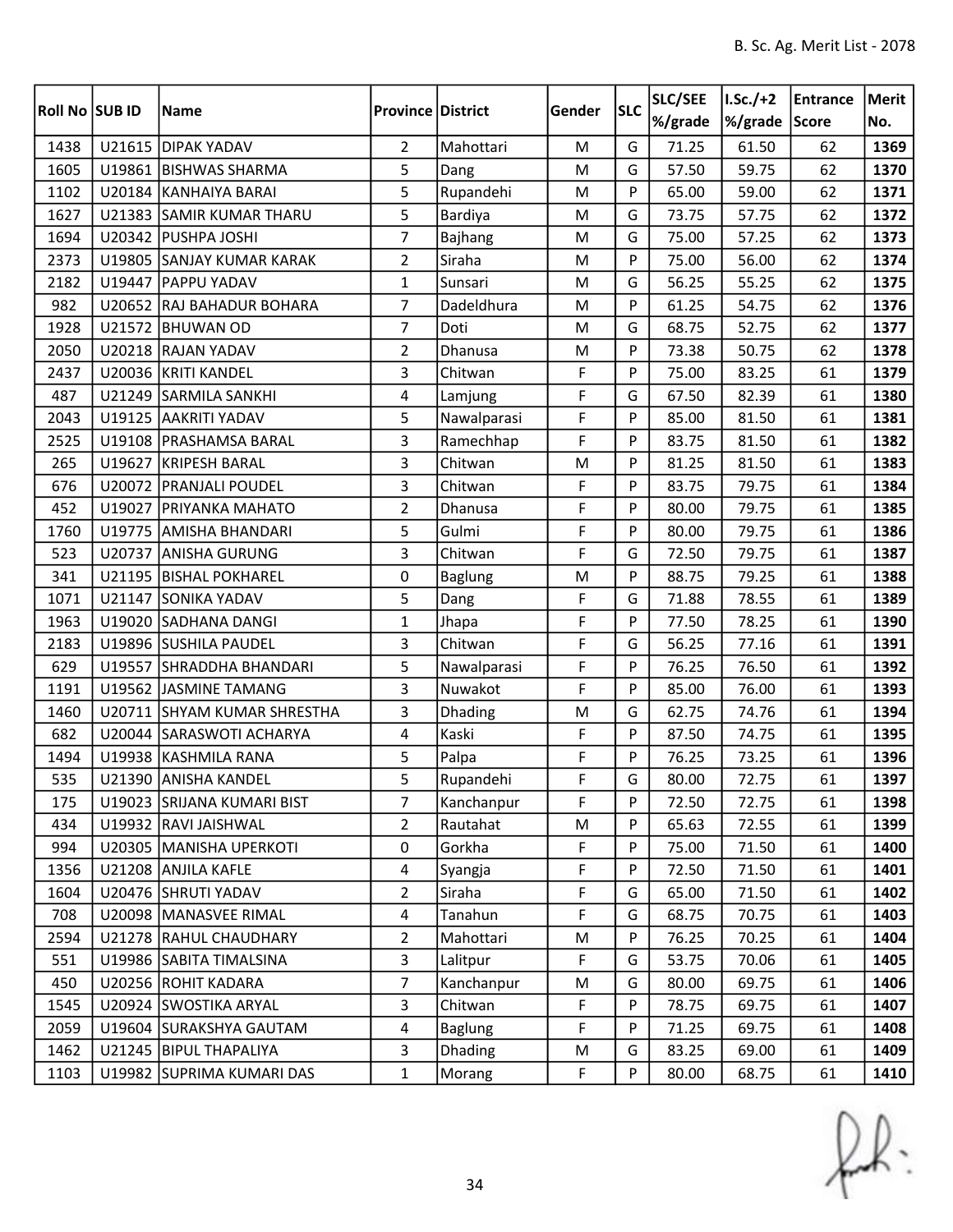| Roll No SUB ID |        | Name                          | <b>Province District</b> |                | Gender      | <b>SLC</b> | <b>SLC/SEE</b> | I.Sc./+2 | Entrance | Merit |
|----------------|--------|-------------------------------|--------------------------|----------------|-------------|------------|----------------|----------|----------|-------|
|                |        |                               |                          |                |             |            | %/grade        | %/grade  | Score    | No.   |
| 245            | U20791 | LAL MAYA SARU MAGAR           | $\overline{4}$           | Nawalparasi    | $\mathsf F$ | G          | 78.75          | 68.25    | 61       | 1411  |
| 2592           |        | U21041 PRIYA PANDEY           | $\overline{2}$           | Mahottari      | F           | G          | 68.75          | 68.25    | 61       | 1412  |
| 1781           |        | U20362 RAVI KUMAR SAH         | $\overline{2}$           | Mahottari      | M           | P          | 67.50          | 68.25    | 61       | 1413  |
| 1307           |        | U19676   DURGA SIJALI MAGAR   | $\mathbf{1}$             | Morang         | F           | G          | 75.00          | 67.50    | 61       | 1414  |
| 359            |        | U19233 MANSHILA SUBEDI        | 4                        | Nawalpur       | F           | P          | 72.50          | 67.25    | 61       | 1415  |
| 916            |        | U20429 ASIM KUMAR THARU       | 5                        | Bardiya        | M           | G          | 51.00          | 66.68    | 61       | 1416  |
| 995            |        | U19548 KRISHA GAJMER          | $\mathbf{1}$             | Morang         | F           | G          | 77.50          | 66.50    | 61       | 1417  |
| 1058           |        | U19989 DIKSHA ACHARYA         | 4                        | Kaski          | F           | G          | 75.00          | 66.50    | 61       | 1418  |
| 636            |        | U19985 CHANDAN KUMAR PATEL    | $\overline{2}$           | Rautahat       | M           | G          | 70.00          | 66.50    | 61       | 1419  |
| 1719           |        | U19312 BIPANA THAPA           | 4                        | Parbat         | $\mathsf F$ | G          | 67.50          | 66.50    | 61       | 1420  |
| 893            | U21587 | <b>PRAMAN POUDEL</b>          | 3                        | Chitwan        | M           | P          | 66.25          | 66.43    | 61       | 1421  |
| 827            | U20380 | <b>BABITA ACHARYA</b>         | 5                        | Dang           | F           | G          | 68.75          | 66.00    | 61       | 1422  |
| 110            | U19469 | <b>GAGAN BABU ADHIKARI</b>    | 4                        | Parbat         | M           | P          | 78.75          | 64.75    | 61       | 1423  |
| 190            | U19373 | <b>PRAKRITI THAPA</b>         | 4                        | <b>Baglung</b> | F           | G          | 68.75          | 64.75    | 61       | 1424  |
| 1569           |        | U19260 BIJAYA KUNWAR          | 3                        | Chitwan        | M           | P          | 81.25          | 64.50    | 61       | 1425  |
| 1152           |        | U21139 SRIJANA YADAV          | $\overline{2}$           | Mahottari      | $\mathsf F$ | G          | 77.50          | 63.25    | 61       | 1426  |
| 723            |        | U20705 SUBISTA MARAHATTA      | 0                        | Gorkha         | $\mathsf F$ | P          | 71.25          | 63.25    | 61       | 1427  |
| 1802           |        | U21353 SUMITRA KUMARI YADAV   | 5                        | <b>Banke</b>   | F           | G          | 60.00          | 62.25    | 61       | 1428  |
| 956            |        | U19351 KRISHNA JAISHI         | $\overline{7}$           | Kailali        | M           | P          | 70.00          | 62.00    | 61       | 1429  |
| 668            |        | U19372 NISMA BHATTARAI        | 5                        | Rupandehi      | $\mathsf F$ | G          | 86.00          | 61.75    | 61       | 1430  |
| 1334           |        | U21603 PRAVIN PANDEY          | 5                        | Rupandehi      | M           | P          | 80.00          | 61.50    | 61       | 1431  |
| 2329           |        | U20934 ASMITA MAHATO          | 4                        | Nawalparasi    | F           | P          | 76.25          | 61.50    | 61       | 1432  |
| 1117           |        | U19421 AYUSH THAPA            | $\mathbf{1}$             | Dhankuta       | M           | G          | 58.75          | 61.00    | 61       | 1433  |
| 427            |        | U21384 RUPESH KUMAR YADAV     | 0                        | Sarlahi        | M           | G          | 72.50          | 59.75    | 61       | 1434  |
| 1481           |        | U19076 MANISHA ADHIKARI       | 5                        | Kapilvastu     | F           | P          | 85.00          | 58.75    | 61       | 1435  |
| 1964           |        | U19410 SUMIT DEO              | $\overline{2}$           | Saptari        | M           | P          | 72.50          | 58.50    | 61       | 1436  |
| 1729           | U19147 | KHUSHBU KUMARI CHAUDHAR       | $\overline{2}$           | Saptari        | $\mathsf F$ | G          | 70.00          | 56.25    | 61       | 1437  |
| 2385           |        | U20466 ROSHAN SUBEDI          | 4                        | Parbat         | M           | G          | 58.75          | 56.25    | 61       | 1438  |
| 2260           |        | U21117 ASHISH CHAUHAN         | $\mathbf{1}$             | Morang         | M           | P          | 75.00          | 54.75    | 61       | 1439  |
| 244            |        | U19183 ANISHA SHREEMAL        | 4                        | Tanahun        | F           | G          | 71.25          | 52.00    | 61       | 1440  |
| 1286           |        | U19004 SANTOSH KUMAR YADAV    | $\overline{2}$           | <b>Bara</b>    | M           | P          | 80.00          | 83.25    | 60       | 1441  |
| 1807           |        | U21174 NISHA TAMANG           | $\overline{3}$           | Kavrepalanchok | F           | P          | 68.75          | 81.59    | 60       | 1442  |
| 2486           |        | U21005 BIBASH KC              | 6                        | Jumla          | M           | G          | 71.25          | 81.50    | 60       | 1443  |
| 1539           |        | U21046 SWIKRITI DHITAL        | 3                        | Chitwan        | F           | P          | 76.25          | 79.75    | 60       | 1444  |
| 330            |        | U21001   BISHNU BHAKTA DANGOL | $\overline{3}$           | Lalitpur       | M           | G          | 72.50          | 79.75    | 60       | 1445  |
| 1654           |        | U19168 APEKSHYA RANA MAGAR    | 5                        | Arghakhanchi   | F           | P          | 80.00          | 78.25    | 60       | 1446  |
| 463            |        | U19656 TANU CHAUDHARY         | 5                        | Nawalparasi    | F           | P          | 76.25          | 78.25    | 60       | 1447  |
| 179            |        | U19051 MAHIMA KHATRI          | 6                        | Jumla          | F           | P          | 76.25          | 78.25    | 60       | 1448  |
| 343            |        | U21163 SIDDHA RAJ BHATT       | 7                        | Kanchanpur     | M           | G          | 55.00          | 77.90    | 60       | 1449  |
| 2449           |        | U20918 ANUSKA LAMICHHANE      | 3                        | Chitwan        | F           | P          | 83.75          | 76.50    | 60       | 1450  |
| 1312           |        | U21043 TRIPTI NEUPANE         | 3                        | Nuwakot        | F           | G          | 76.25          | 76.50    | 60       | 1451  |
| 472            |        | U19117 BIBEKRAJ YADAV         | $\overline{2}$           | Dhanusa        | M           | P          | 66.25          | 75.50    | 60       | 1452  |

 $f(x)$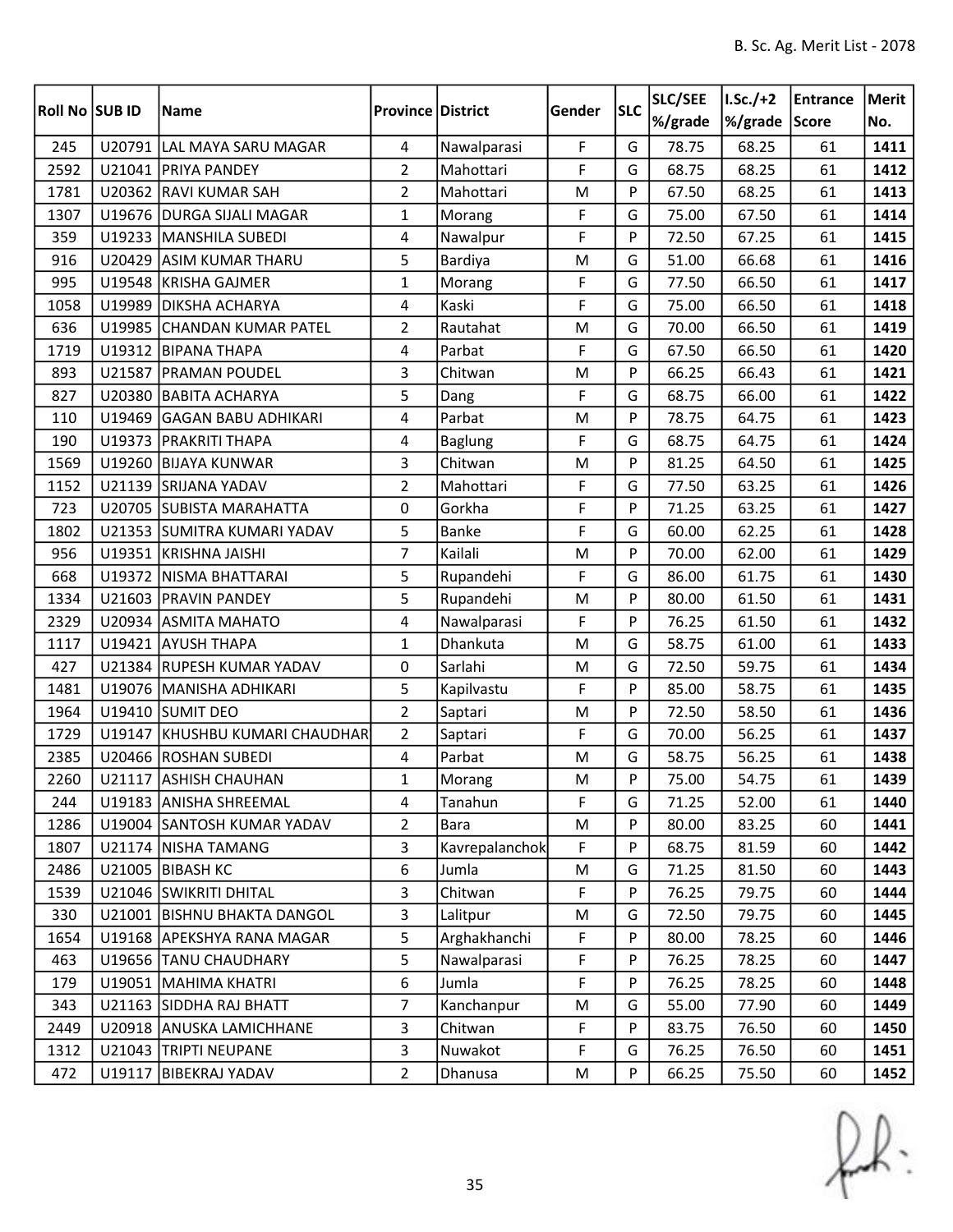| <b>Roll No SUB ID</b> |        | Name                         | <b>Province District</b> |                | Gender      | <b>SLC</b> | <b>SLC/SEE</b> | I.Sc./+2       | Entrance | Merit |
|-----------------------|--------|------------------------------|--------------------------|----------------|-------------|------------|----------------|----------------|----------|-------|
|                       |        |                              |                          |                |             |            | %/grade        | %/grade  Score |          | No.   |
| 1305                  |        | U21123 ANUPAMA RANABHAT      | $\overline{3}$           | Chitwan        | F           | G          | 82.50          | 74.75          | 60       | 1453  |
| 1362                  |        | U21259 LOKENDRA MAN K.C.     | 5                        | Kapilvastu     | M           | G          | 81.25          | 74.75          | 60       | 1454  |
| 843                   |        | U20933 ANJALI CHAUDHARY      | 0                        | Parsa          | F           | P          | 80.00          | 74.75          | 60       | 1455  |
| 374                   | U20401 | <b>AMITA DHAKAL</b>          | 4                        | Syangja        | F           | G          | 77.50          | 74.75          | 60       | 1456  |
| 993                   |        | U20736 LAXMI BARAL           | 3                        | Chitwan        | F           | G          | 62.50          | 74.75          | 60       | 1457  |
| 815                   |        | U19589 LUMANTI DANGOL        | 3                        | Lalitpur       | F           | P          | 71.25          | 74.25          | 60       | 1458  |
| 237                   | U21619 | <b>DEBAKI KHATRI</b>         | 4                        | Gorkha         | F           | G          | 80.00          | 74.00          | 60       | 1459  |
| 613                   |        | U21236 DEEPA KUMARI B.K      | $\overline{2}$           | Mahottari      | F           | P          | 66.25          | 73.65          | 60       | 1460  |
| 1000                  |        | U19245 ARYMAN KATHAYAT       | 1                        | Morang         | M           | P          | 72.50          | 73.25          | 60       | 1461  |
| 1315                  |        | U19635 SUGAM SILWAL          | 4                        | <b>Baglung</b> | M           | P          | 87.50          | 71.50          | 60       | 1462  |
| 1682                  |        | U20052 SUSMITA CHALISE       | 4                        | <b>Baglung</b> | $\mathsf F$ | G          | 66.25          | 71.50          | 60       | 1463  |
| 497                   |        | U20951 DEVENDRA MANDAL       | $\overline{2}$           | Saptari        | M           | G          | 66.25          | 71.50          | 60       | 1464  |
| 1297                  | U21088 | <b>AJAYA JNAWALI</b>         | 5                        | Arghakhanchi   | M           | P          | 68.75          | 71.00          | 60       | 1465  |
| 508                   |        | U19406 SISHIR TIRUWA         | $\overline{7}$           | Bajhang        | M           | G          | 55.00          | 70.84          | 60       | 1466  |
| 291                   |        | U19698   PRATIVA POKHREL     | 5                        | Dang           | F           | P          | 73.75          | 70.50          | 60       | 1467  |
| 1567                  |        | U20090 RACHANA GAJUREL       | 3                        | Chitwan        | F           | P          | 77.50          | 69.75          | 60       | 1468  |
| 2362                  |        | U21276 AARATI BOHARA         | $\overline{7}$           | Achham         | F           | P          | 71.25          | 69.75          | 60       | 1469  |
| 1941                  |        | U21218 KANCHAN DUWADI        | 3                        | Dhading        | M           | G          | 65.00          | 69.57          | 60       | 1470  |
| 2208                  | U19879 | <b>SHRISTI POKHREL</b>       | 5                        | Pyuthan        | $\mathsf F$ | G          | 77.00          | 69.50          | 60       | 1471  |
| 1352                  |        | U20359 DEVIKA GAUTAM         | $\mathbf{1}$             | Morang         | F           | P          | 81.25          | 68.75          | 60       | 1472  |
| 1424                  | U20329 | <b>BISHNU THAKUR</b>         | 0                        | <b>Bara</b>    | M           | P          | 86.25          | 68.25          | 60       | 1473  |
| 347                   | U19170 | KARINA NEUPANE               | 4                        | Kaski          | F           | P          | 85.00          | 68.25          | 60       | 1474  |
| 2394                  | U20012 | SAMRIDDHI KHATRI             | 4                        | Kaski          | $\mathsf F$ | G          | 83.00          | 68.25          | 60       | 1475  |
| 1372                  |        | U20258 SUMITRA TAMANG        | 0                        | Lamjung        | F           | P          | 77.50          | 68.25          | 60       | 1476  |
| 1944                  |        | U21151 SAROJ SAPKOTA         | 3                        | Kavrepalanchok | M           | P          | 70.00          | 68.25          | 60       | 1477  |
| 118                   |        | U19794   PRATIK ACHARYA      | 4                        | <b>Baglung</b> | M           | P          | 67.50          | 68.25          | 60       | 1478  |
| 1865                  |        | U19733 AASTIK ACHARYA        | 3                        | Kathmandu      | M           | P          | 83.75          | 67.75          | 60       | 1479  |
| 1692                  |        | U19072 RAJ KUMAR SILWAL      | 3                        | Ramechhap      | M           | G          | 81.00          | 67.00          | 60       | 1480  |
| 2370                  |        | U20485 AASHISH ACHARYA       | 3                        | Chitwan        | M           | P          | 68.75          | 67.00          | 60       | 1481  |
| 559                   |        | U19997 SUMAN PRASAD KOIRALA  | 1                        | Morang         | M           | P          | 77.50          | 66.50          | 60       | 1482  |
| 718                   |        | U19133 ANAND PANDIT          | $\overline{2}$           | Dhanusa        | M           | P          | 77.50          | 66.50          | 60       | 1483  |
| 288                   |        | U19073 HINA YADAV            | 5                        | Kapilvastu     | F           | P          | 60.00          | 66.50          | 60       | 1484  |
| 227                   |        | U21534 SUSMA GAUTAM          | 5                        | Rupandehi      | F           | G          | 78.00          | 66.25          | 60       | 1485  |
| 528                   |        | U21469 SANDHYA POKHREL       | 5                        | Dang           | F           | P          | 74.00          | 66.00          | 60       | 1486  |
| 285                   | U20007 | MUKESH KHADKA                | 1                        | Jhapa          | M           | P          | 73.75          | 65.75          | 60       | 1487  |
| 1405                  |        | U19455 KRITIKA SHARMA DHAKAL | $\mathbf 0$              | Mahottari      | F           | P          | 82.50          | 64.75          | 60       | 1488  |
| 2139                  |        | U20746 UTSARGA DHAKAL        | 3                        | Chitwan        | M           | P          | 73.75          | 64.75          | 60       | 1489  |
| 768                   | U19947 | <b>ASHMITA SHAHI</b>         | 0                        | Humla          | F           | P          | 73.75          | 64.25          | 60       | 1490  |
| 1624                  |        | U19688 HIMA ARYAL            | 4                        | Nawalparasi    | F           | G          | 76.00          | 64.00          | 60       | 1491  |
| 1379                  |        | U21066 PARIBESH LAMSAL       | 4                        | Nawalparasi    | M           | G          | 81.25          | 63.25          | 60       | 1492  |
| 2083                  | U19253 | <b>PRAKASH KHADAYAT</b>      | 7                        | Dadeldhura     | M           | G          | 72.50          | 63.25          | 60       | 1493  |
| 1279                  |        | U19593 SIMRAN GUPTA          | 5                        | Rupandehi      | F           | G          | 67.50          | 63.25          | 60       | 1494  |

 $f(x)$